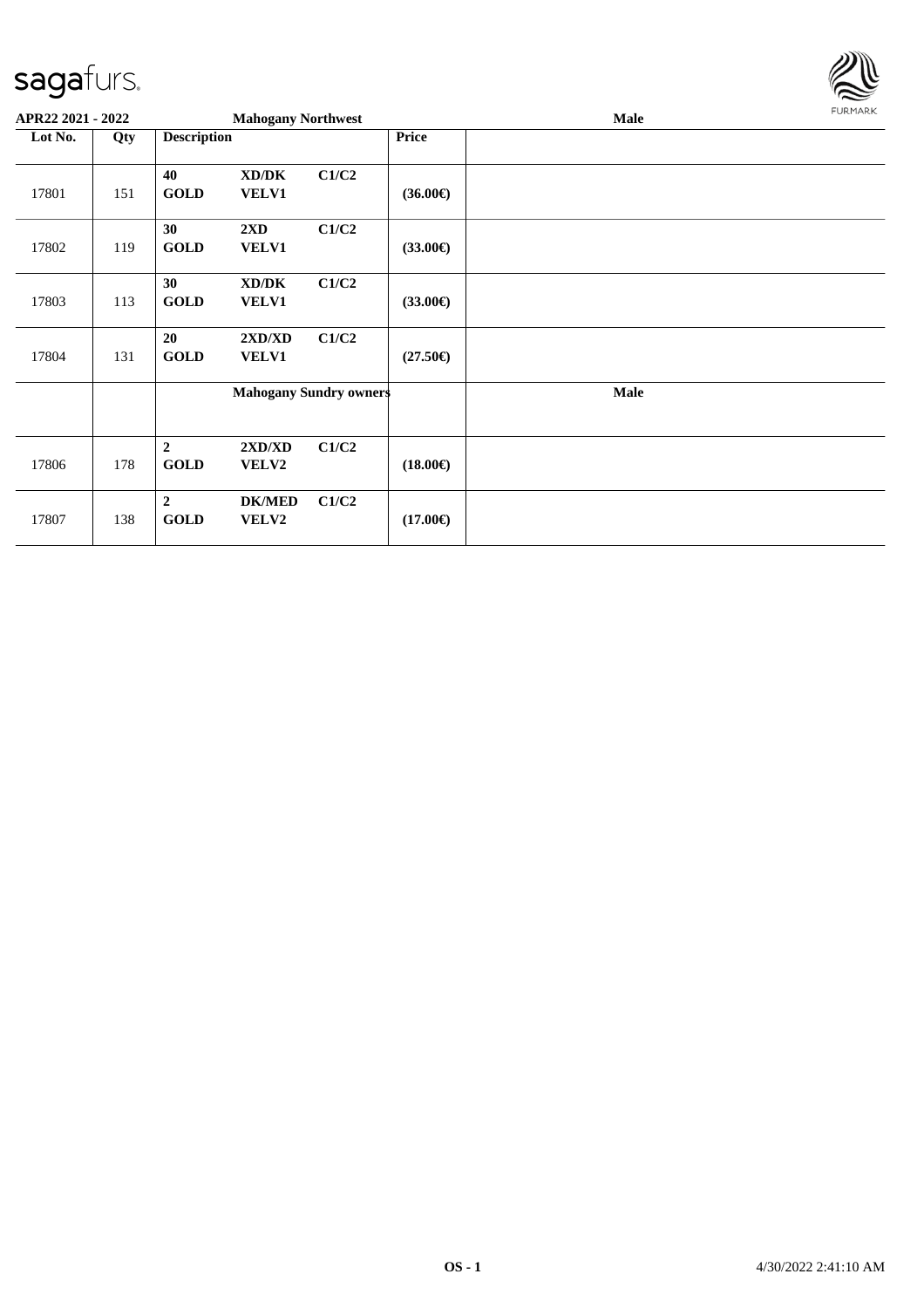

| APR22 2021 - 2022                                 |     |                             | <b>Mahogany Dixon mink</b>       |       |                                                | Male | <b>FURMARK</b> |
|---------------------------------------------------|-----|-----------------------------|----------------------------------|-------|------------------------------------------------|------|----------------|
| Lot No.                                           | Qty | <b>Description</b>          |                                  |       | <b>Price</b>                                   |      |                |
| 17821                                             | 208 | 30<br><b>GOLD</b>           | 2XD/XD<br>VELV2                  | C1/C2 | $(38.00\epsilon)$                              |      |                |
| * * * * * * * * * * * * * * *<br>$*$ 17822<br>$*$ | 245 | 20<br><b>GOLD</b>           | $2\mathbf{X}\mathbf{D}$<br>VELV2 | C1/C2 | $(32.00\epsilon)$                              |      |                |
| $*$<br>$*17823$<br>* * * * * * * * * * * * * *    | 103 |                             | 348 Skins                        |       | $\ast$<br>$(32.00 \in )$ *<br>* * * * * * *    |      |                |
| * * * * * * * * * * * * * * *<br>$* 17824$<br>$*$ | 245 | 20<br><b>GOLD</b>           | XD/DK<br>VELV2                   | C1/C2 | $(32.00\epsilon)$                              |      |                |
| $*$<br>$* 17825$<br>* * * * * * * * * * * * * *   | 58  |                             | 303 Skins                        |       | $\ast$<br>$(32.00\epsilon)$ *<br>* * * * * * * |      |                |
| $*17826$<br>$\ast$                                | 265 | <b>GOLD</b>                 | $2\mathbf{X}\mathbf{D}$<br>VELV2 | C1/C2 | $(27.50\epsilon)$                              |      |                |
| $*$<br>$*$ 17827<br>* * * * * * * * * * * * * *   | 121 |                             | 386 Skins                        |       | $\ast$<br>$(27.50\epsilon)$ *<br>* * * * * * * |      |                |
| 17828                                             | 285 | $\mathbf{0}$<br><b>GOLD</b> | XD/DK<br>VELV2                   | C1/C2 | $(27.50\epsilon)$                              |      |                |
| 17829                                             | 309 | 1<br><b>GOLD</b>            | 2XD/XD<br>VELV2                  | C1/C2 | $(22.00\epsilon)$                              |      |                |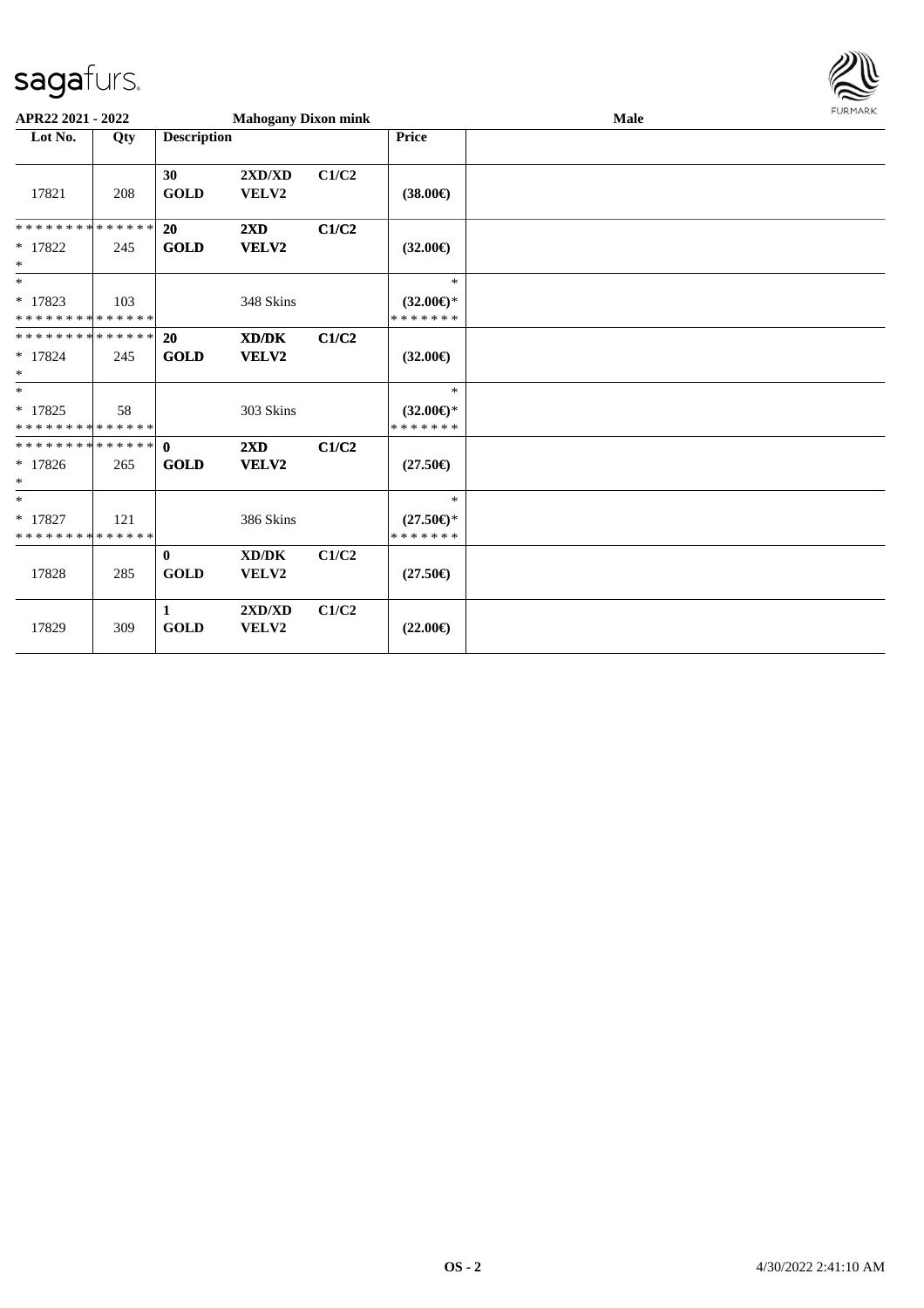

| APR22 2021 - 2022           |     |                    | <b>Mahogany Sandy Bay</b>  |                |                            | <b>Male</b> |  |
|-----------------------------|-----|--------------------|----------------------------|----------------|----------------------------|-------------|--|
| Lot No.                     | Qty | <b>Description</b> |                            |                | Price                      |             |  |
|                             |     |                    |                            |                |                            |             |  |
| **************              |     | 40                 | $2\mathbf{X}\mathbf{D}$    | C1/C2          |                            |             |  |
| $* 17841$                   | 205 | <b>GOLD</b>        | VELV2                      |                | $(41.00\epsilon)$          |             |  |
| $\ast$                      |     |                    |                            |                |                            |             |  |
| $\ast$                      |     |                    |                            |                | $\ast$                     |             |  |
| * 17842                     | 53  |                    | 258 Skins                  |                | $(41.00\epsilon)$ *        |             |  |
| * * * * * * * * * * * * * * |     |                    |                            |                | * * * * * * *              |             |  |
|                             |     | 40                 | 2XD/XD                     | C1/C2          |                            |             |  |
| 17843                       | 90  | <b>GOLD</b>        | VELV2                      |                | $(41.00\epsilon)$          |             |  |
|                             |     |                    |                            |                |                            |             |  |
|                             |     | 40                 | XD/DK                      | C1/C2          |                            |             |  |
| 17844                       | 117 | <b>GOLD</b>        | VELV2                      |                | $(40.00\epsilon)$          |             |  |
|                             |     |                    |                            |                |                            |             |  |
| * * * * * * * * * * * * * * |     |                    |                            | C1             |                            |             |  |
|                             |     | 30                 | $2\mathbf{X}\mathbf{D}$    |                |                            |             |  |
| $* 17845$                   | 205 | <b>GOLD</b>        | VELV2                      |                | $(38.00\epsilon)$          |             |  |
| $\ast$<br>$\ast$            |     |                    |                            |                |                            |             |  |
|                             |     |                    |                            |                | $\ast$                     |             |  |
| $* 17846$                   | 180 |                    | 2                          |                | $(38.00\epsilon)$ *        |             |  |
| $\ast$                      |     |                    |                            |                | $\ast$                     |             |  |
| $\ast$                      |     |                    |                            |                | $\ast$                     |             |  |
| $* 17847$                   | 156 |                    | 541 Skins                  |                | $(38.00\epsilon)$ *        |             |  |
| * * * * * * * * * * * * * * |     |                    |                            |                | * * * * * * *              |             |  |
|                             |     | 30                 | 2XD                        | C <sub>2</sub> |                            |             |  |
| 17848                       | 243 | <b>GOLD</b>        | VELV2                      |                | $(38.00\epsilon)$          |             |  |
|                             |     |                    |                            |                |                            |             |  |
| * * * * * * * * * * * * * * |     | 30                 | $\boldsymbol{\mathrm{XD}}$ | C1/C2          |                            |             |  |
| * 17849                     | 205 | <b>GOLD</b>        | VELV2                      |                | $(38.00\in)$               |             |  |
| $\ast$                      |     |                    |                            |                |                            |             |  |
| $\ast$                      |     |                    |                            |                | $\ast$                     |             |  |
| * 17850                     | 143 |                    | 348 Skins                  |                | $(38.00\epsilon)$ *        |             |  |
| * * * * * * * * * * * * * * |     |                    |                            |                | * * * * * * *              |             |  |
| **************              |     | 30                 | XD/DK                      | C1/C2          |                            |             |  |
| $* 17851$                   | 205 | <b>GOLD</b>        | VELV2                      |                | $(37.00\epsilon)$          |             |  |
| $\ast$                      |     |                    |                            |                |                            |             |  |
| $\ast$                      |     |                    |                            |                | $\ast$                     |             |  |
| $* 17852$                   | 104 |                    | 309 Skins                  |                | $(37.00\epsilon)$ *        |             |  |
| **************              |     |                    |                            |                | * * * * * * *              |             |  |
|                             |     | 30                 | Dark                       | C1/C2          |                            |             |  |
| 17853                       | 203 | <b>GOLD</b>        | VELV2                      |                | $(37.00\epsilon)$          |             |  |
|                             |     |                    |                            |                |                            |             |  |
| * * * * * * * * * * * * * * |     | 20                 | 2XD                        | C1             |                            |             |  |
| $* 17854$                   | 245 | <b>GOLD</b>        | VELV2                      |                | $(32.00\epsilon)$          |             |  |
| $\ast$                      |     |                    |                            |                |                            |             |  |
| $\ast$                      |     |                    |                            |                | $\ast$                     |             |  |
|                             |     |                    |                            |                |                            |             |  |
| $* 17855$                   | 220 |                    | 2                          |                | $(32.00 \in )^*$<br>$\ast$ |             |  |
| $\ast$<br>$\ast$            |     |                    |                            |                | $\ast$                     |             |  |
|                             |     |                    |                            |                |                            |             |  |
| * 17856                     | 220 |                    | 3                          |                | $(32.00\epsilon)$ *        |             |  |
| $*$                         |     |                    |                            |                | $\ast$                     |             |  |
| $\ast$                      |     |                    |                            |                | $\ast$                     |             |  |
| $* 17857$                   | 50  |                    | 735 Skins                  |                | $(32.00\epsilon)$ *        |             |  |
| * * * * * * * * * * * * * * |     |                    |                            |                | * * * * * * *              |             |  |
| * * * * * * * * * * * * * * |     | <b>20</b>          | $2\mathbf{X}\mathbf{D}$    | C <sub>2</sub> |                            |             |  |
| $*17858$                    | 245 | <b>GOLD</b>        | <b>VELV2</b>               |                | $(32.00\epsilon)$          |             |  |
| $*$                         |     |                    |                            |                |                            |             |  |
| $\ast$                      |     |                    |                            |                | $\ast$                     |             |  |
| * 17859                     | 220 |                    | 2                          |                | $(32.00\epsilon)$ *        |             |  |
| $\ast$                      |     |                    |                            |                | ∗                          |             |  |
| $\ast$                      |     |                    |                            |                | $\ast$                     |             |  |
| * 17860                     | 74  |                    | 539 Skins                  |                | $(32.00\epsilon)$ *        |             |  |
| * * * * * * * * * * * * * * |     |                    |                            |                | * * * * * * *              |             |  |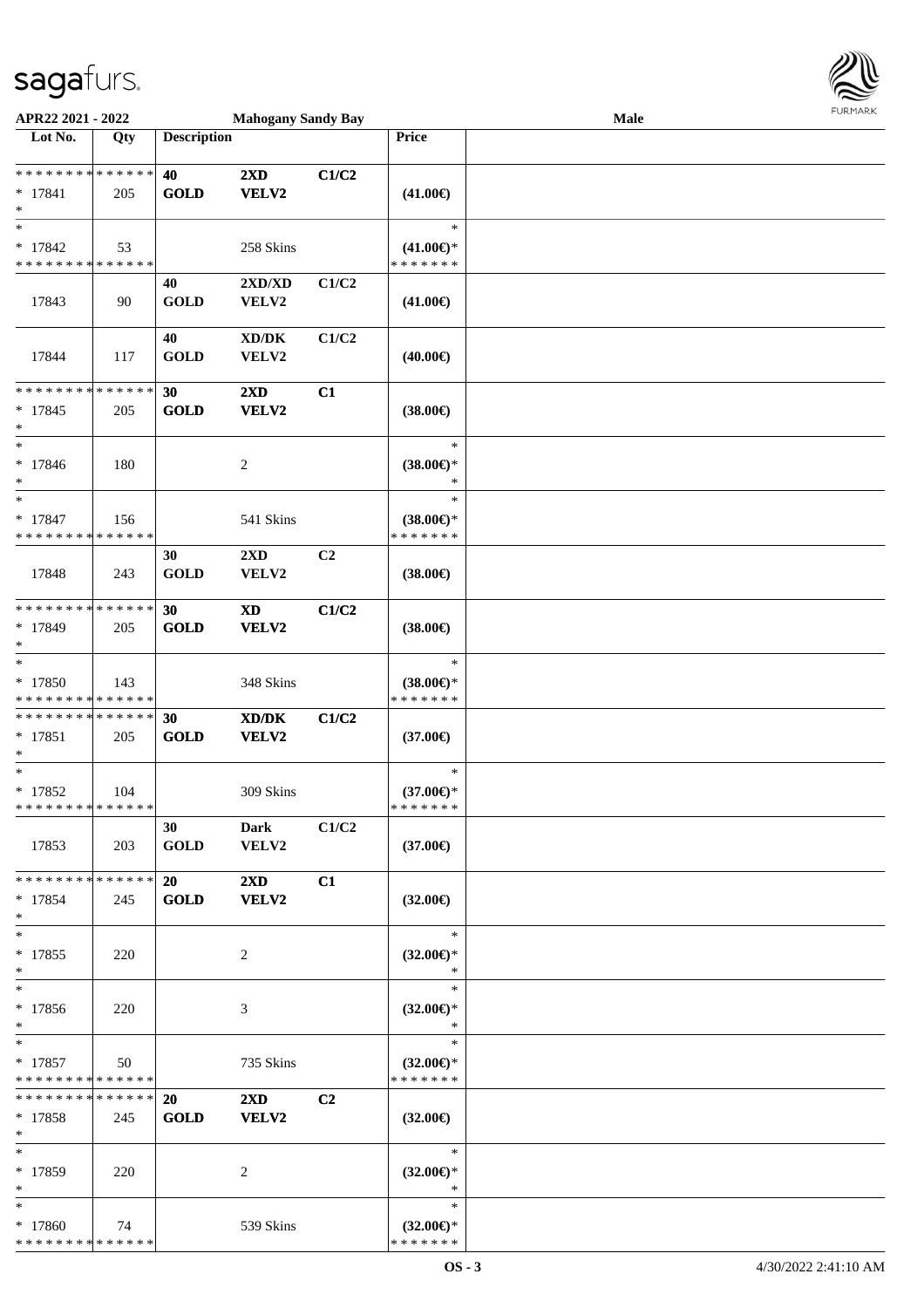

| APR22 2021 - 2022                        |     |                         | <b>Mahogany Sandy Bay</b> |                |                                         | Male | <b>FURMARK</b> |
|------------------------------------------|-----|-------------------------|---------------------------|----------------|-----------------------------------------|------|----------------|
| Lot No.                                  | Qty | <b>Description</b>      |                           |                | <b>Price</b>                            |      |                |
| * * * * * * * * * * * * * * *            |     | 20                      | <b>XD</b>                 | C1/C2          |                                         |      |                |
| * 17861<br>$*$                           | 245 | <b>GOLD</b>             | VELV2                     |                | $(32.00\epsilon)$                       |      |                |
| $\ast$<br>* 17862<br>$*$                 | 220 |                         | 2                         |                | $\ast$<br>$(32.00\epsilon)$ *<br>$\ast$ |      |                |
| $\ast$                                   |     |                         |                           |                | $\ast$                                  |      |                |
| * 17863<br>* * * * * * * * * * * * * *   | 182 |                         | 647 Skins                 |                | $(32.00\epsilon)$ *<br>* * * * * * *    |      |                |
| 17864                                    | 124 | 20<br><b>GOLD</b>       | XD/DK<br>VELV2            | C1/C2          | $(31.00\epsilon)$                       |      |                |
| * * * * * * * * * * * * * * *            |     | <b>20</b>               | Dark                      | C1/C2          |                                         |      |                |
| * 17865<br>$*$                           | 245 | <b>GOLD</b>             | VELV2                     |                | $(31.00\epsilon)$                       |      |                |
| $*$                                      |     |                         |                           |                | $\ast$                                  |      |                |
| * 17866<br>* * * * * * * * * * * * * *   | 93  |                         | 338 Skins                 |                | $(31.00\epsilon)$ *<br>*******          |      |                |
| * * * * * * * * * * * * * * *            |     | $\mathbf{0}$            | 2XD                       | C1             |                                         |      |                |
| * 17867<br>$*$                           | 265 | <b>GOLD</b>             | VELV2                     |                | $(27.50\epsilon)$                       |      |                |
| $*$                                      |     |                         |                           |                | $\ast$                                  |      |                |
| * 17868<br>* * * * * * * * * * * * * *   | 203 |                         | 468 Skins                 |                | $(27.50\epsilon)$ *<br>* * * * * * *    |      |                |
| 17869                                    | 255 | $\bf{0}$<br><b>GOLD</b> | 2XD<br>VELV2              | C <sub>2</sub> | $(27.50\epsilon)$                       |      |                |
| * * * * * * * * * * * * * *              |     | 0                       | XD/DK                     | C1/C2          |                                         |      |                |
| $*17870$<br>$*$                          | 265 | <b>GOLD</b>             | VELV2                     |                | $(27.00\epsilon)$                       |      |                |
| $*$                                      |     |                         |                           |                | $\ast$                                  |      |                |
| $* 17871$<br>* * * * * * * * * * * * * * | 155 |                         | 420 Skins                 |                | $(27.00\epsilon)$ *<br>*******          |      |                |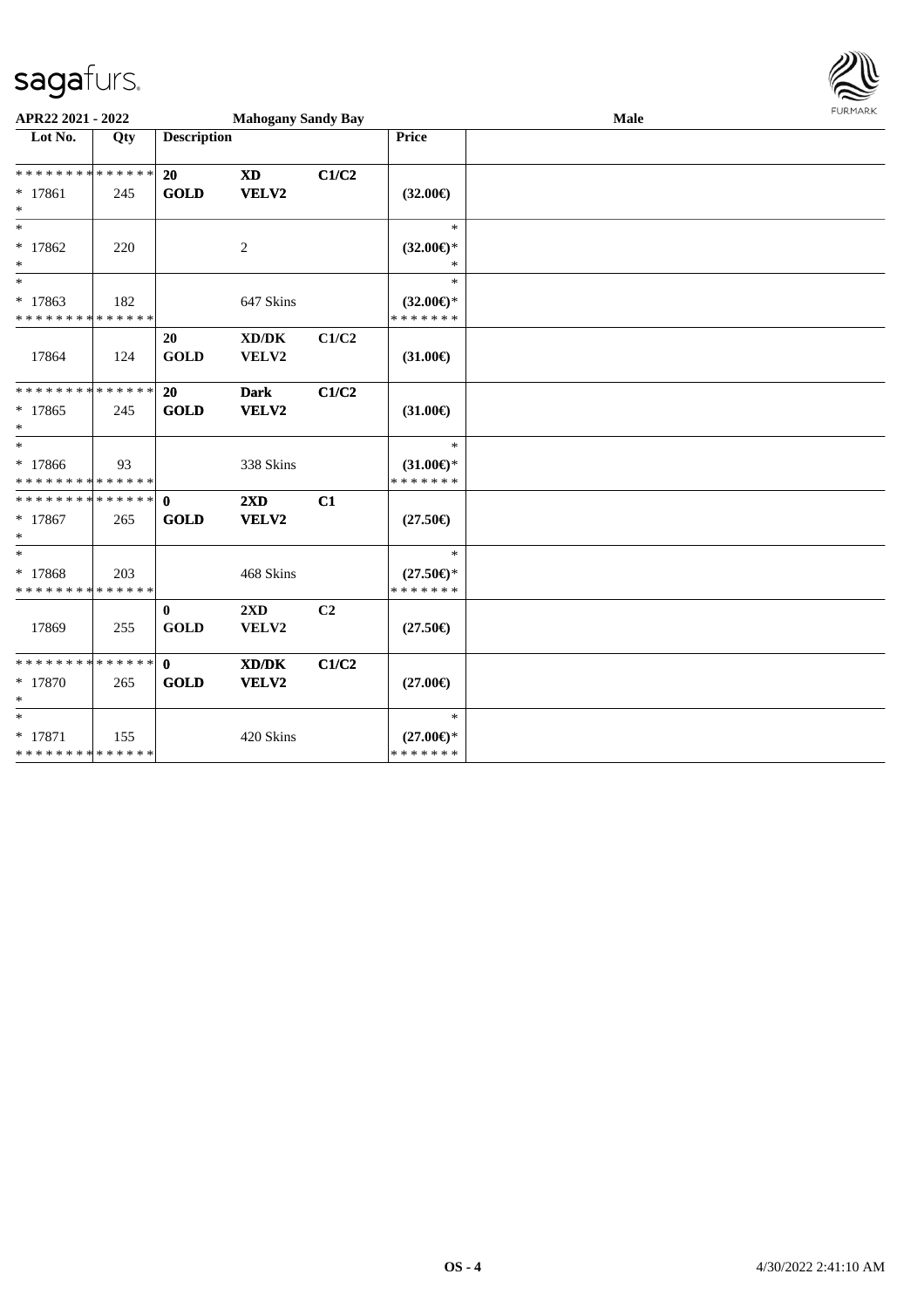

#### **APR22 2021 - 2022 Mahogany Rees-Keyes Male**

| Lot No. | Qty | <b>Description</b> | $\bullet$              |       | <b>Price</b>      |  |
|---------|-----|--------------------|------------------------|-------|-------------------|--|
| 17881   | 180 | 20<br><b>GOLD</b>  | 2XD/XD<br><b>VELV3</b> | C1/C2 | $(32.00\epsilon)$ |  |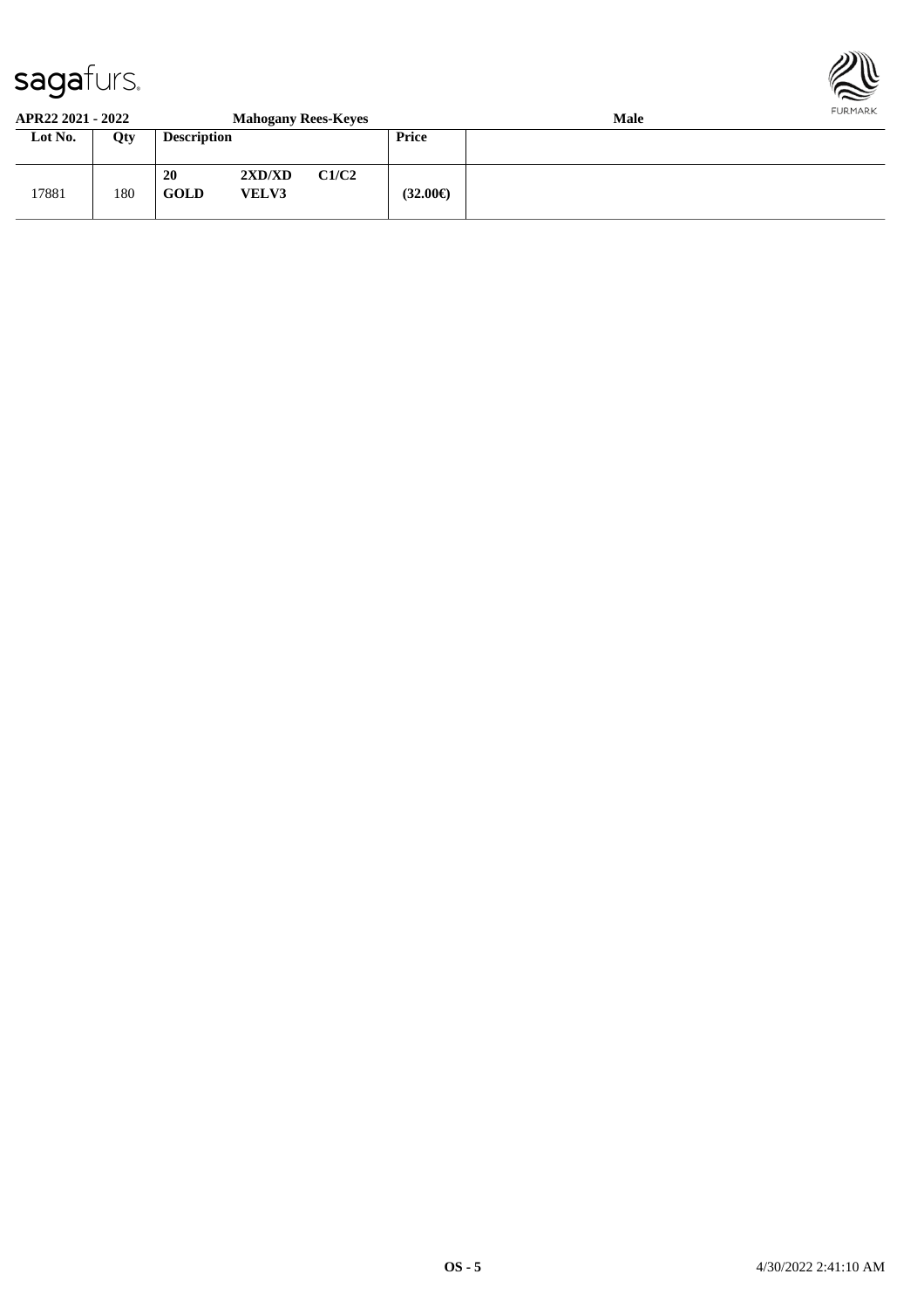

| APR22 2021 - 2022                          |             |                    | <b>Mahogany Northwest</b>  |       |                     | Male |  |
|--------------------------------------------|-------------|--------------------|----------------------------|-------|---------------------|------|--|
| Lot No.                                    | Qty         | <b>Description</b> |                            |       | <b>Price</b>        |      |  |
|                                            |             |                    |                            |       |                     |      |  |
|                                            |             | 40                 | 2XD/XD                     | C1/C2 |                     |      |  |
| 17901                                      | 102         | <b>SLVR</b>        | <b>VELV1</b>               |       | $(34.00\epsilon)$   |      |  |
|                                            |             |                    |                            |       |                     |      |  |
|                                            |             | 30                 | 2XD/XD                     | C1/C2 |                     |      |  |
| 17902                                      | 126         | <b>SLVR</b>        | <b>VELV1</b>               |       | $(31.00\epsilon)$   |      |  |
|                                            |             |                    |                            |       |                     |      |  |
|                                            |             | 20                 | 2XD/XD                     | C1/C2 |                     |      |  |
| 17903                                      | 107         | <b>SLVR</b>        | <b>VELV1</b>               |       | $(26.50\epsilon)$   |      |  |
|                                            |             |                    |                            |       |                     |      |  |
|                                            |             |                    | <b>Mahogany Dixon mink</b> |       |                     | Male |  |
|                                            |             |                    |                            |       |                     |      |  |
|                                            |             |                    |                            |       |                     |      |  |
|                                            |             | 20                 | 2XD/XD                     | C1/C2 |                     |      |  |
| 17905                                      | 258         | <b>SLVR</b>        | VELV2                      |       | $(31.00\epsilon)$   |      |  |
|                                            |             |                    |                            |       |                     |      |  |
|                                            |             | $\bf{0}$           | 2XD/XD                     | C1/C2 |                     |      |  |
| 17906                                      | 189         | <b>SLVR</b>        | VELV2                      |       | $(25.00\epsilon)$   |      |  |
|                                            |             |                    |                            |       |                     |      |  |
|                                            |             |                    | <b>Mahogany Sandy Bay</b>  |       |                     | Male |  |
|                                            |             |                    |                            |       |                     |      |  |
|                                            |             |                    |                            |       |                     |      |  |
| * * * * * * * * * * * * * * *              |             | 30                 | $2\mathbf{X}\mathbf{D}$    | C1/C2 |                     |      |  |
| * 17908                                    | 225         | <b>SLVR</b>        | VELV2                      |       | $(36.00\epsilon)$   |      |  |
| $\ast$                                     |             |                    |                            |       |                     |      |  |
| $\ast$                                     |             |                    |                            |       | $\ast$              |      |  |
| * 17909                                    | 229         |                    | 454 Skins                  |       | $(36.00\epsilon)$ * |      |  |
| * * * * * * * *                            | * * * * * * |                    |                            |       | * * * * * * *       |      |  |
|                                            |             | 30                 | $2{\bf X}{\bf D}$          | C1/C2 |                     |      |  |
| 17910                                      | 106         | <b>SLVR</b>        | VELV2                      |       | $(36.00\epsilon)$   |      |  |
|                                            |             |                    |                            |       |                     |      |  |
| * * * * * * * * * * * * * *                |             | 30                 | XD/DK                      | C1/C2 |                     |      |  |
| $* 17911$                                  | 225         | <b>SLVR</b>        | VELV2                      |       | $(36.00\epsilon)$   |      |  |
| *                                          |             |                    |                            |       |                     |      |  |
| $\ast$                                     |             |                    |                            |       | $\ast$              |      |  |
| * 17912                                    | 74          |                    | 299 Skins                  |       | $(36.00\epsilon)$ * |      |  |
| * * * * * * * * <mark>* * * * * * *</mark> |             |                    |                            |       | * * * * * * *       |      |  |
|                                            |             | 30                 | XD/DK                      | C1/C2 |                     |      |  |
| 17913                                      | 111         | <b>SLVR</b>        | VELV2                      |       | $(36.00\epsilon)$   |      |  |
|                                            |             |                    |                            |       |                     |      |  |
| * * * * * * * * <mark>* * * * * *</mark> * |             | 20                 | $2\mathbf{X}\mathbf{D}$    | C1/C2 |                     |      |  |
| $* 17914$                                  | 265         | <b>SLVR</b>        | VELV2                      |       | $(31.00\epsilon)$   |      |  |
| $*$                                        |             |                    |                            |       |                     |      |  |
| $*$                                        |             |                    |                            |       | $\ast$              |      |  |
| $* 17915$                                  | 240         |                    | 2                          |       | $(31.00\epsilon)$ * |      |  |
| $\ast$                                     |             |                    |                            |       | $\ast$              |      |  |
| $\overline{\ast}$                          |             |                    |                            |       | $\ast$              |      |  |
| $* 17916$                                  | 105         |                    | 610 Skins                  |       | $(31.00\epsilon)$ * |      |  |
| * * * * * * * * * * * * * *                |             |                    |                            |       | * * * * * * *       |      |  |
|                                            |             | 20                 | 2XD/XD                     | C1/C2 |                     |      |  |
| 17917                                      | 128         | <b>SLVR</b>        | <b>VELV2</b>               |       | $(31.00\epsilon)$   |      |  |
|                                            |             |                    |                            |       |                     |      |  |
| ******** <mark>******</mark>               |             | <b>20</b>          | XD/DK                      | C1/C2 |                     |      |  |
| $* 17918$                                  | 265         | <b>SLVR</b>        | <b>VELV2</b>               |       | $(31.00\epsilon)$   |      |  |
| $*$                                        |             |                    |                            |       |                     |      |  |
| $\ast$                                     |             |                    |                            |       | $\ast$              |      |  |
| $*17919$                                   | 225         |                    | 490 Skins                  |       | $(31.00\epsilon)$ * |      |  |
| * * * * * * * * * * * * * * *              |             |                    |                            |       | * * * * * * *       |      |  |
|                                            |             | $\bf{0}$           | $2\mathbf{X}\mathbf{D}$    | C1/C2 |                     |      |  |
| 17920                                      | 321         | <b>SLVR</b>        | VELV2                      |       | $(25.00\epsilon)$   |      |  |
|                                            |             |                    |                            |       |                     |      |  |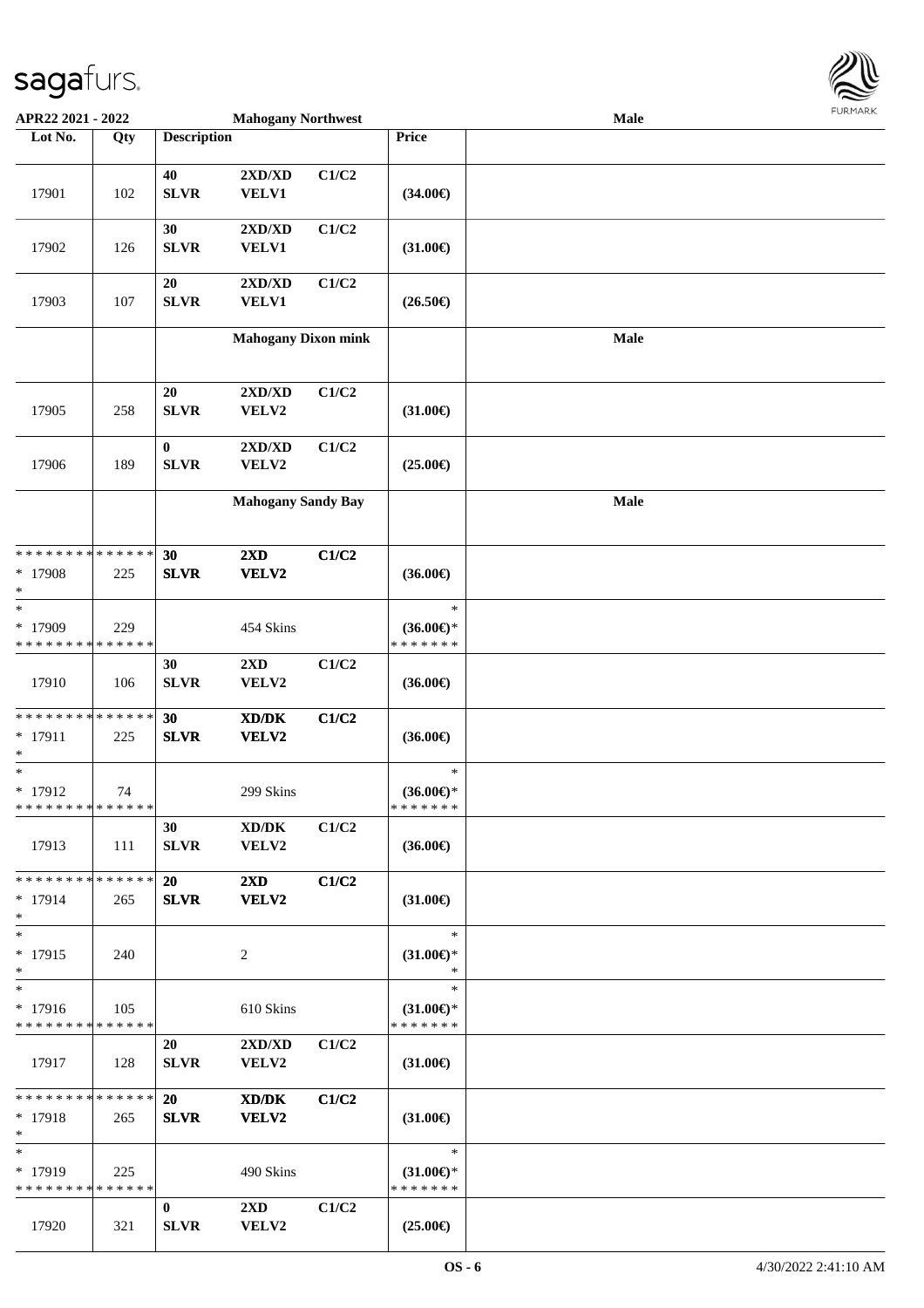

#### **APR22 2021 - 2022 Mahogany Sandy Bay Male Lot No. Qty Description Price**

| Lot No. | Qty | <b>Description</b>          |                       |       | Price             |  |
|---------|-----|-----------------------------|-----------------------|-------|-------------------|--|
| 17921   | 226 | $\mathbf{0}$<br><b>SLVR</b> | XD/DK<br><b>VELV2</b> | C1/C2 | $(25.00\epsilon)$ |  |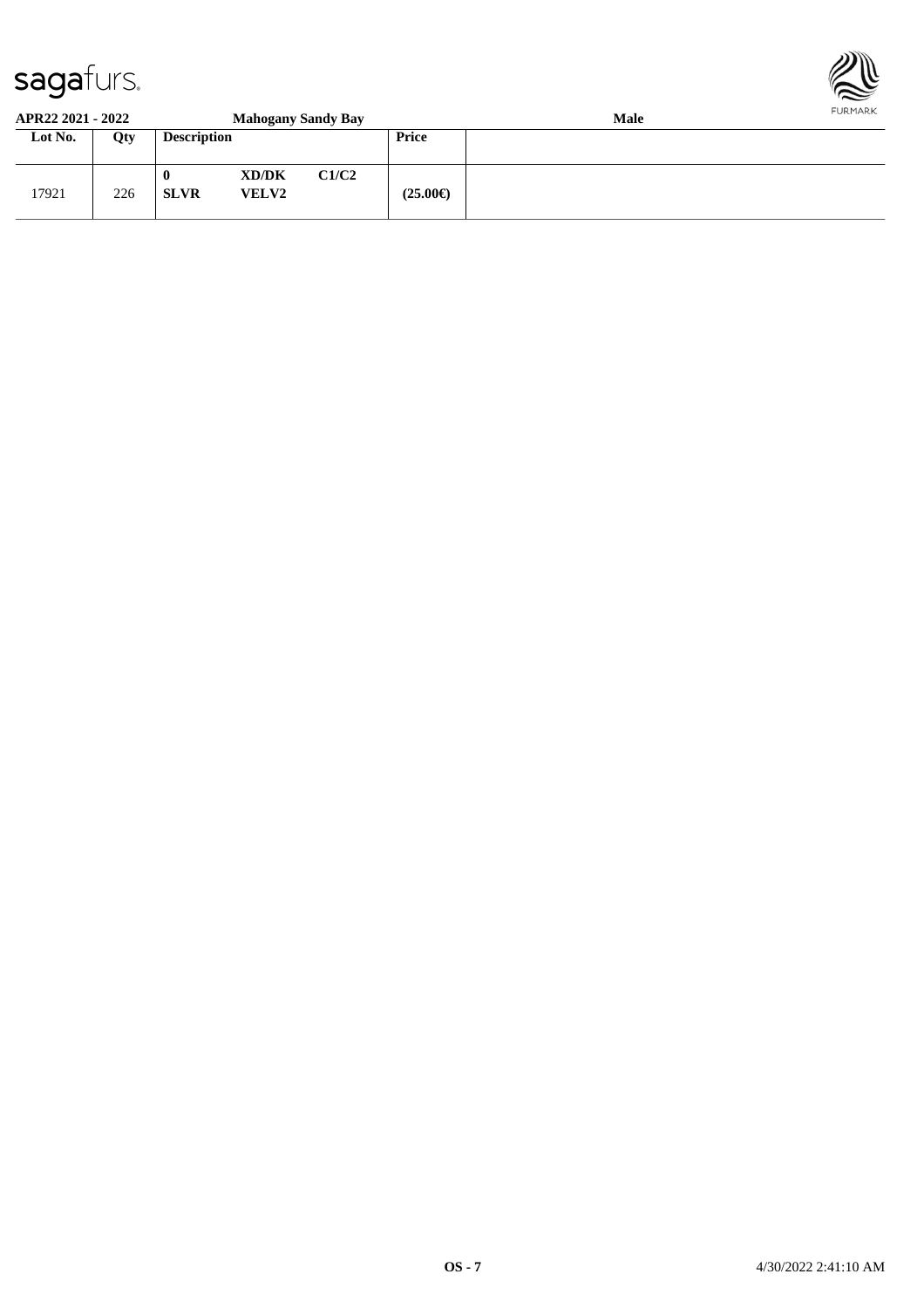

| APR22 2021 - 2022                                                                   |                    |                             | <b>Mahogany Dixon mink</b>                           |       |                                                | Male | <b>FURPIARR</b> |
|-------------------------------------------------------------------------------------|--------------------|-----------------------------|------------------------------------------------------|-------|------------------------------------------------|------|-----------------|
| Lot No.                                                                             | Qty                | <b>Description</b>          |                                                      |       | Price                                          |      |                 |
| 17941                                                                               | 78                 | 30<br><b>VSLA</b>           | 2XD/XD<br>VELV2                                      | C1/C2 | $(32.00\epsilon)$                              |      |                 |
|                                                                                     |                    |                             | <b>Mahogany Sandy Bay</b>                            |       |                                                | Male |                 |
| * * * * * * * *<br>$*17943$                                                         | * * * * * *<br>205 | 30<br><b>VSLA</b>           | 2XD<br>VELV2                                         | C1/C2 | $(32.00\epsilon)$                              |      |                 |
| $*$                                                                                 |                    |                             |                                                      |       |                                                |      |                 |
| $*$<br>$*17944$<br>* * * * * * * * * * * * * *                                      | 75                 |                             | 280 Skins                                            |       | $\ast$<br>$(32.00\epsilon)$ *<br>* * * * * * * |      |                 |
| 17945                                                                               | 99                 | 30<br><b>VSLA</b>           | $2{\bf X}{\bf D}/{\bf X}{\bf D}$<br><b>VELV2</b>     | C1/C2 | $(32.00\epsilon)$                              |      |                 |
| 17946                                                                               | 210                | 30<br><b>VSLA</b>           | XD/DK<br>VELV2                                       | C1/C2 | $(31.00\epsilon)$                              |      |                 |
| ******** <mark>******</mark><br>$* 17947$<br>$*$                                    | 245                | <b>20</b><br><b>VSLA</b>    | 2XD<br>VELV2                                         | C1/C2 | $(27.50\epsilon)$                              |      |                 |
| $\overline{\phantom{0}}$<br>$* 17948$<br>* * * * * * * * <mark>* * * * * * *</mark> | 99                 |                             | 344 Skins                                            |       | $\ast$<br>$(27.50\epsilon)$ *<br>* * * * * * * |      |                 |
| * * * * * * * * * * * * * * *<br>$*17949$<br>$*$                                    | 245                | 20<br><b>VSLA</b>           | $\mathbf{X}\mathbf{D}/\mathbf{D}\mathbf{K}$<br>VELV2 | C1/C2 | $(27.00\epsilon)$                              |      |                 |
| $\ast$<br>$*17950$<br>* * * * * * * * * * * * * *                                   | 56                 |                             | 301 Skins                                            |       | $\ast$<br>$(27.00\epsilon)$ *<br>* * * * * * * |      |                 |
| * * * * * * * * * * * * * * *<br>$*17951$<br>$*$                                    | 265                | $\mathbf{0}$<br><b>VSLA</b> | $2\mathbf{X}\mathbf{D}$<br>VELV2                     | C1/C2 | $(22.50\epsilon)$                              |      |                 |
| $\ast$<br>$*17952$<br>* * * * * * * * * * * * * *                                   | 53                 |                             | 318 Skins                                            |       | $\ast$<br>$(22.50\epsilon)$ *<br>* * * * * * * |      |                 |
| 17953                                                                               | 242                | $\bf{0}$<br><b>VSLA</b>     | $\bold{X}\bold{D}/\bold{D}\bold{K}$<br>VELV2         | C1/C2 | $(22.00\epsilon)$                              |      |                 |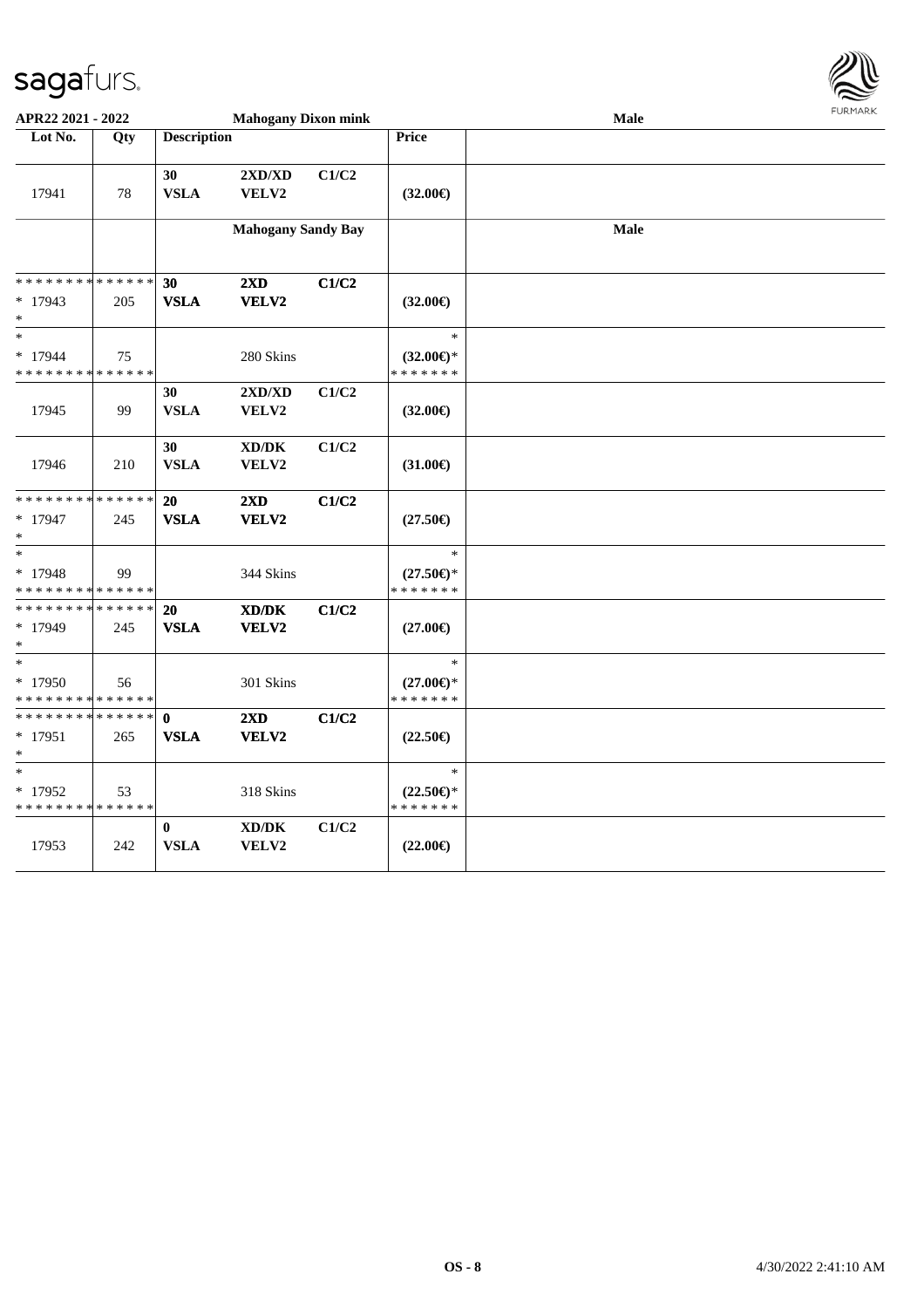

| APR22 2021 - 2022 |     |                             | <b>Mahogany Northwest</b> |       |                   | Female | <b>FURMARK</b> |
|-------------------|-----|-----------------------------|---------------------------|-------|-------------------|--------|----------------|
| Lot No.           | Qty | <b>Description</b>          |                           |       | Price             |        |                |
| 27801             | 145 | $\mathbf{0}$<br><b>GOLD</b> | 2XD/XD<br><b>VELV1</b>    | C1/C2 | $(24.00\epsilon)$ |        |                |
| 27802             | 262 | $\bf{0}$<br><b>GOLD</b>     | 2XD/XD<br><b>VELV1</b>    | C1/C2 | $(24.00\epsilon)$ |        |                |
| 27803             | 314 | <b>GOLD</b>                 | 2XD/XD<br><b>VELV1</b>    | C1/C2 | $(19.00\epsilon)$ |        |                |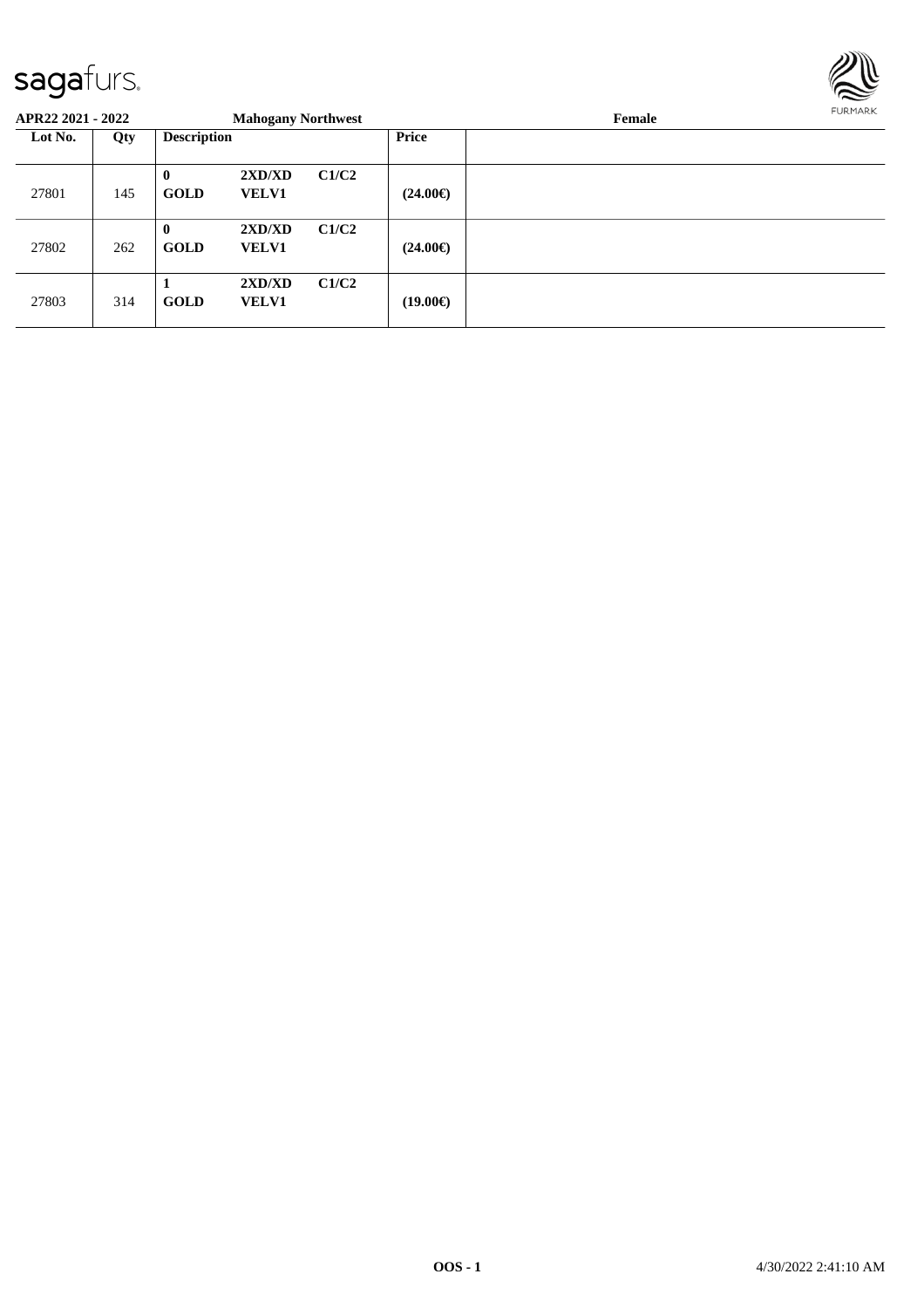

| APR22 2021 - 2022 |     |                                 | <b>Mahogany Dixon mink</b>              |       |                   | Female | FURMARK |
|-------------------|-----|---------------------------------|-----------------------------------------|-------|-------------------|--------|---------|
| Lot No.           | Qty | <b>Description</b>              |                                         |       | <b>Price</b>      |        |         |
| 27821             | 267 | 1<br><b>GOLD</b>                | $2\mathbf{X}\mathbf{D}$<br><b>VELV2</b> | C1/C2 | $(22.00\epsilon)$ |        |         |
| 27822             | 253 | -1<br><b>GOLD</b>               | XD/DK<br><b>VELV2</b>                   | C1/C2 | $(21.50\epsilon)$ |        |         |
| 27823             | 285 | $\overline{2}$<br><b>GOLD</b>   | $2\mathbf{X}\mathbf{D}$<br><b>VELV2</b> | C1/C2 | $(17.00\epsilon)$ |        |         |
| 27824             | 263 | $\boldsymbol{2}$<br><b>GOLD</b> | XD/DK<br><b>VELV2</b>                   | C1/C2 | $(16.50\epsilon)$ |        |         |
| 27825             | 136 | 3<br><b>GOLD</b>                | 2XD/XD<br><b>VELV2</b>                  | C1/C2 | $(12.00\epsilon)$ |        |         |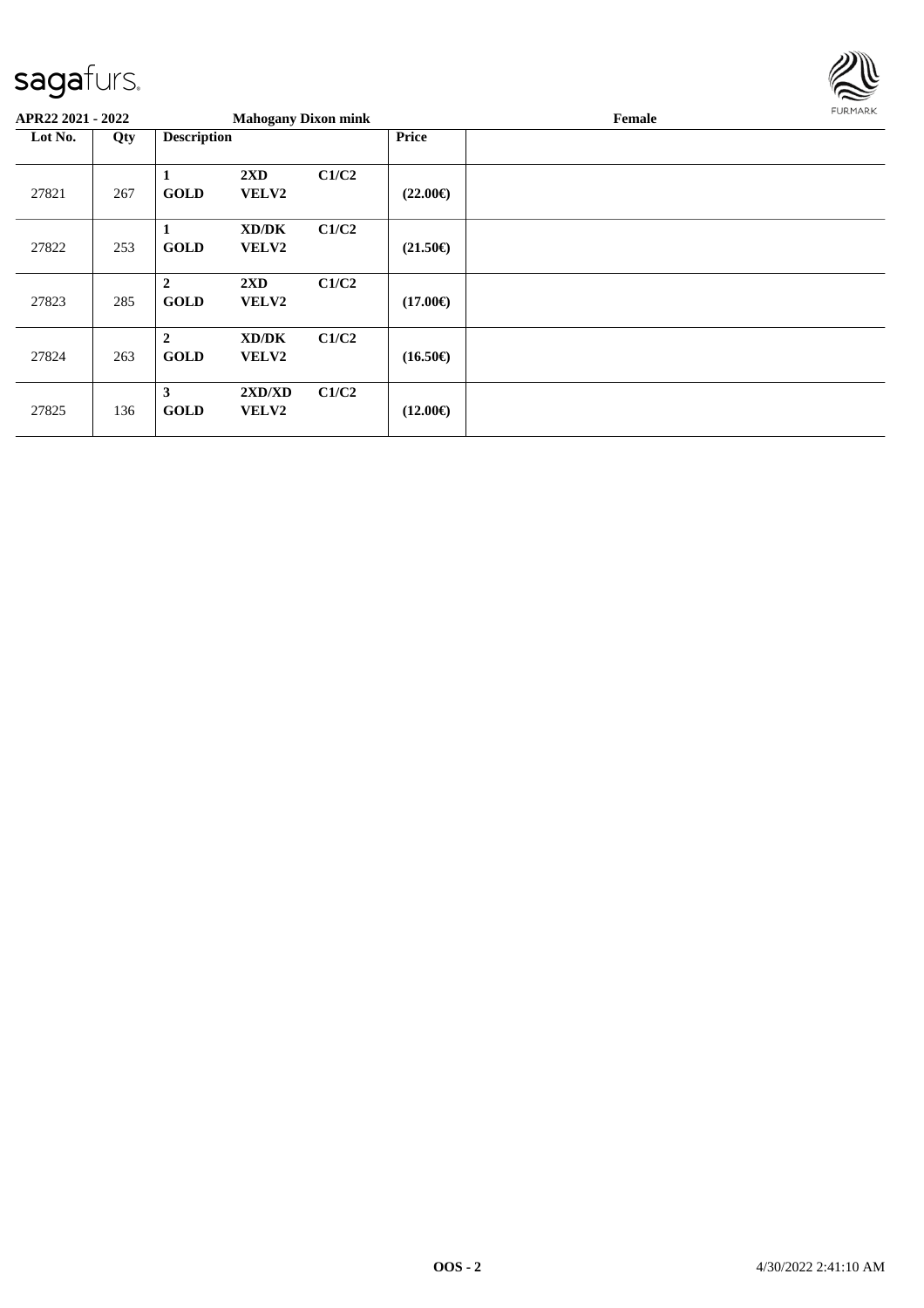

| APR22 2021 - 2022                                  |     |                               | <b>Mahogany Sandy Bay</b>                    |                |                                                | Female |  |
|----------------------------------------------------|-----|-------------------------------|----------------------------------------------|----------------|------------------------------------------------|--------|--|
| Lot No.                                            | Qty | <b>Description</b>            |                                              |                | Price                                          |        |  |
| 27841                                              | 279 | $\mathbf{0}$<br><b>GOLD</b>   | 2XD<br>VELV2                                 | C1             | $(26.50\epsilon)$                              |        |  |
| 27842                                              | 182 | $\bf{0}$<br><b>GOLD</b>       | 2XD<br>VELV2                                 | C1/C2          | $(26.50\epsilon)$                              |        |  |
| 27843                                              | 246 | $\bf{0}$<br><b>GOLD</b>       | 2XD<br>VELV2                                 | C <sub>2</sub> | $(26.50\epsilon)$                              |        |  |
| 27844                                              | 183 | $\bf{0}$<br><b>GOLD</b>       | XD/DK<br>VELV2                               | C1/C2          | $(26.00\epsilon)$                              |        |  |
| 27845                                              | 239 | $\bf{0}$<br><b>GOLD</b>       | $\bold{X}\bold{D}/\bold{D}\bold{K}$<br>VELV2 | C1/C2          | $(26.00\epsilon)$                              |        |  |
| ******** <mark>******</mark><br>* 27846<br>$*$     | 465 | $\mathbf{1}$<br><b>GOLD</b>   | 2XD<br>VELV2                                 | C1             | $(22.00\epsilon)$                              |        |  |
| $\ast$<br>* 27847<br>* * * * * * * * * * * * * *   | 281 |                               | 746 Skins                                    |                | $\ast$<br>$(22.00\epsilon)$ *<br>* * * * * * * |        |  |
| 27848                                              | 351 | $\mathbf{1}$<br><b>GOLD</b>   | 2XD<br>VELV2                                 | C1/C2          | $(22.00\epsilon)$                              |        |  |
| * * * * * * * * * * * * * * *<br>* 27849<br>$\ast$ | 465 | 1<br><b>GOLD</b>              | 2XD<br>VELV2                                 | C2             | $(22.00\epsilon)$                              |        |  |
| $*$<br>* 27850<br>$*$                              | 440 |                               | $\sqrt{2}$                                   |                | $\ast$<br>$(22.00\epsilon)$ *<br>$\ast$        |        |  |
| $\ast$<br>$* 27851$<br>* * * * * * * * * * * * * * | 161 |                               | 1066 Skins                                   |                | $\ast$<br>$(22.00\epsilon)$ *<br>* * * * * * * |        |  |
| 27852                                              | 369 | $\mathbf{1}$<br><b>GOLD</b>   | $\mathbf{X}\mathbf{D}$<br>VELV2              | C1/C2          | $(22.00\epsilon)$                              |        |  |
| 27853                                              | 323 | $\mathbf{1}$<br><b>GOLD</b>   | $\bold{X}\bold{D}/\bold{D}\bold{K}$<br>VELV2 | C1/C2          | $(21.50\epsilon)$                              |        |  |
| 27854                                              | 298 | $\mathbf{1}$<br><b>GOLD</b>   | <b>Dark</b><br>VELV2                         | C1/C2          | $(21.00\epsilon)$                              |        |  |
| * * * * * * * * * * * * * * *<br>$* 27855$<br>$*$  | 465 | $\overline{2}$<br><b>GOLD</b> | $2\mathbf{X}\mathbf{D}$<br><b>VELV2</b>      | C1             | $(17.00\epsilon)$                              |        |  |
| $*$<br>* 27856<br>$*$                              | 440 |                               | $\overline{c}$                               |                | $\ast$<br>$(17.00\epsilon)$ *<br>$\ast$        |        |  |
| $\ast$<br>* 27857<br>* * * * * * * * * * * * * *   | 254 |                               | 1159 Skins                                   |                | $\ast$<br>$(17.00\epsilon)$ *<br>* * * * * * * |        |  |
| 27858                                              | 514 | $\overline{2}$<br><b>GOLD</b> | $2\mathbf{X}\mathbf{D}$<br>VELV2             | C2             | $(17.00\epsilon)$                              |        |  |
| 27859                                              | 161 | $\overline{2}$<br><b>GOLD</b> | 2XD/XD<br>VELV2                              | C1/C2          | $(17.00\epsilon)$                              |        |  |
| 27860                                              | 358 | $\mathbf{2}$<br><b>GOLD</b>   | XD<br>VELV2                                  | C1/C2          | $(17.00\epsilon)$                              |        |  |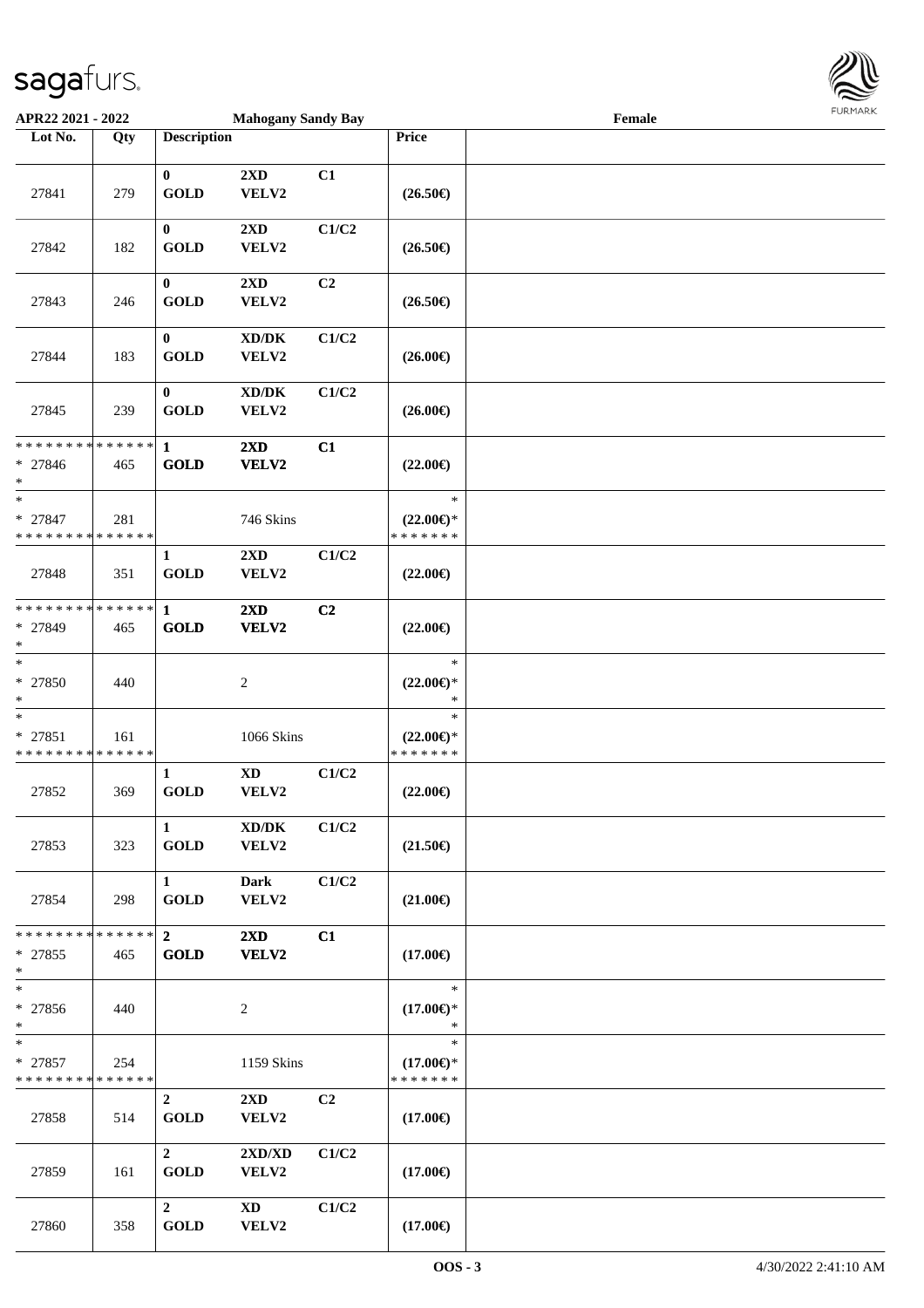

#### **APR22 2021 - 2022 Mahogany Sandy Bay Female**

| Lot No. | Qty | <b>Description</b> |                      |       | Price             |  |
|---------|-----|--------------------|----------------------|-------|-------------------|--|
| 27861   | 172 | ∸<br><b>GOLD</b>   | Dark<br><b>VELV2</b> | C1/C2 | $(16.50\epsilon)$ |  |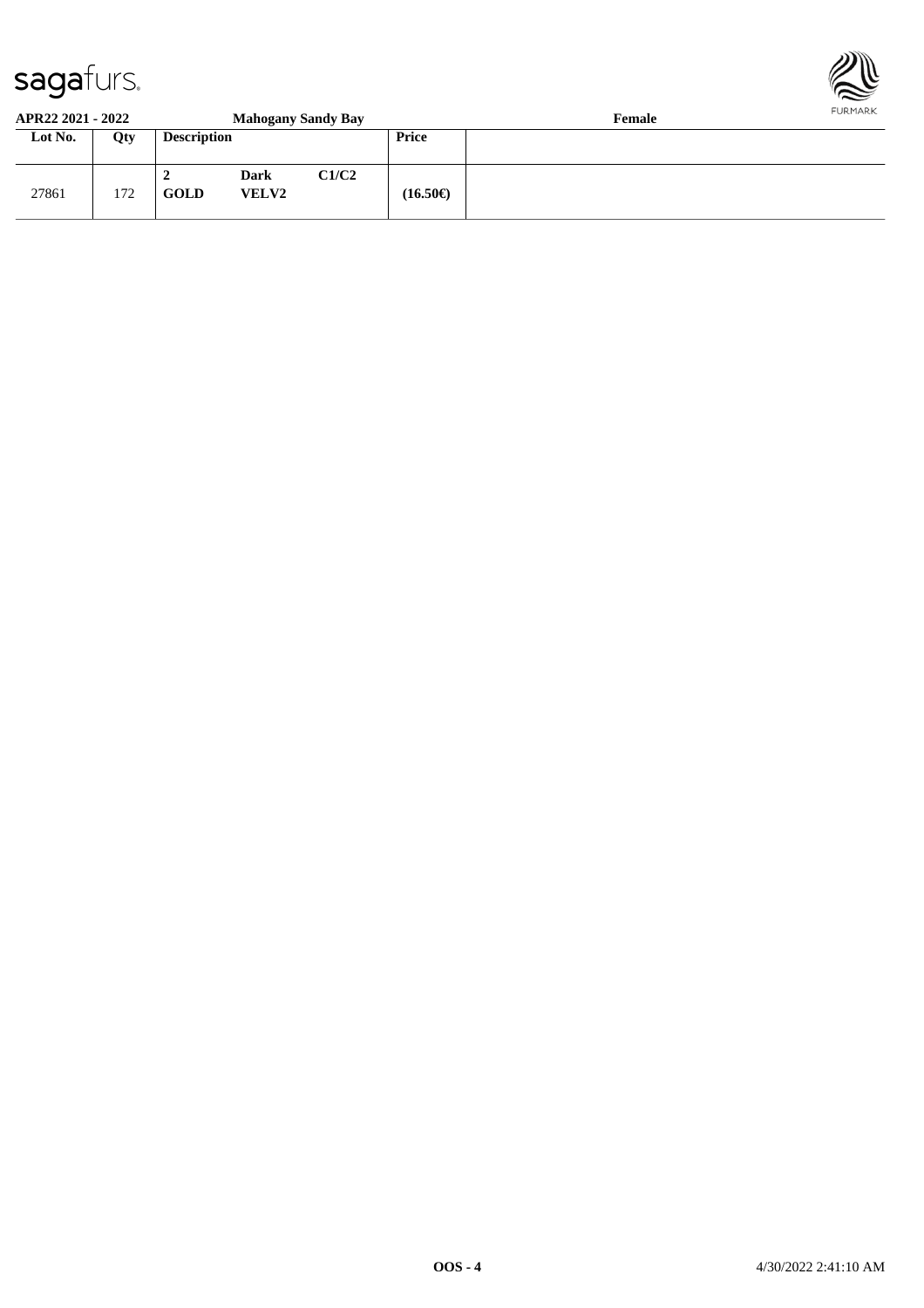

#### **APR22 2021 - 2022 Mahogany Rees-Keyes Female**

| Lot No. | Qty | <b>Description</b> |                       |       | Price             |  |
|---------|-----|--------------------|-----------------------|-------|-------------------|--|
| 27881   | 144 | GOLD               | XD/DK<br><b>VELV3</b> | C1/C2 | $(17.00\epsilon)$ |  |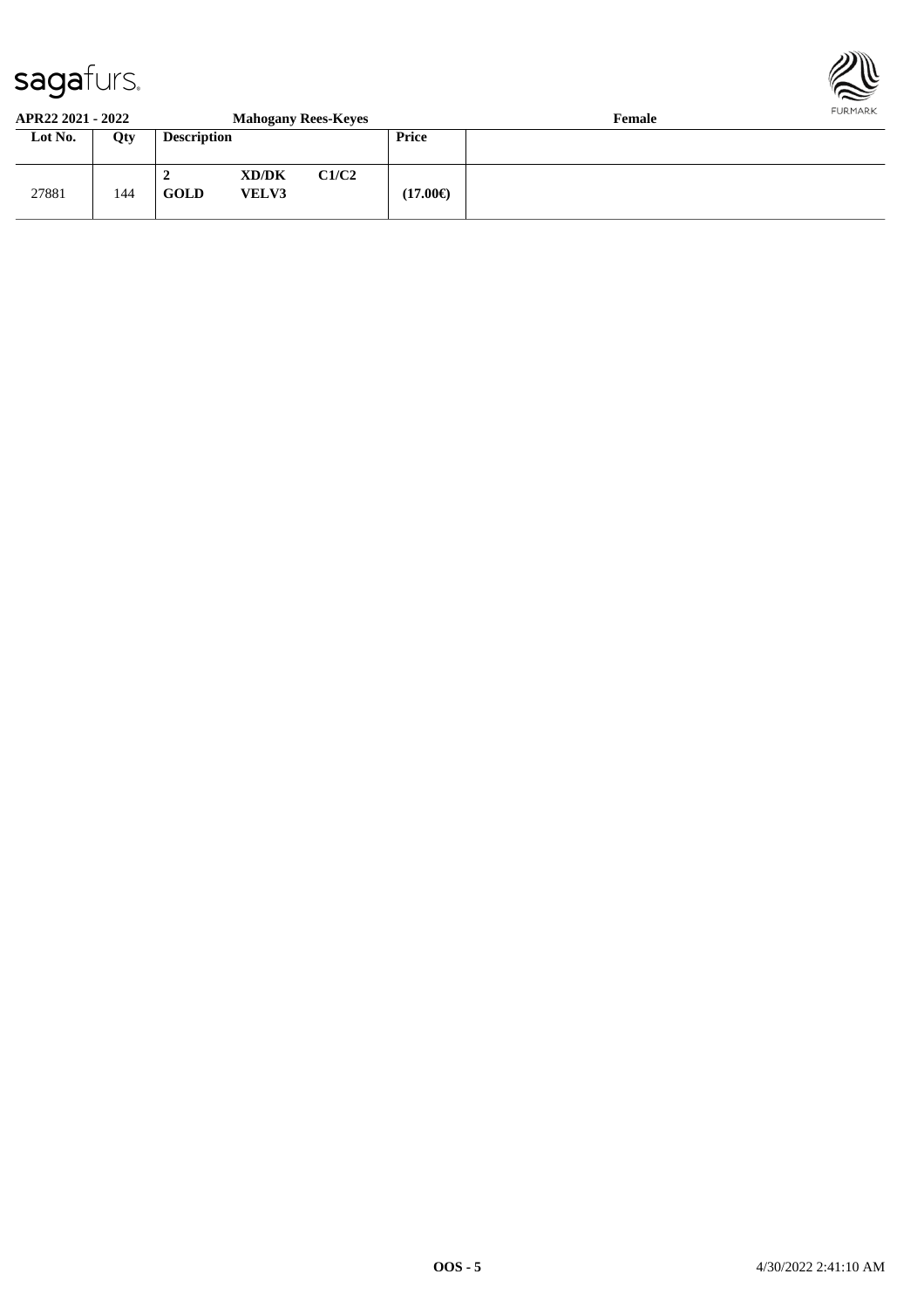

| APR22 2021 - 2022 |     |                               | <b>Mahogany Northwest</b>                                                 |       |                   | Female | <b>FUNITANN</b> |
|-------------------|-----|-------------------------------|---------------------------------------------------------------------------|-------|-------------------|--------|-----------------|
| Lot No.           | Qty | <b>Description</b>            |                                                                           |       | <b>Price</b>      |        |                 |
| 27901             | 126 | $\bf{0}$<br><b>SLVR</b>       | $2{\bf X}{\bf D}/{\bf X}{\bf D}$<br><b>VELV1</b>                          | C1/C2 | $(23.00\epsilon)$ |        |                 |
| 27902             | 183 | $\mathbf{1}$<br><b>SLVR</b>   | $2{\bf X}{\bf D}/{\bf X}{\bf D}$<br><b>VELV1</b>                          | C1/C2 | $(18.00\epsilon)$ |        |                 |
|                   |     |                               | <b>Mahogany Dixon mink</b>                                                |       |                   | Female |                 |
| 27904             | 220 | $\mathbf{1}$<br><b>SLVR</b>   | 2XD/XD<br>VELV2                                                           | C1/C2 | $(21.00\epsilon)$ |        |                 |
| 27905             | 127 | $\mathbf 2$<br><b>SLVR</b>    | 2XD/XD<br>VELV2                                                           | C1/C2 | $(16.00\epsilon)$ |        |                 |
|                   |     |                               | <b>Mahogany Sandy Bay</b>                                                 |       |                   | Female |                 |
| 27907             | 513 | $\mathbf{1}$<br><b>SLVR</b>   | $2\mathbf{X}\mathbf{D}$<br>VELV2                                          | C1/C2 | $(21.00\epsilon)$ |        |                 |
| 27908             | 160 | $\mathbf{1}$<br><b>SLVR</b>   | 2XD<br>VELV2                                                              | C1/C2 | $(21.00\epsilon)$ |        |                 |
| 27909             | 266 | $\mathbf{1}$<br><b>SLVR</b>   | $\bold{X}\bold{D}/\bold{D}\bold{K}$<br>VELV2                              | C1/C2 | $(20.50\epsilon)$ |        |                 |
| 27910             | 141 | 1<br><b>SLVR</b>              | XD/DK<br>VELV2                                                            | C1/C2 | $(20.50\epsilon)$ |        |                 |
| 27911             | 451 | $\overline{2}$<br><b>SLVR</b> | 2XD<br>VELV2                                                              | C1/C2 | $(16.00\epsilon)$ |        |                 |
| 27912             | 242 | $\overline{2}$<br><b>SLVR</b> | $\boldsymbol{\mathrm{XD}}\boldsymbol{/}\boldsymbol{\mathrm{DK}}$<br>VELV2 | C1/C2 | $(15.50\epsilon)$ |        |                 |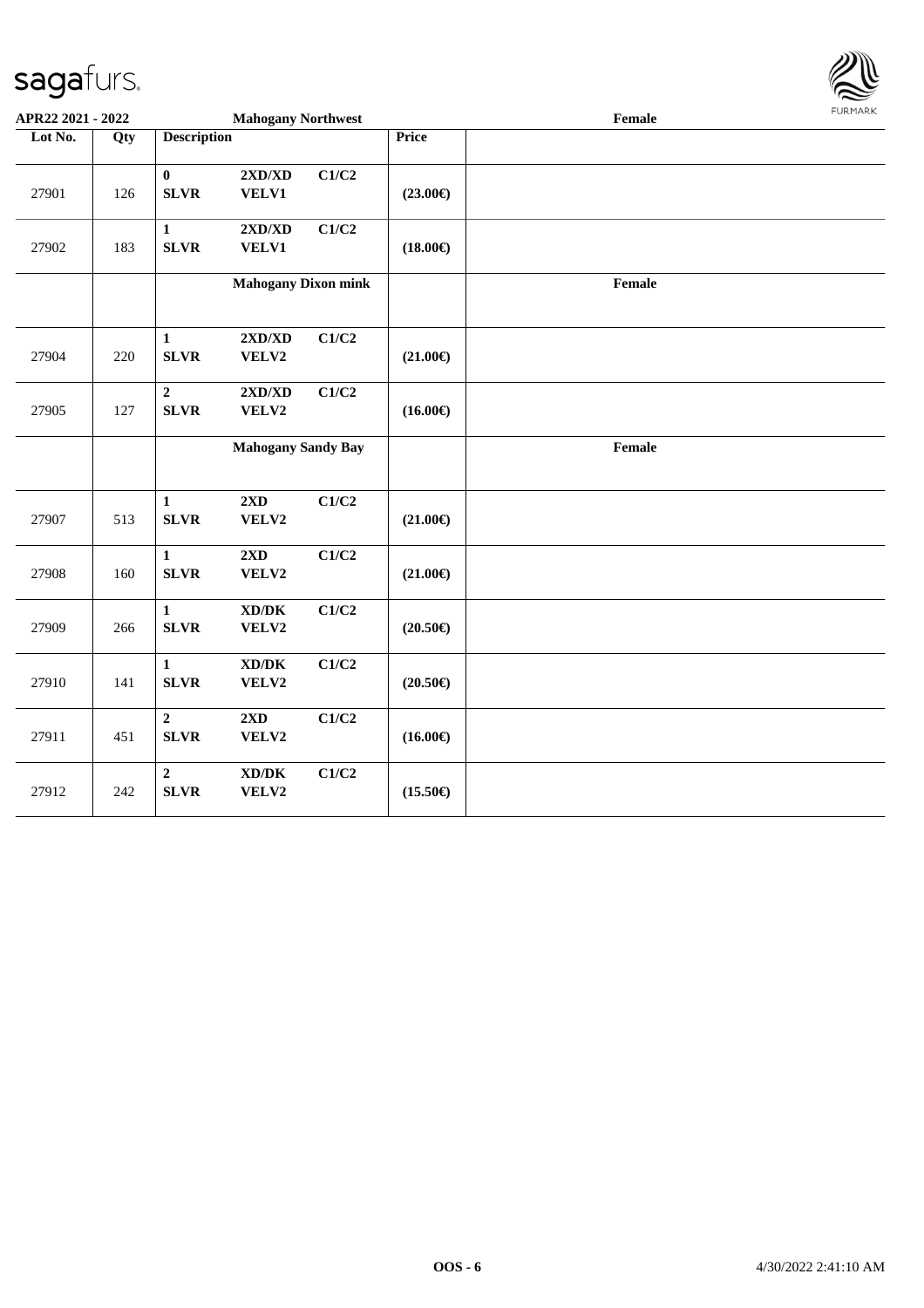

| APR22 2021 - 2022                        |     |                               | <b>Mahogany Dixon mink</b> |       |                                | Female | FURMARK |
|------------------------------------------|-----|-------------------------------|----------------------------|-------|--------------------------------|--------|---------|
| Lot No.                                  | Qty | <b>Description</b>            |                            |       | <b>Price</b>                   |        |         |
| 27921                                    | 237 | $\overline{2}$<br><b>VSLA</b> | 2XD/XD<br>VELV2            | C1/C2 | $(14.50\epsilon)$              |        |         |
|                                          |     |                               | <b>Mahogany Sandy Bay</b>  |       |                                | Female |         |
|                                          |     |                               | $2\mathbf{X}\mathbf{D}$    | C1/C2 |                                |        |         |
| $*27923$<br>$\ast$                       | 465 | <b>VSLA</b>                   | <b>VELV2</b>               |       | $(18.50\epsilon)$              |        |         |
| $\ast$                                   |     |                               |                            |       | $\ast$                         |        |         |
| $*$ 27924<br>* * * * * * * * * * * * * * | 115 |                               | 580 Skins                  |       | $(18.50\epsilon)$ *<br>******* |        |         |
| 27925                                    | 311 | 1<br><b>VSLA</b>              | XD/DK<br>VELV2             | C1/C2 | $(18.00\epsilon)$              |        |         |
| 27926                                    | 475 | $\overline{2}$<br><b>VSLA</b> | 2XD<br>VELV2               | C1/C2 | $(14.50\epsilon)$              |        |         |
| 27927                                    | 346 | $\overline{2}$<br><b>VSLA</b> | XD/DK<br><b>VELV2</b>      | C1/C2 | $(14.00\epsilon)$              |        |         |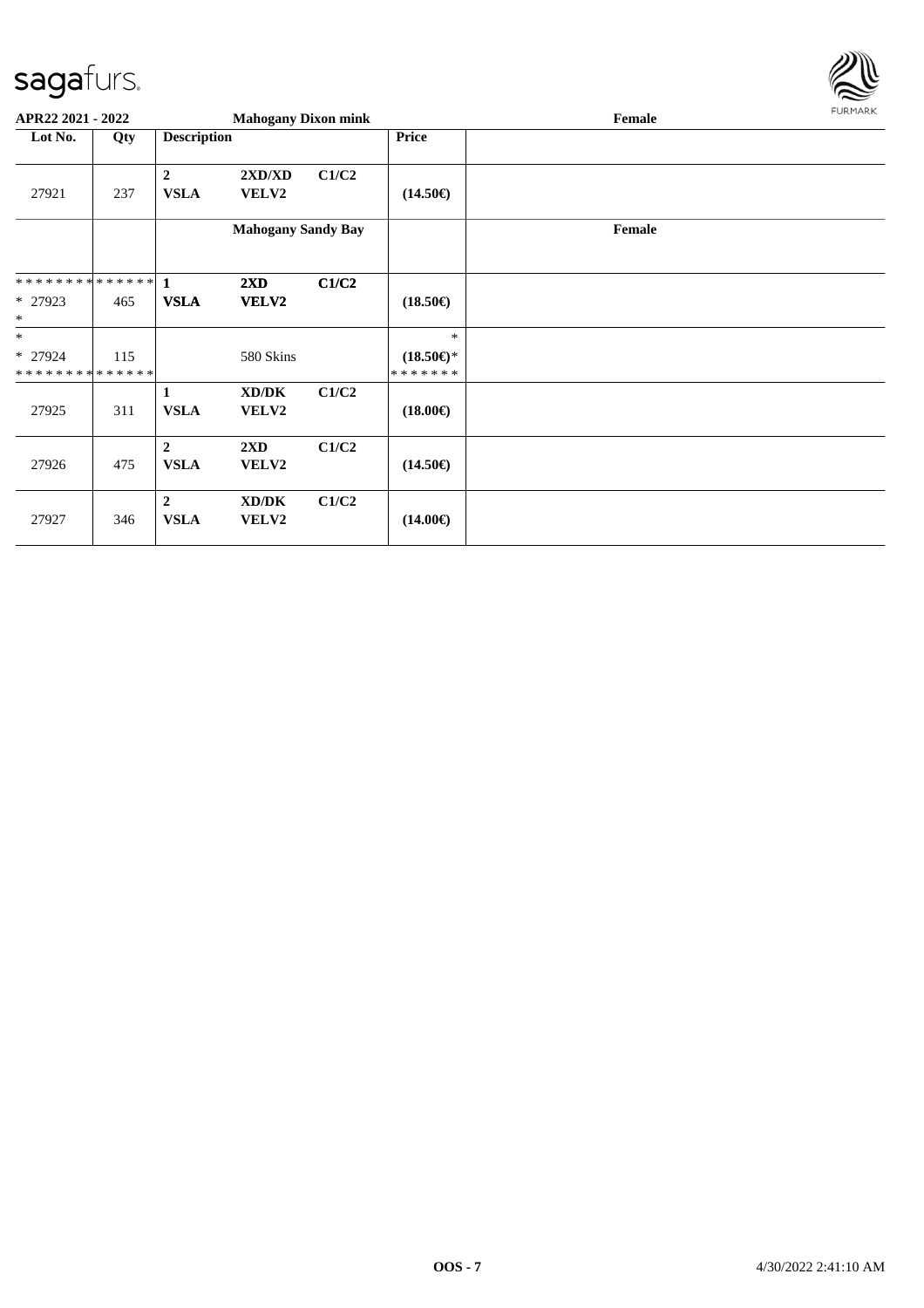

| APR22 2021 - 2022                                        |     |                    | Mahogany                    |                |                                                | Male | <b>FURMARK</b> |
|----------------------------------------------------------|-----|--------------------|-----------------------------|----------------|------------------------------------------------|------|----------------|
| Lot No.                                                  | Qty | <b>Description</b> |                             |                | Price                                          |      |                |
| 319001                                                   | 136 | 30<br>SI           | $2\mathbf{X}\mathbf{D}$     | C1/C2          | $(28.50\epsilon)$                              |      |                |
| 319002                                                   | 224 | 30<br>SI           | $\mathbf{X}\mathbf{D}$      | C1/C2          | $(28.50\epsilon)$                              |      |                |
| * * * * * * * * * * * * * *<br>* 319003<br>$\ast$        | 246 | 30<br>SI           | <b>Dark</b>                 | C1/C2          | $(28.50\epsilon)$                              |      |                |
| $\frac{1}{*}$<br>* 319004<br>* * * * * * * * * * * * * * | 157 |                    | 403 Skins                   |                | $\ast$<br>$(28.50\epsilon)$ *<br>* * * * * * * |      |                |
| 319005                                                   | 123 | 30<br>$\mathbf{I}$ | <b>ALL</b>                  | C2             | $(23.00\epsilon)$                              |      |                |
| **************<br>* 319006<br>$\ast$                     | 225 | 30<br><b>SAGA</b>  | <b>Dark</b>                 | C <sub>2</sub> | $(31.00\epsilon)$                              |      |                |
| $*$<br>* 319007<br>$\ast$                                | 200 |                    | 2                           |                | $\ast$<br>$(31.00\epsilon)$ *<br>$\ast$        |      |                |
| $\ast$<br>* 319008<br>$\ast$                             | 200 |                    | $\boldsymbol{\mathfrak{Z}}$ |                | $\ast$<br>$(31.00\epsilon)$ *<br>*             |      |                |
| $*$<br>$* 319009$<br>* * * * * * * * * * * * * *         | 161 |                    | 786 Skins                   |                | $\ast$<br>$(31.00\epsilon)$ *<br>* * * * * * * |      |                |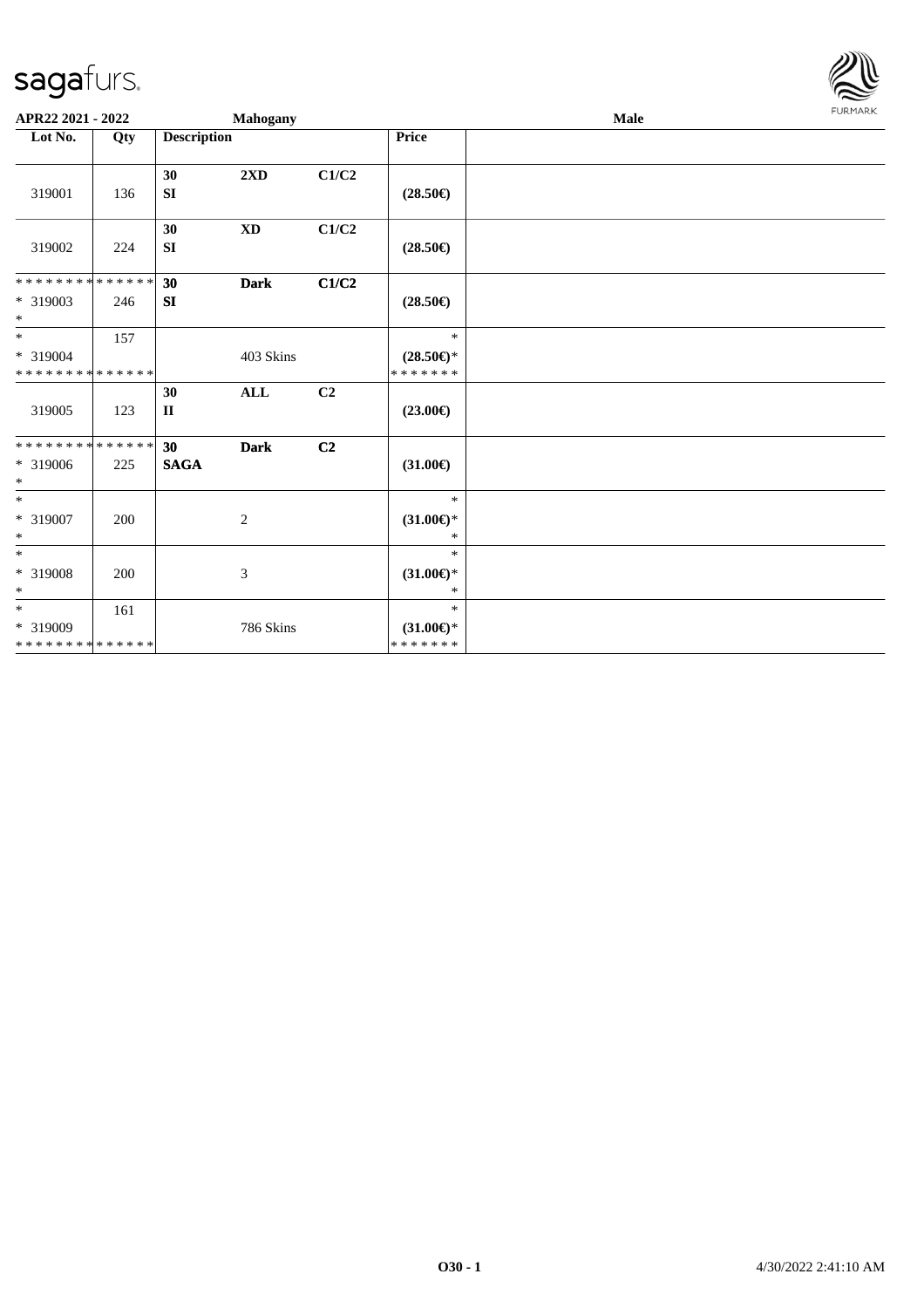

| APR22 2021 - 2022                          |     |                    | <b>Mahogany Velvet</b>      |       |                                      | Male |  |
|--------------------------------------------|-----|--------------------|-----------------------------|-------|--------------------------------------|------|--|
| Lot No.                                    | Qty | <b>Description</b> |                             |       | Price                                |      |  |
|                                            |     |                    |                             |       |                                      |      |  |
| **************                             |     | 40                 | $2\mathbf{X}\mathbf{D}$     | C1/C2 |                                      |      |  |
| * 319061                                   | 225 | SI                 | <b>VELV1</b>                |       | $(32.00\epsilon)$                    |      |  |
| $\ast$                                     |     |                    |                             |       |                                      |      |  |
| $\ast$                                     | 218 |                    |                             |       | $\ast$                               |      |  |
| * 319062                                   |     |                    | 443 Skins                   |       | $(32.00\epsilon)$ *                  |      |  |
| * * * * * * * * * * * * * *                |     |                    |                             |       | * * * * * * *                        |      |  |
|                                            |     | 40                 | 2XD                         | C3    |                                      |      |  |
| 319063                                     | 171 | ${\bf SI}$         | VELV1                       |       | $(31.00\epsilon)$                    |      |  |
|                                            |     |                    |                             |       |                                      |      |  |
| * * * * * * * * * * * * * *                |     | 40                 | $\boldsymbol{\mathrm{XD}}$  | C1/C2 |                                      |      |  |
| * 319064                                   | 225 | ${\bf S}{\bf I}$   | <b>VELV1</b>                |       | $(32.00\epsilon)$                    |      |  |
| $\ast$<br>$\ast$                           |     |                    |                             |       |                                      |      |  |
|                                            | 181 |                    |                             |       | $\ast$                               |      |  |
| * 319065                                   |     |                    | 406 Skins                   |       | $(32.00\epsilon)$ *                  |      |  |
| * * * * * * * * * * * * * *                |     |                    |                             |       | * * * * * * *                        |      |  |
|                                            |     | 40                 | <b>XD</b>                   | C3    |                                      |      |  |
| 319066                                     | 146 | ${\bf SI}$         | VELV1                       |       | $(31.00\epsilon)$                    |      |  |
|                                            |     |                    |                             | C1    |                                      |      |  |
| 319067                                     | 113 | 40<br>${\bf SI}$   | <b>Dark</b><br><b>VELV1</b> |       | $(32.00\epsilon)$                    |      |  |
|                                            |     |                    |                             |       |                                      |      |  |
| * * * * * * * * * * * * * *                |     | 40                 | <b>Dark</b>                 | C2    |                                      |      |  |
| * 319068                                   | 225 | SI                 | <b>VELV1</b>                |       | $(32.00\epsilon)$                    |      |  |
| $\ast$                                     |     |                    |                             |       |                                      |      |  |
| $\ast$                                     |     |                    |                             |       | $\ast$                               |      |  |
| * 319069                                   | 180 |                    | $\sqrt{2}$                  |       | $(32.00\epsilon)$ *                  |      |  |
| $\ast$                                     |     |                    |                             |       | $\ast$                               |      |  |
| $\ast$                                     | 41  |                    |                             |       | $\ast$                               |      |  |
| * 319070                                   |     |                    | 446 Skins                   |       | $(32.00\epsilon)$ *                  |      |  |
| * * * * * * * * <mark>* * * * * * *</mark> |     |                    |                             |       | * * * * * * *                        |      |  |
|                                            |     | 40                 | <b>Dark</b>                 | C3    |                                      |      |  |
| 319071                                     | 171 | SI                 | <b>VELV1</b>                |       | $(31.00\epsilon)$                    |      |  |
|                                            |     |                    |                             |       |                                      |      |  |
| ******** <mark>******</mark>               |     | 40                 | 2XD                         | C1/C2 |                                      |      |  |
| * 319072                                   | 225 | SI                 | VELV2                       |       | $(35.00\epsilon)$                    |      |  |
| $*$                                        |     |                    |                             |       |                                      |      |  |
| $\ast$                                     | 140 |                    |                             |       | $\ast$                               |      |  |
| * 319073<br>* * * * * * * * * * * * * *    |     |                    | 365 Skins                   |       | $(35.00\epsilon)$ *<br>* * * * * * * |      |  |
|                                            |     | 40                 | $2\mathbf{X}\mathbf{D}$     | C3    |                                      |      |  |
| 319074                                     | 165 | SI                 | VELV2                       |       | $(34.00\epsilon)$                    |      |  |
|                                            |     |                    |                             |       |                                      |      |  |
| * * * * * * * * * * * * * *                |     | 40                 | XD                          | C1/C2 |                                      |      |  |
| * 319075                                   | 226 | <b>SI</b>          | VELV2                       |       | $(35.00\epsilon)$                    |      |  |
| $\ast$                                     |     |                    |                             |       |                                      |      |  |
| $\ast$                                     | 90  |                    |                             |       | $\ast$                               |      |  |
| $* 319076$                                 |     |                    | 316 Skins                   |       | (35.00)                              |      |  |
| * * * * * * * * * * * * * *                |     |                    |                             |       | * * * * * * *                        |      |  |
|                                            |     | 40                 | XD                          | C3    |                                      |      |  |
| 319077                                     | 127 | SI                 | VELV2                       |       | $(34.00\epsilon)$                    |      |  |
|                                            |     |                    |                             |       |                                      |      |  |
| * * * * * * * * * * * * * *                |     | 40                 | <b>Dark</b>                 | C1/C2 |                                      |      |  |
| * 319078                                   | 225 | <b>SI</b>          | VELV2                       |       | $(35.00\epsilon)$                    |      |  |
| $\ast$                                     |     |                    |                             |       |                                      |      |  |
| $\ast$                                     | 187 |                    |                             |       | $\ast$                               |      |  |
| * 319079                                   |     |                    | 412 Skins                   |       | $(35.00\epsilon)$ *                  |      |  |
| * * * * * * * * * * * * * *                |     |                    |                             |       | * * * * * * *                        |      |  |
|                                            |     | 40                 | Dark                        | C3    |                                      |      |  |
| 319080                                     | 133 | SI                 | VELV2                       |       | $(34.00\epsilon)$                    |      |  |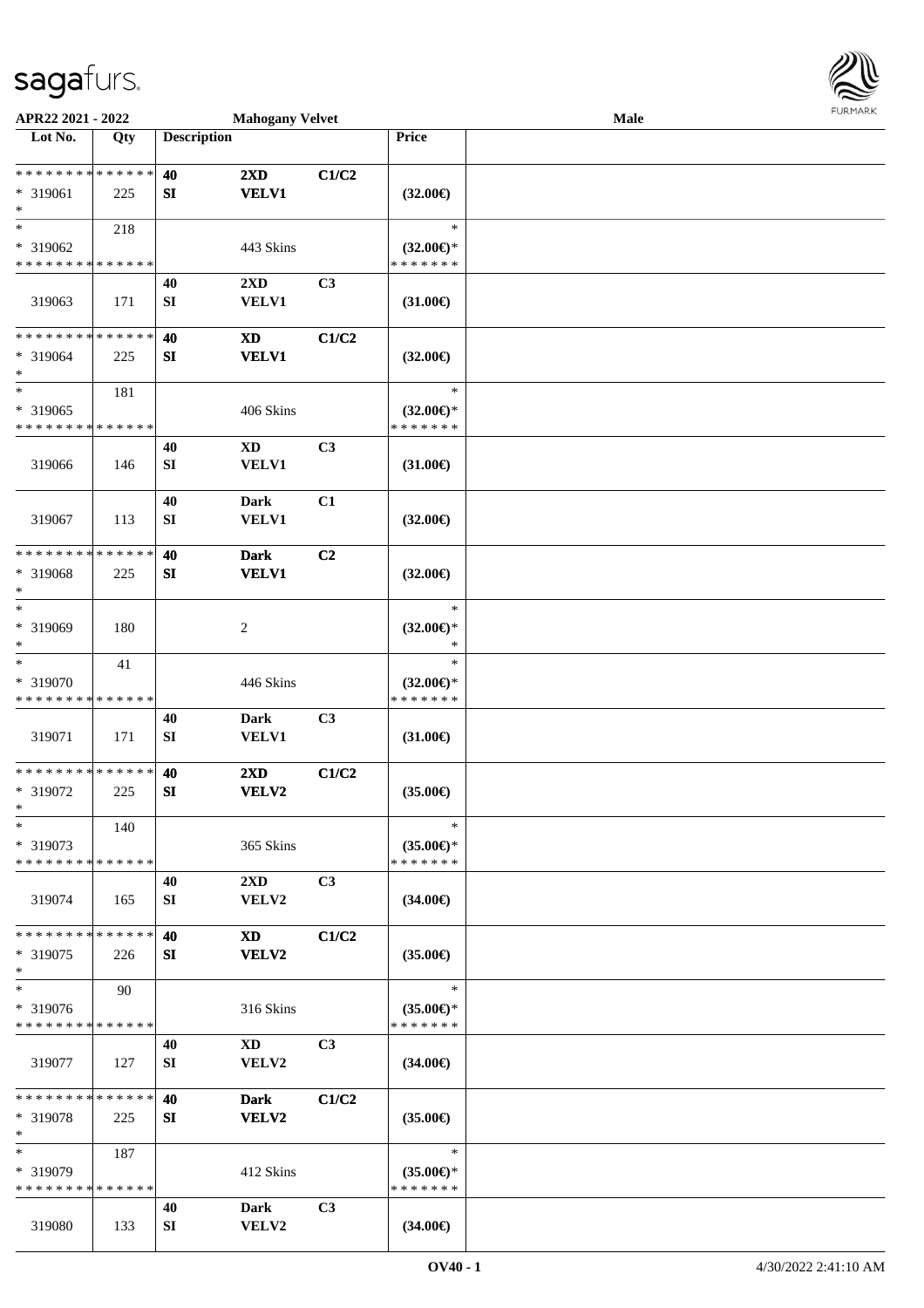\*



| APR22 2021 - 2022                                                |     |                    | <b>Mahogany Velvet</b>                  |                |                                                | Male | <b>FUNITANN</b> |
|------------------------------------------------------------------|-----|--------------------|-----------------------------------------|----------------|------------------------------------------------|------|-----------------|
| Lot No.                                                          | Qty | <b>Description</b> |                                         |                | Price                                          |      |                 |
| 319081                                                           | 188 | 40<br><b>SAGA</b>  | 2XD<br><b>VELV1</b>                     | C1             | $(35.00\epsilon)$                              |      |                 |
| * * * * * * * * * * * * * *<br>* 319082<br>$\ast$                | 205 | 40<br><b>SAGA</b>  | 2XD<br><b>VELV1</b>                     | C2             | $(35.00\epsilon)$                              |      |                 |
| $\ast$<br>* 319083<br>$\ast$                                     | 180 |                    | $\overline{c}$                          |                | $\ast$<br>$(35.00\epsilon)$ *                  |      |                 |
| $\ast$<br>* 319084<br>* * * * * * * * <mark>* * * * * * *</mark> | 107 |                    | 492 Skins                               |                | $\ast$<br>$(35.00\epsilon)$ *<br>* * * * * * * |      |                 |
| 319085                                                           | 132 | 40<br><b>SAGA</b>  | 2XD<br><b>VELV1</b>                     | C <sub>3</sub> | $(34.00\epsilon)$                              |      |                 |
| 319086                                                           | 204 | 40<br><b>SAGA</b>  | $\mathbf{X}\mathbf{D}$<br><b>VELV1</b>  | C1             | $(35.00\epsilon)$                              |      |                 |
| * * * * * * * * * * * * * *<br>* 319087<br>$\ast$                | 205 | 40<br><b>SAGA</b>  | $\mathbf{X}\mathbf{D}$<br><b>VELV1</b>  | C2             | $(35.00\epsilon)$                              |      |                 |
| $\ast$<br>* 319088<br>$\ast$                                     | 180 |                    | $\overline{c}$                          |                | $\ast$<br>$(35.00\epsilon)$ *<br>$\ast$        |      |                 |
| $\ast$<br>* 319089<br>* * * * * * * * <mark>* * * * * * *</mark> | 171 |                    | 556 Skins                               |                | $\ast$<br>$(35.00\epsilon)$ *<br>* * * * * * * |      |                 |
| 319090                                                           | 136 | 40<br><b>SAGA</b>  | XD<br><b>VELV1</b>                      | C <sub>3</sub> | $(34.00\epsilon)$                              |      |                 |
| **************<br>* 319091<br>$\ast$                             | 205 | 40<br><b>SAGA</b>  | <b>Dark</b><br><b>VELV1</b>             | C1             | $(35.00\epsilon)$                              |      |                 |
| $\ast$<br>* 319092<br>******** <mark>*****</mark> *              | 118 |                    | 323 Skins                               |                | $\ast$<br>$(35.00\epsilon)$ *<br>* * * * * * * |      |                 |
| * * * * * * * * * * * * * *<br>* 319093<br>$\ast$                | 205 | 40<br><b>SAGA</b>  | <b>Dark</b><br><b>VELV1</b>             | C2             | $(35.00\epsilon)$                              |      |                 |
| $\ast$<br>* 319094<br>$\ast$                                     | 180 |                    | 2                                       |                | $\ast$<br>$(35.00\epsilon)$ *<br>$\ast$        |      |                 |
| $\ast$<br>* 319095<br>$\ast$                                     | 180 |                    | 3                                       |                | $\ast$<br>$(35.00\epsilon)$ *<br>$\ast$        |      |                 |
| $\ast$<br>* 319096<br>$\ast$                                     | 180 |                    | 4                                       |                | $\ast$<br>$(35.00\epsilon)$ *<br>$\ast$        |      |                 |
| $\ast$<br>* 319097<br>* * * * * * * * * * * * * *                | 45  |                    | 790 Skins                               |                | $\ast$<br>$(35.00\epsilon)$ *<br>* * * * * * * |      |                 |
| 319098                                                           | 205 | 40<br><b>SAGA</b>  | <b>Dark</b><br><b>VELV1</b>             | C <sub>3</sub> | $(34.00\epsilon)$                              |      |                 |
| 319099                                                           | 199 | 40<br><b>SAGA</b>  | $2\mathbf{X}\mathbf{D}$<br><b>VELV2</b> | C1             | $(38.00\epsilon)$                              |      |                 |
| * * * * * * * * * * * * * *<br>* 319100                          | 205 | 40<br><b>SAGA</b>  | $2\mathbf{X}\mathbf{D}$<br><b>VELV2</b> | C <sub>2</sub> | $(38.00\epsilon)$                              |      |                 |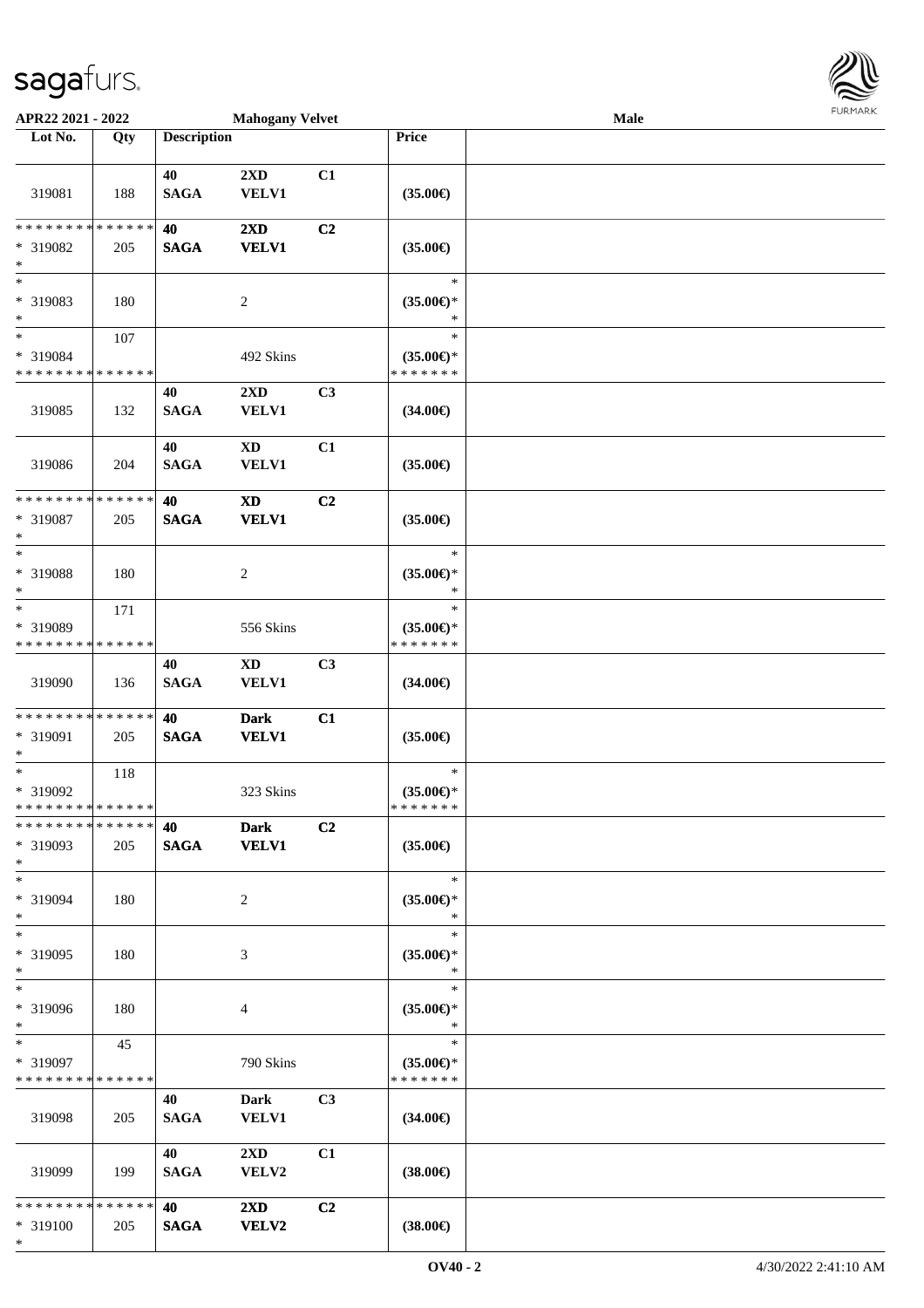| <b>FURMARK</b> |
|----------------|
|                |
|                |

| APR22 2021 - 2022                                                   |     |                    | <b>Mahogany Velvet</b>                 |                |                                                | Male | <b>FURMARK</b> |
|---------------------------------------------------------------------|-----|--------------------|----------------------------------------|----------------|------------------------------------------------|------|----------------|
| $\overline{\phantom{1}}$ Lot No.                                    | Qty | <b>Description</b> |                                        |                | Price                                          |      |                |
| $\ast$<br>* 319101<br>$\ast$                                        | 180 | 40<br><b>SAGA</b>  | 2XD<br>VELV2                           | C2             | $\ast$<br>$(38.00\epsilon)$ *<br>∗             |      |                |
| $\ast$<br>$* 319102$<br>$\ast$                                      | 180 |                    | 3                                      |                | $\ast$<br>$(38.00\in)^\ast$<br>$\ast$          |      |                |
| $\ast$<br>* 319103<br>* * * * * * * * * * * * * *                   | 86  |                    | 651 Skins                              |                | $\ast$<br>$(38.00\epsilon)$ *<br>* * * * * * * |      |                |
| * * * * * * * * * * * * * *<br>* 319104<br>$\ast$                   | 205 | 40<br><b>SAGA</b>  | 2XD<br><b>VELV2</b>                    | C3             | $(37.00\epsilon)$                              |      |                |
| $\ast$<br>* 319105<br>* * * * * * * * * * * * * *                   | 57  |                    | 262 Skins                              |                | $\ast$<br>$(37.00\epsilon)$ *<br>* * * * * * * |      |                |
| 319106                                                              | 157 | 40<br><b>SAGA</b>  | <b>XD</b><br>VELV2                     | C1             | $(38.00\epsilon)$                              |      |                |
| **************<br>* 319107<br>$\ast$                                | 205 | 40<br><b>SAGA</b>  | $\mathbf{X}\mathbf{D}$<br><b>VELV2</b> | C2             | $(38.00\epsilon)$                              |      |                |
| $\ast$<br>* 319108<br>$\ast$                                        | 180 |                    | 2                                      |                | $\ast$<br>$(38.00\epsilon)$ *<br>∗             |      |                |
| $\overline{\phantom{0}}$<br>* 319109<br>* * * * * * * * * * * * * * | 184 |                    | 569 Skins                              |                | $\ast$<br>$(38.00\epsilon)$ *<br>* * * * * * * |      |                |
| * * * * * * * * * * * * * *<br>* 319110<br>$\ast$                   | 195 | 40<br><b>SAGA</b>  | $\mathbf{X}\mathbf{D}$<br><b>VELV2</b> | C3             | $(37.00\epsilon)$                              |      |                |
| $\ast$<br>* 319111<br>* * * * * * * * * * * * * *                   | 46  |                    | 241 Skins                              |                | $\ast$<br>$(37.00\epsilon)$ *<br>* * * * * * * |      |                |
| 319112                                                              | 192 | 40<br><b>SAGA</b>  | <b>Dark</b><br>VELV2                   | C1             | $(38.00\epsilon)$                              |      |                |
| * * * * * * * * * * * * * *<br>* 319113<br>$\ast$                   | 205 | 40<br><b>SAGA</b>  | <b>Dark</b><br><b>VELV2</b>            | C <sub>2</sub> | $(38.00\epsilon)$                              |      |                |
| $\ast$<br>* 319114<br>$\ast$                                        | 180 |                    | 2                                      |                | $\ast$<br>$(38.00\epsilon)$ *<br>$\ast$        |      |                |
| $\overline{\phantom{a}^*}$<br>* 319115<br>$\ast$                    | 180 |                    | 3                                      |                | $\ast$<br>$(38.00\epsilon)$ *<br>$\ast$        |      |                |
| $\ast$<br>* 319116<br>* * * * * * * * * * * * * *                   | 127 |                    | 692 Skins                              |                | $\ast$<br>$(38.00\epsilon)$ *<br>* * * * * * * |      |                |
| * * * * * * * * * * * * * *<br>* 319117<br>$\ast$                   | 205 | 40<br><b>SAGA</b>  | <b>Dark</b><br><b>VELV2</b>            | C3             | $(37.00\epsilon)$                              |      |                |
| $\ast$<br>* 319118<br>* * * * * * * * * * * * * *                   | 99  |                    | 304 Skins                              |                | $\ast$<br>$(37.00\epsilon)$ *<br>* * * * * * * |      |                |
| * * * * * * * * * * * * * *<br>* 319119<br>$\ast$                   | 205 | 40<br><b>SROY</b>  | <b>XD</b><br><b>VELV1</b>              | C1/C2          | $(37.00\epsilon)$                              |      |                |
| $\ast$<br>* 319120<br>* * * * * * * * * * * * * *                   | 68  |                    | 273 Skins                              |                | $\ast$<br>$(37.00\epsilon)$ *<br>* * * * * * * |      |                |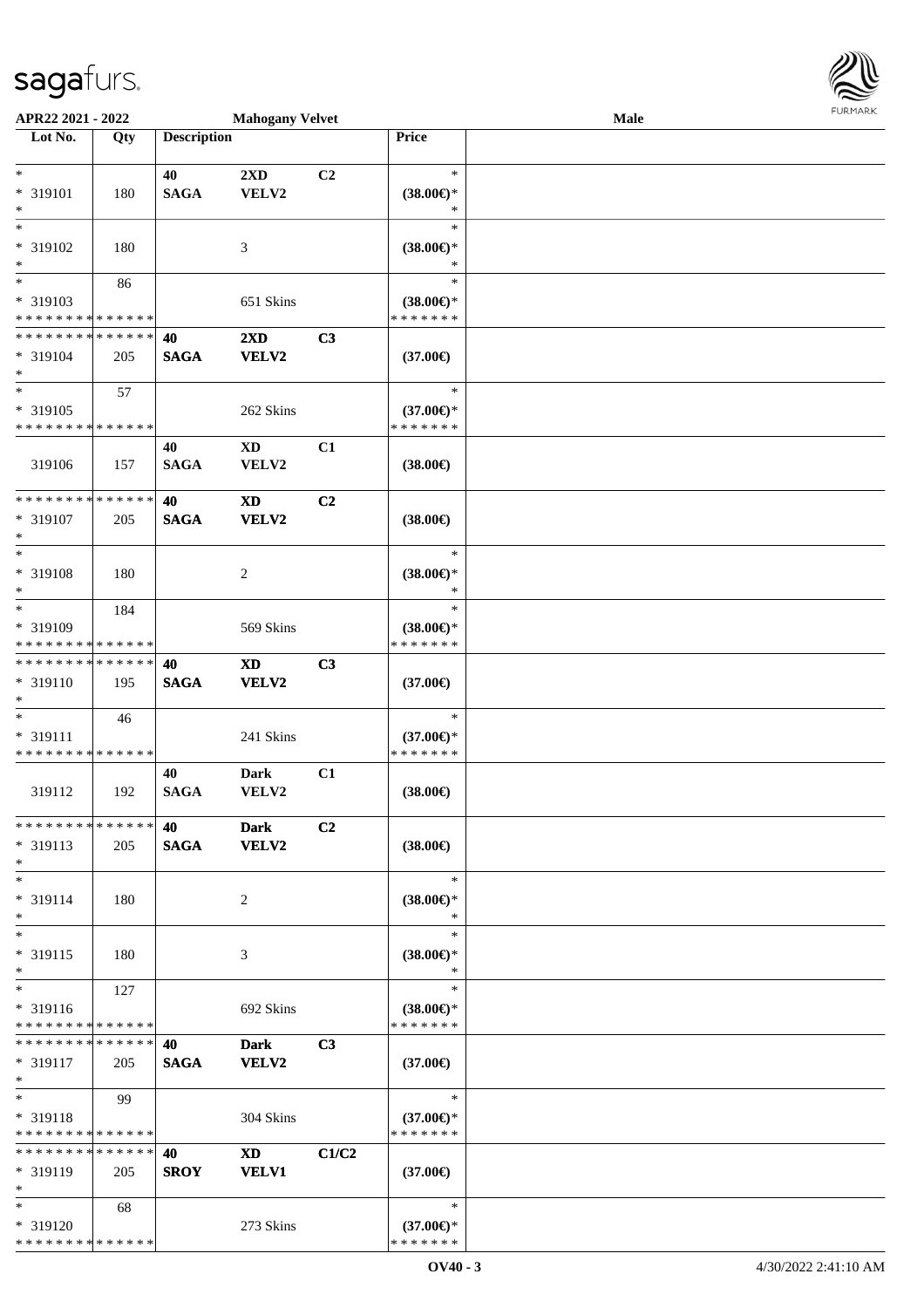| APR22 2021 - 2022                                 |     |                    | <b>Mahogany Velvet</b>          |                |                                                | Male | <b>FURMARK</b> |
|---------------------------------------------------|-----|--------------------|---------------------------------|----------------|------------------------------------------------|------|----------------|
| Lot No.                                           | Qty | <b>Description</b> |                                 |                | Price                                          |      |                |
| 319121                                            | 118 | 40<br><b>SROY</b>  | <b>Dark</b><br>VELV1            | C1             | $(37.00\epsilon)$                              |      |                |
| * * * * * * * * * * * * * *<br>* 319122<br>$\ast$ | 205 | 40<br><b>SROY</b>  | <b>Dark</b><br><b>VELV1</b>     | C2             | $(37.00\epsilon)$                              |      |                |
| $\ast$<br>* 319123<br>* * * * * * * * * * * * * * | 89  |                    | 294 Skins                       |                | $\ast$<br>$(37.00\epsilon)$ *<br>* * * * * * * |      |                |
| 319124                                            | 112 | 40<br><b>SROY</b>  | <b>Dark</b><br><b>VELV1</b>     | C3             | $(36.00\epsilon)$                              |      |                |
| 319125                                            | 141 | 40<br><b>SROY</b>  | 2XD<br>VELV2                    | C1             | $(40.00\epsilon)$                              |      |                |
| * * * * * * * * * * * * * *<br>* 319126<br>$\ast$ | 205 | 40<br><b>SROY</b>  | 2XD<br>VELV2                    | C2             | $(40.00\epsilon)$                              |      |                |
| $\ast$<br>* 319127<br>* * * * * * * * * * * * * * | 68  |                    | 273 Skins                       |                | $\ast$<br>$(40.00\epsilon)$ *<br>* * * * * * * |      |                |
| 319128                                            | 113 | 40<br><b>SROY</b>  | 2XD<br>VELV2                    | C3             | (39.00)                                        |      |                |
| 319129                                            | 142 | 40<br><b>SROY</b>  | $\mathbf{X}\mathbf{D}$<br>VELV2 | C1             | $(40.00\epsilon)$                              |      |                |
| * * * * * * * * * * * * * *<br>* 319130<br>$\ast$ | 205 | 40<br><b>SROY</b>  | $\mathbf{X}\mathbf{D}$<br>VELV2 | C <sub>2</sub> | $(40.00\epsilon)$                              |      |                |
| $\ast$<br>* 319131<br>* * * * * * * * * * * * * * | 72  |                    | 277 Skins                       |                | $\ast$<br>$(40.00\epsilon)$ *<br>* * * * * * * |      |                |
| 319132                                            | 140 | 40<br><b>SROY</b>  | $\mathbf{X}\mathbf{D}$<br>VELV2 | C3             | (39.00)                                        |      |                |
| 319133                                            | 166 | 40<br><b>SROY</b>  | <b>Dark</b><br>VELV2            | C1             | $(40.00\epsilon)$                              |      |                |
| * * * * * * * * * * * * * *<br>* 319134<br>$\ast$ | 205 | 40<br><b>SROY</b>  | <b>Dark</b><br>VELV2            | C2             | $(40.00\epsilon)$                              |      |                |
| $\ast$<br>* 319135<br>* * * * * * * * * * * * * * | 167 |                    | 372 Skins                       |                | $\ast$<br>$(40.00\epsilon)$ *<br>* * * * * * * |      |                |
| 319136                                            | 151 | 40<br><b>SROY</b>  | <b>Dark</b><br>VELV2            | C3             | $(39.00\epsilon)$                              |      |                |

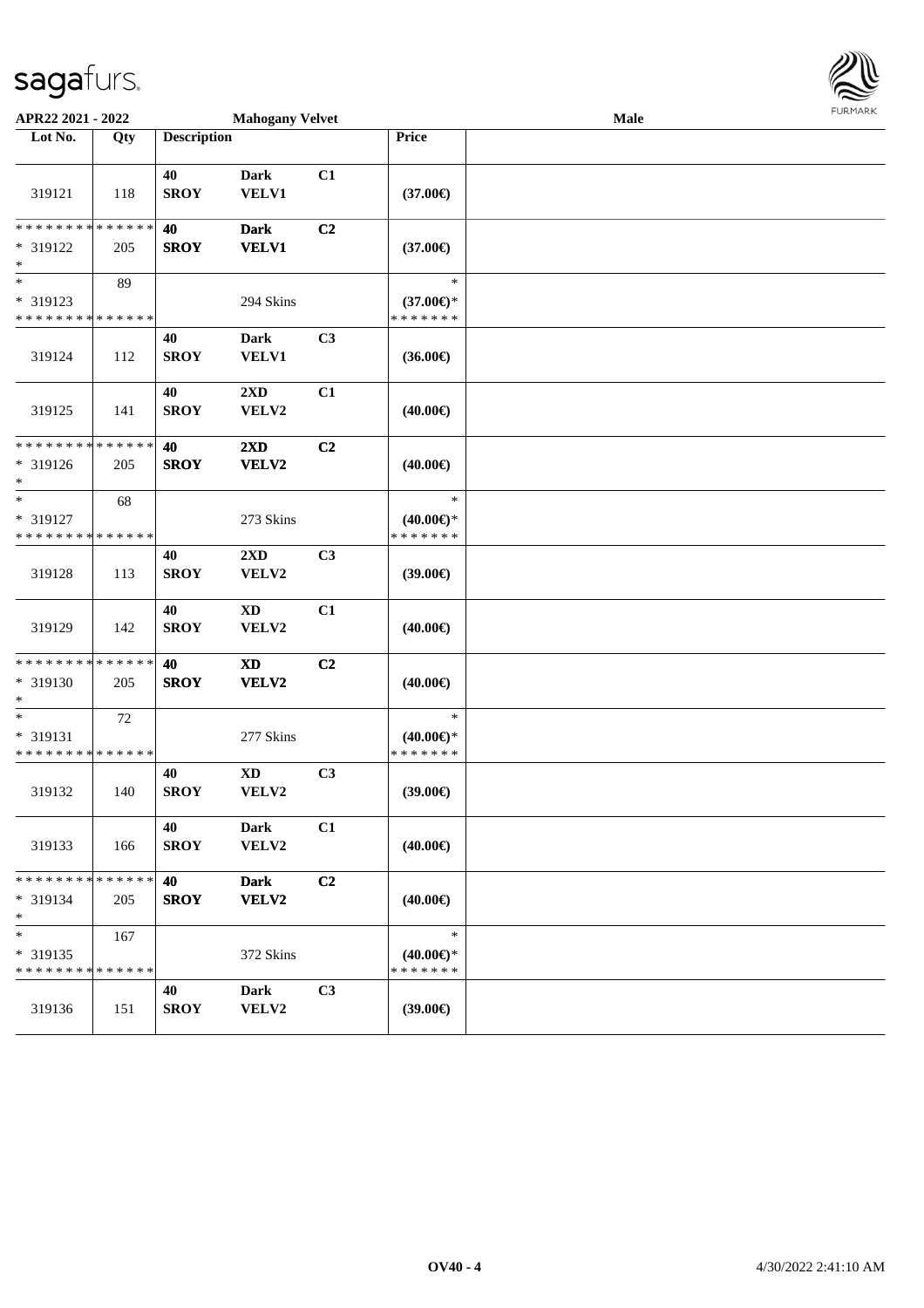

| APR22 2021 - 2022                          |     |                    | <b>Mahogany Velvet</b>  |                |                                   | Male |  |
|--------------------------------------------|-----|--------------------|-------------------------|----------------|-----------------------------------|------|--|
| Lot No.                                    | Qty | <b>Description</b> |                         |                | Price                             |      |  |
|                                            |     |                    |                         |                |                                   |      |  |
|                                            |     | 30                 | 2XD                     | C1             |                                   |      |  |
| 319181                                     | 132 | ${\bf SI}$         | <b>VELV1</b>            |                | $(29.00\epsilon)$                 |      |  |
|                                            |     |                    |                         |                |                                   |      |  |
| * * * * * * * * * * * * * *                |     | 30                 | 2XD                     | C2             |                                   |      |  |
| * 319182                                   | 245 | SI                 | <b>VELV1</b>            |                | $(29.00\epsilon)$                 |      |  |
| $\ast$                                     |     |                    |                         |                |                                   |      |  |
| $\overline{\phantom{1}}$                   | 124 |                    |                         |                | $\ast$                            |      |  |
| * 319183                                   |     |                    | 369 Skins               |                | $(29.00\epsilon)$ *               |      |  |
| * * * * * * * * * * * * * *                |     |                    |                         |                | * * * * * * *                     |      |  |
|                                            |     | 30                 | 2XD                     | C <sub>3</sub> |                                   |      |  |
| 319184                                     | 126 | ${\bf S}{\bf I}$   | <b>VELV1</b>            |                | $(28.50\epsilon)$                 |      |  |
|                                            |     |                    |                         |                |                                   |      |  |
|                                            |     | 30                 | $\mathbf{X}\mathbf{D}$  | C1             |                                   |      |  |
| 319185                                     | 123 | ${\bf SI}$         | VELV1                   |                | $(29.00\epsilon)$                 |      |  |
| * * * * * * * * * * * * * *                |     | 30                 | <b>XD</b>               | C2             |                                   |      |  |
| * 319186                                   | 245 | SI                 | <b>VELV1</b>            |                | $(29.00\epsilon)$                 |      |  |
| $\ast$                                     |     |                    |                         |                |                                   |      |  |
| $\ast$                                     | 247 |                    |                         |                | $\ast$                            |      |  |
| * 319187                                   |     |                    | 492 Skins               |                | $(29.00\epsilon)$ *               |      |  |
| * * * * * * * * * * * * * *                |     |                    |                         |                | * * * * * * *                     |      |  |
|                                            |     | 30                 | <b>XD</b>               | C3             |                                   |      |  |
| 319188                                     | 192 | SI                 | <b>VELV1</b>            |                | $(28.50\epsilon)$                 |      |  |
|                                            |     |                    |                         |                |                                   |      |  |
| * * * * * * * * * * * * * *                |     | 30                 | <b>Dark</b>             | C1             |                                   |      |  |
| * 319189                                   | 245 | SI                 | <b>VELV1</b>            |                | $(29.00\epsilon)$                 |      |  |
| $\ast$                                     |     |                    |                         |                |                                   |      |  |
| $\ast$                                     | 50  |                    |                         |                | $\ast$                            |      |  |
| * 319190                                   |     |                    | 295 Skins               |                | $(29.00\epsilon)$ *               |      |  |
| * * * * * * * * <mark>* * * * * * *</mark> |     |                    |                         |                | * * * * * * *                     |      |  |
| * * * * * * * * * * * * * *                |     | 30                 | <b>Dark</b>             | C2             |                                   |      |  |
| * 319191<br>$\ast$                         | 245 | SI                 | <b>VELV1</b>            |                | $(29.00\epsilon)$                 |      |  |
| $\ast$                                     |     |                    |                         |                | $\ast$                            |      |  |
| * 319192                                   | 220 |                    | $\overline{c}$          |                | $(29.00\epsilon)$ *               |      |  |
| $*$                                        |     |                    |                         |                | $\ast$                            |      |  |
| $\ast$                                     |     |                    |                         |                | $\ast$                            |      |  |
| * 319193                                   | 220 |                    | 3                       |                | $(29.00\epsilon)$ *               |      |  |
| $\ast$                                     |     |                    |                         |                | $\ast$                            |      |  |
| $\ast$                                     | 142 |                    |                         |                | $\ast$                            |      |  |
| * 319194                                   |     |                    | 827 Skins               |                | $(29.00\epsilon)$ *               |      |  |
| * * * * * * * * * * * * * *                |     |                    |                         |                | * * * * * * *                     |      |  |
| * * * * * * * * * * * * * *                |     | 30                 | <b>Dark</b>             | C3             |                                   |      |  |
| * 319195                                   | 225 | SI                 | <b>VELV1</b>            |                | $(28.50\epsilon)$                 |      |  |
| $\ast$<br>$\ast$                           |     |                    |                         |                | $\ast$                            |      |  |
|                                            | 53  |                    |                         |                |                                   |      |  |
| * 319196<br>* * * * * * * * * * * * * *    |     |                    | 278 Skins               |                | $(28.50 \in )^*$<br>* * * * * * * |      |  |
|                                            |     | 30                 | $2\mathbf{X}\mathbf{D}$ | C1             |                                   |      |  |
| 319197                                     | 135 | SI                 | <b>VELV2</b>            |                | $(32.00\epsilon)$                 |      |  |
|                                            |     |                    |                         |                |                                   |      |  |
| * * * * * * * * * * * * * *                |     | 30                 | $2\mathbf{X}\mathbf{D}$ | C <sub>2</sub> |                                   |      |  |
| * 319198                                   | 245 | SI                 | VELV2                   |                | $(32.00\epsilon)$                 |      |  |
| $\ast$                                     |     |                    |                         |                |                                   |      |  |
| $\ast$                                     | 47  |                    |                         |                | $\ast$                            |      |  |
| * 319199                                   |     |                    | 292 Skins               |                | $(32.00\epsilon)$ *               |      |  |
| * * * * * * * * * * * * * *                |     |                    |                         |                | * * * * * * *                     |      |  |
|                                            |     | 30                 | XD                      | C1             |                                   |      |  |
| 319200                                     | 153 | SI                 | VELV2                   |                | $(32.00\epsilon)$                 |      |  |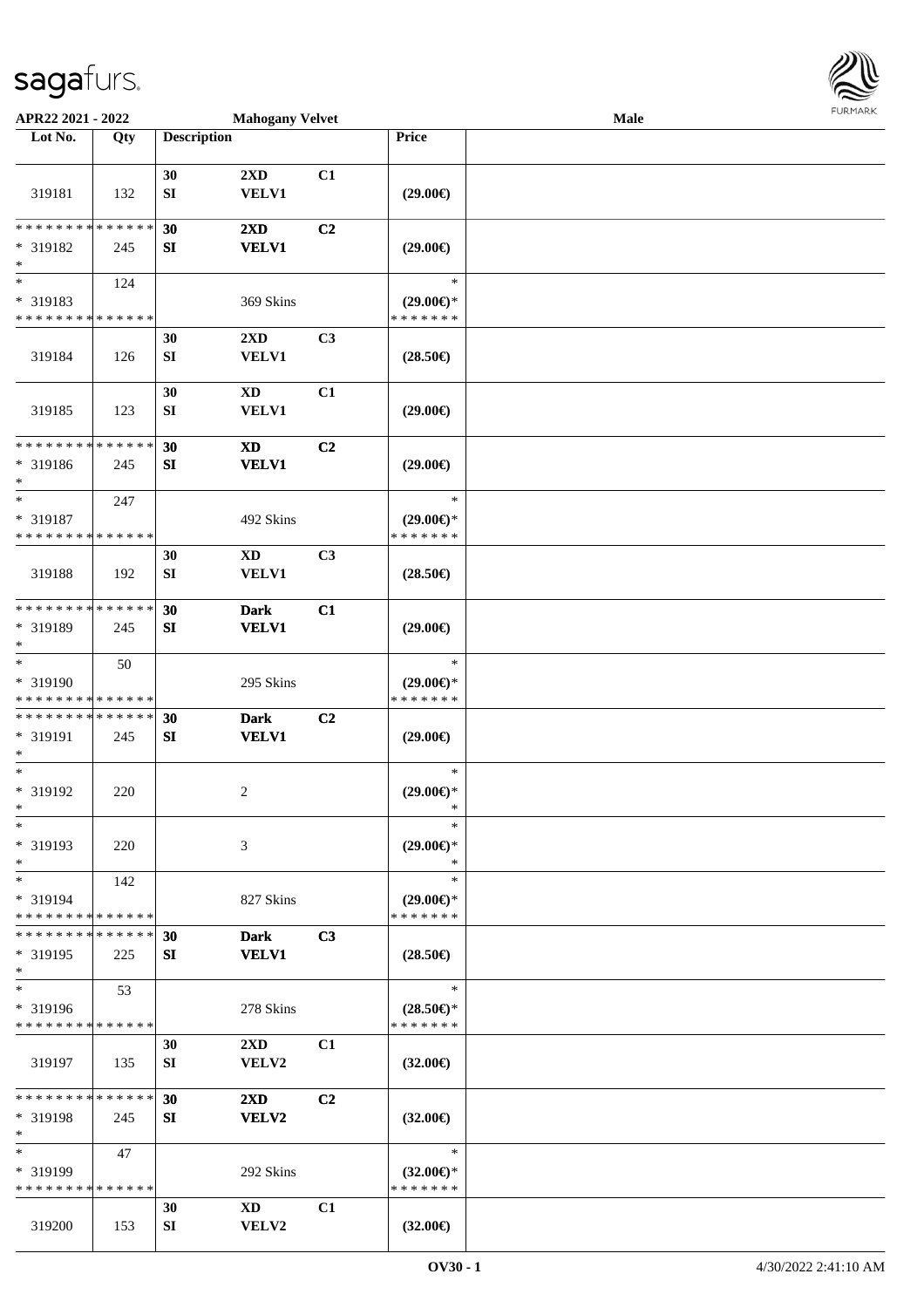

| APR22 2021 - 2022             |             |                    | <b>Mahogany Velvet</b>  |                |                     | Male |  |
|-------------------------------|-------------|--------------------|-------------------------|----------------|---------------------|------|--|
| Lot No.                       | Qty         | <b>Description</b> |                         |                | Price               |      |  |
|                               |             |                    |                         |                |                     |      |  |
| * * * * * * * * * * * * * *   |             | 30                 | <b>XD</b>               | C <sub>2</sub> |                     |      |  |
| * 319201                      | 245         | SI                 | <b>VELV2</b>            |                | $(32.00\epsilon)$   |      |  |
| $*$                           |             |                    |                         |                |                     |      |  |
| $*$                           | 68          |                    |                         |                | $\ast$              |      |  |
| * 319202                      |             |                    | 313 Skins               |                | $(32.00\epsilon)$ * |      |  |
| * * * * * * * * * * * * * *   |             |                    |                         |                | * * * * * * *       |      |  |
|                               |             | 30                 | $\mathbf{X}\mathbf{D}$  | C3             |                     |      |  |
| 319203                        | 105         | ${\bf S}{\bf I}$   | VELV2                   |                | $(31.00\epsilon)$   |      |  |
|                               |             |                    |                         |                |                     |      |  |
|                               |             | 30                 | <b>Dark</b>             | C1             |                     |      |  |
| 319204                        | 242         | ${\bf S}{\bf I}$   | VELV2                   |                | $(32.00\epsilon)$   |      |  |
|                               |             |                    |                         |                |                     |      |  |
| * * * * * * * * * * * * * *   |             | 30                 | <b>Dark</b>             | C <sub>2</sub> |                     |      |  |
| * 319205                      | 245         | SI                 | VELV2                   |                | $(32.00\epsilon)$   |      |  |
| $*$                           |             |                    |                         |                |                     |      |  |
| $\ast$                        |             |                    |                         |                | $\ast$              |      |  |
| * 319206                      | 220         |                    | 2                       |                | $(32.00\epsilon)$ * |      |  |
| $*$                           |             |                    |                         |                | $\ast$              |      |  |
| $\ast$                        | 108         |                    |                         |                | $\ast$              |      |  |
| * 319207                      |             |                    | 573 Skins               |                | $(32.00\epsilon)$ * |      |  |
| * * * * * * * * * * * * * *   |             |                    |                         |                | * * * * * * *       |      |  |
|                               |             | 30                 | <b>Dark</b>             | C3             |                     |      |  |
| 319208                        | 197         | SI                 | VELV2                   |                | $(31.00\epsilon)$   |      |  |
|                               |             |                    |                         |                |                     |      |  |
| * * * * * * * *               | * * * * * * | 30                 | 2XD                     | C <sub>2</sub> |                     |      |  |
| * 319209                      | 200         | <b>SAGA</b>        | <b>VELV1</b>            |                | $(32.00\epsilon)$   |      |  |
| $*$                           |             |                    |                         |                |                     |      |  |
| $\ast$                        |             |                    |                         |                | $\ast$              |      |  |
| * 319210                      | 200         |                    | $\overline{c}$          |                | $(32.00\epsilon)$ * |      |  |
| $*$                           |             |                    |                         |                | $\ast$              |      |  |
| $*$                           | 211         |                    |                         |                | $\ast$              |      |  |
| * 319211                      |             |                    | 611 Skins               |                | $(32.00\epsilon)$ * |      |  |
| * * * * * * * * * * * * * *   |             |                    |                         |                | * * * * * * *       |      |  |
| * * * * * * * * * * * * * *   |             | 30                 | $2\mathbf{X}\mathbf{D}$ | C3             |                     |      |  |
| * 319212                      | 225         | <b>SAGA</b>        | <b>VELV1</b>            |                | $(31.00\epsilon)$   |      |  |
| $*$                           |             |                    |                         |                |                     |      |  |
| $*$                           | 131         |                    |                         |                | $\ast$              |      |  |
| * 319213                      |             |                    | 356 Skins               |                | $(31.00\epsilon)$ * |      |  |
| * * * * * * * * * * * * * * * |             |                    |                         |                | * * * * * * *       |      |  |
| * * * * * * * * * * * * * * * |             | 30                 | <b>XD</b>               | C1             |                     |      |  |
| * 319214                      | 225         | <b>SAGA</b>        | <b>VELV1</b>            |                | $(32.00\epsilon)$   |      |  |
| $*$                           |             |                    |                         |                |                     |      |  |
| $*$                           | 170         |                    |                         |                | $\ast$              |      |  |
| * 319215                      |             |                    | 395 Skins               |                | $(32.00\epsilon)$ * |      |  |
| * * * * * * * * * * * * * *   |             |                    |                         |                | * * * * * * *       |      |  |
| * * * * * * * * * * * * * * * |             | 30                 | <b>XD</b>               | C <sub>2</sub> |                     |      |  |
| * 319216                      | 225         | <b>SAGA</b>        | <b>VELV1</b>            |                | $(32.00\epsilon)$   |      |  |
| $*$                           |             |                    |                         |                |                     |      |  |
| $*$                           |             |                    |                         |                | $\ast$              |      |  |
| * 319217                      | 200         |                    | 2                       |                | $(32.00\epsilon)$ * |      |  |
| $*$                           |             |                    |                         |                | $\ast$              |      |  |
| $*$                           |             |                    |                         |                | $\ast$              |      |  |
| * 319218                      | 200         |                    | 3                       |                | $(32.00\epsilon)$ * |      |  |
| $*$                           |             |                    |                         |                | $\ast$              |      |  |
| $*$                           |             |                    |                         |                | $\ast$              |      |  |
| * 319219                      | 200         |                    | 4                       |                | $(32.00\epsilon)$ * |      |  |
| $*$                           |             |                    |                         |                | $\ast$              |      |  |
| $*$                           |             |                    |                         |                | $\ast$              |      |  |
| * 319220                      | 200         |                    | 5                       |                | $(32.00\epsilon)$ * |      |  |
| $*$                           |             |                    |                         |                | $\ast$              |      |  |
|                               |             |                    |                         |                |                     |      |  |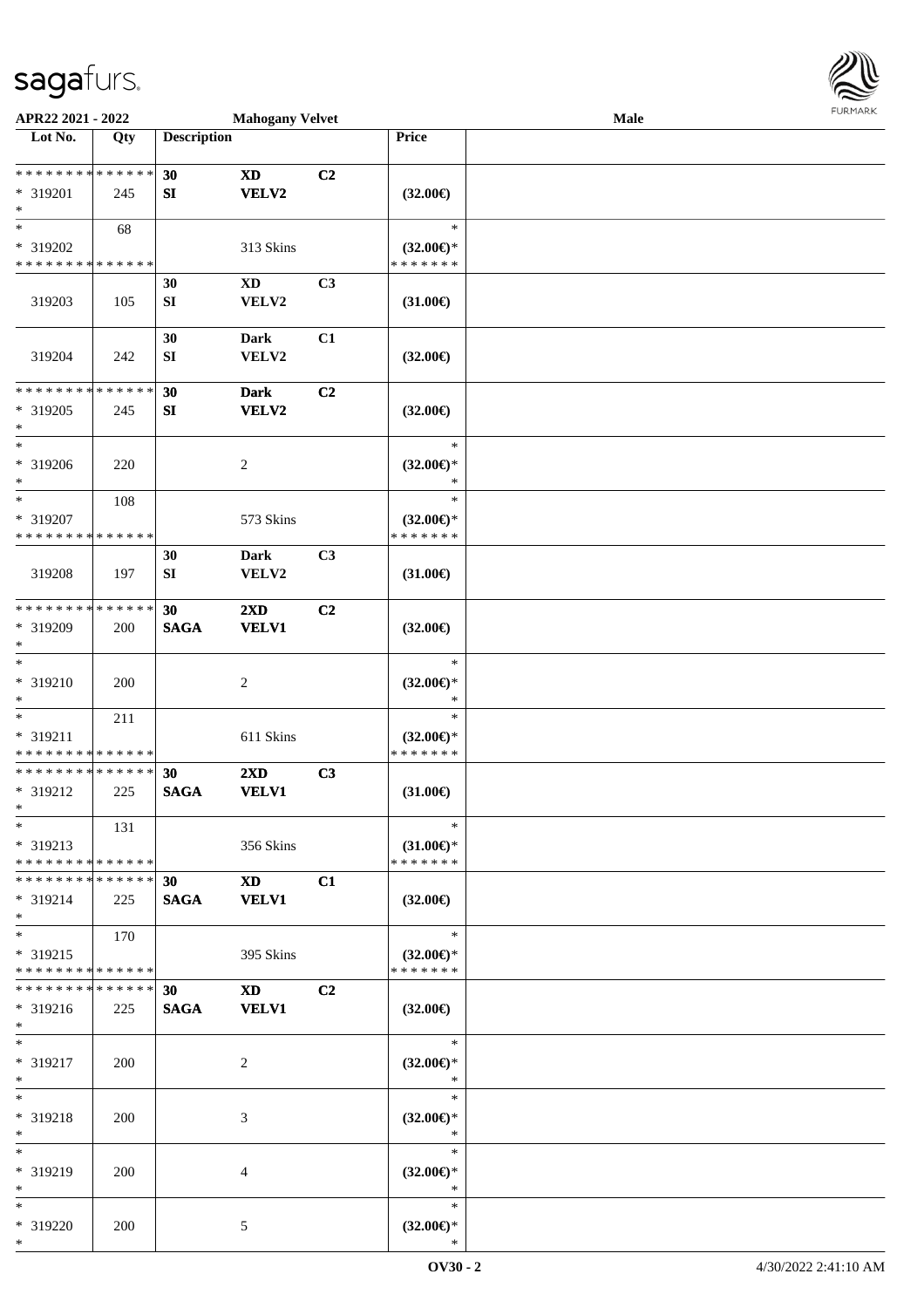\*

| APR22 2021 - 2022                          |     |                    | <b>Mahogany Velvet</b>  |    |                     | Male | <b>FUNITANN</b> |
|--------------------------------------------|-----|--------------------|-------------------------|----|---------------------|------|-----------------|
| Lot No.                                    | Qty | <b>Description</b> |                         |    | <b>Price</b>        |      |                 |
|                                            |     |                    |                         |    |                     |      |                 |
| $*$ $-$                                    | 213 | 30                 | <b>XD</b>               | C2 | $\ast$              |      |                 |
| * 319221                                   |     | <b>SAGA</b>        | <b>VELV1</b>            |    | $(32.00\epsilon)$ * |      |                 |
| * * * * * * * * <mark>* * * * * * *</mark> |     |                    |                         |    | * * * * * * *       |      |                 |
| * * * * * * * * <mark>* * * * * *</mark>   |     | 30                 | <b>XD</b>               | C3 |                     |      |                 |
| * 319222                                   | 225 | <b>SAGA</b>        | <b>VELV1</b>            |    | $(31.00\epsilon)$   |      |                 |
| $\ast$                                     |     |                    |                         |    |                     |      |                 |
| $*$                                        |     |                    |                         |    | $\ast$              |      |                 |
| * 319223                                   | 200 |                    | 2                       |    | $(31.00\epsilon)$ * |      |                 |
| $*$                                        |     |                    |                         |    |                     |      |                 |
| $*$                                        | 57  |                    |                         |    | $\ast$              |      |                 |
| * 319224                                   |     |                    | 482 Skins               |    | $(31.00\epsilon)$ * |      |                 |
| * * * * * * * * <mark>* * * * * * *</mark> |     |                    |                         |    | * * * * * * *       |      |                 |
|                                            |     | 30                 | Dark                    | C1 |                     |      |                 |
| 319225                                     | 200 | <b>SAGA</b>        | VELV1                   |    | $(32.00\epsilon)$   |      |                 |
|                                            |     |                    |                         |    |                     |      |                 |
| * * * * * * * * * * * * * *                |     | 30                 | <b>Dark</b>             | C2 |                     |      |                 |
| * 319226                                   | 225 | <b>SAGA</b>        | <b>VELV1</b>            |    | $(32.00\epsilon)$   |      |                 |
| $*$                                        |     |                    |                         |    |                     |      |                 |
| $*$                                        |     |                    |                         |    | $\ast$              |      |                 |
| * 319227                                   | 200 |                    | $\overline{c}$          |    | $(32.00\epsilon)$ * |      |                 |
| $*$                                        |     |                    |                         |    | $\ast$              |      |                 |
| $*$                                        |     |                    |                         |    | $\ast$              |      |                 |
| * 319228                                   | 200 |                    | 3                       |    | $(32.00\epsilon)$ * |      |                 |
| $*$                                        |     |                    |                         |    | $\ast$              |      |                 |
| $*$                                        |     |                    |                         |    | $\ast$              |      |                 |
| * 319229                                   | 200 |                    | 4                       |    | $(32.00\epsilon)$ * |      |                 |
| $\ast$                                     |     |                    |                         |    | $\ast$              |      |                 |
| $\frac{1}{\ast}$                           |     |                    |                         |    | $\ast$              |      |                 |
| * 319230                                   | 200 |                    | 5                       |    | $(32.00\epsilon)$ * |      |                 |
| $\ast$                                     |     |                    |                         |    | $\ast$              |      |                 |
| $*$                                        |     |                    |                         |    | $\ast$              |      |                 |
| * 319231                                   | 200 |                    | 6                       |    | $(32.00\epsilon)$ * |      |                 |
| $*$                                        |     |                    |                         |    | $\ast$              |      |                 |
| $*$                                        |     |                    |                         |    | $\ast$              |      |                 |
| * 319232                                   | 200 |                    | 7                       |    | $(32.00\epsilon)$ * |      |                 |
| $*$                                        |     |                    |                         |    |                     |      |                 |
| $*$                                        |     |                    |                         |    | $\ast$              |      |                 |
| * 319233                                   | 200 |                    | 8                       |    | $(32.00\epsilon)$ * |      |                 |
| $*$                                        |     |                    |                         |    | $\ast$              |      |                 |
| $*$                                        |     |                    |                         |    | $\ast$              |      |                 |
| * 319234                                   | 200 |                    | 9                       |    | $(32.00\epsilon)$ * |      |                 |
| $*$                                        |     |                    |                         |    | $\ast$              |      |                 |
| $*$                                        | 200 |                    |                         |    | $\ast$              |      |                 |
| * 319235                                   |     |                    | 2025 Skins              |    | $(32.00\epsilon)$ * |      |                 |
| * * * * * * * * <mark>* * * * * *</mark>   |     |                    |                         |    | * * * * * * *       |      |                 |
| * * * * * * * * * * * * * * *              |     | 30                 | Dark                    | C3 |                     |      |                 |
| $* 319236$                                 | 225 | <b>SAGA</b>        | <b>VELV1</b>            |    | $(31.00\epsilon)$   |      |                 |
| $\ast$                                     |     |                    |                         |    |                     |      |                 |
| $*$                                        |     |                    |                         |    | $\ast$              |      |                 |
| * 319237                                   | 200 |                    | 2                       |    | $(31.00\epsilon)$ * |      |                 |
| $*$                                        |     |                    |                         |    | ∗                   |      |                 |
| $*$                                        |     |                    |                         |    | $\ast$              |      |                 |
| * 319238                                   | 200 |                    | 3                       |    | $(31.00\epsilon)$ * |      |                 |
| $*$                                        |     |                    |                         |    | $\ast$              |      |                 |
| $*$ $-$                                    | 172 |                    |                         |    | $\ast$              |      |                 |
| * 319239                                   |     |                    | 797 Skins               |    | $(31.00\epsilon)$ * |      |                 |
| * * * * * * * * * * * * * *                |     |                    |                         |    | * * * * * * *       |      |                 |
| * * * * * * * * <mark>* * * * * * *</mark> |     | 30                 | $2\mathbf{X}\mathbf{D}$ | C1 |                     |      |                 |
| * 319240                                   | 225 | <b>SAGA</b>        | <b>VELV2</b>            |    | $(35.00\epsilon)$   |      |                 |

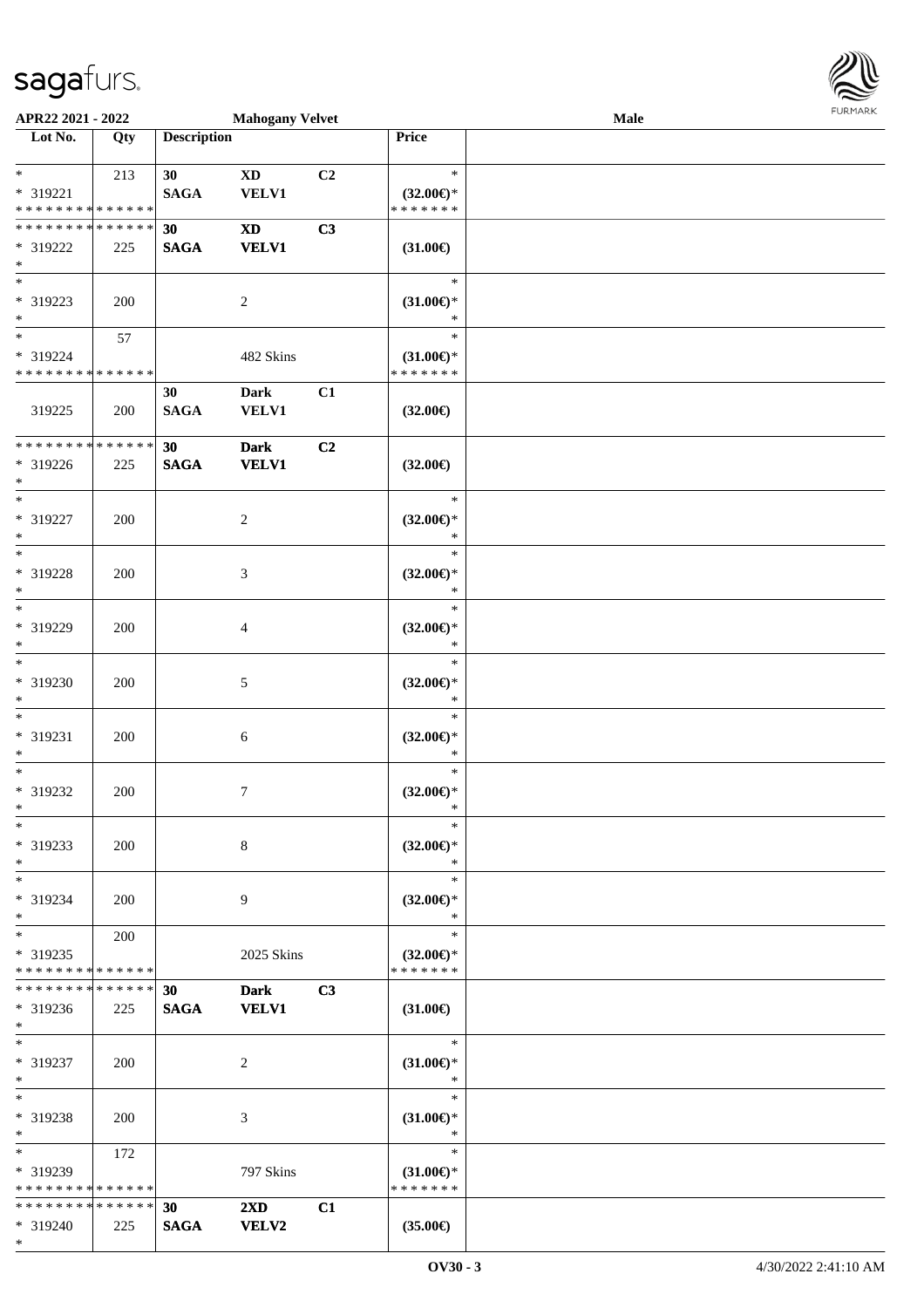\*



| APR22 2021 - 2022             |     |                    | <b>Mahogany Velvet</b> |                |                     | <b>Male</b> |  |
|-------------------------------|-----|--------------------|------------------------|----------------|---------------------|-------------|--|
| Lot No.                       | Qty | <b>Description</b> |                        |                | Price               |             |  |
|                               |     |                    |                        |                |                     |             |  |
| $*$                           |     | 30                 | 2XD                    | C1             | $\ast$              |             |  |
| * 319241                      | 180 | $\mathbf{SAGA}$    | VELV2                  |                | $(35.00\epsilon)$ * |             |  |
| $\ast$                        |     |                    |                        |                | ∗                   |             |  |
| $*$                           | 47  |                    |                        |                | $\ast$              |             |  |
| * 319242                      |     |                    | 452 Skins              |                | $(35.00\epsilon)$ * |             |  |
| * * * * * * * * * * * * * *   |     |                    |                        |                | * * * * * * *       |             |  |
| * * * * * * * * * * * * * *   |     | 30                 | 2XD                    | C <sub>2</sub> |                     |             |  |
| * 319243                      | 225 | <b>SAGA</b>        | VELV2                  |                | $(35.00\epsilon)$   |             |  |
| $*$                           |     |                    |                        |                |                     |             |  |
| $\ast$                        |     |                    |                        |                | $\ast$              |             |  |
| * 319244                      | 200 |                    | 2                      |                | $(35.00\epsilon)$ * |             |  |
| $*$                           |     |                    |                        |                | $\ast$              |             |  |
| $\ast$                        |     |                    |                        |                | $\ast$              |             |  |
| * 319245                      | 197 |                    | 3                      |                | $(35.00\epsilon)$ * |             |  |
| $\ast$                        |     |                    |                        |                | $\ast$              |             |  |
| $*$                           |     |                    |                        |                | $\ast$              |             |  |
| * 319246                      | 200 |                    | $\overline{4}$         |                | $(35.00\epsilon)$ * |             |  |
| $\ast$                        |     |                    |                        |                | $\ast$              |             |  |
| $*$                           | 186 |                    |                        |                | $\ast$              |             |  |
| * 319247                      |     |                    | 1008 Skins             |                | $(35.00\epsilon)$ * |             |  |
| * * * * * * * * * * * * * *   |     |                    |                        |                | * * * * * * *       |             |  |
| * * * * * * * * * * * * * *   |     | 30                 | 2XD                    | C3             |                     |             |  |
| * 319248                      | 225 | <b>SAGA</b>        | VELV2                  |                | $(34.00\epsilon)$   |             |  |
| $*$                           |     |                    |                        |                |                     |             |  |
|                               | 142 |                    |                        |                | $\ast$              |             |  |
| * 319249                      |     |                    | 367 Skins              |                | $(34.00\epsilon)$ * |             |  |
| * * * * * * * * * * * * * *   |     |                    |                        |                | * * * * * * *       |             |  |
| * * * * * * * * * * * * * *   |     | 30                 | <b>XD</b>              | C1             |                     |             |  |
| * 319250                      | 225 | <b>SAGA</b>        | VELV2                  |                | $(35.00\epsilon)$   |             |  |
| $*$                           |     |                    |                        |                |                     |             |  |
| $*$                           | 205 |                    |                        |                | $\ast$              |             |  |
| * 319251                      |     |                    | 430 Skins              |                | $(35.00\epsilon)$ * |             |  |
| * * * * * * * * * * * * * *   |     |                    |                        |                | * * * * * * *       |             |  |
| * * * * * * * * * * * * * *   |     | 30                 | <b>XD</b>              | C2             |                     |             |  |
| * 319252                      | 226 | <b>SAGA</b>        | VELV2                  |                | $(35.00\epsilon)$   |             |  |
| $*$                           |     |                    |                        |                |                     |             |  |
| $\ast$                        |     |                    |                        |                | $\ast$              |             |  |
| * 319253                      | 200 |                    | 2                      |                | $(35.00\epsilon)$ * |             |  |
| $\ast$                        |     |                    |                        |                | $\ast$              |             |  |
| $*$                           |     |                    |                        |                | $\ast$              |             |  |
| * 319254                      | 200 |                    | 3                      |                | $(35.00\epsilon)$ * |             |  |
| $\ast$                        |     |                    |                        |                | $\ast$              |             |  |
| $*$                           |     |                    |                        |                | $\ast$              |             |  |
| * 319255                      | 200 |                    | 4                      |                | $(35.00\epsilon)$ * |             |  |
| $\ast$                        |     |                    |                        |                | $\ast$              |             |  |
| $*$                           |     |                    |                        |                | $\ast$              |             |  |
| * 319256                      | 190 |                    | 5                      |                | $(35.00\epsilon)$ * |             |  |
| $*$                           |     |                    |                        |                | $\ast$              |             |  |
| $*$ $-$                       | 49  |                    |                        |                | $\ast$              |             |  |
| * 319257                      |     |                    | 1065 Skins             |                | $(35.00\epsilon)$ * |             |  |
| * * * * * * * * * * * * * *   |     |                    |                        |                | * * * * * * *       |             |  |
| * * * * * * * * * * * * * * * |     | 30                 | <b>XD</b>              | C <sub>3</sub> |                     |             |  |
| * 319258                      | 225 | <b>SAGA</b>        | VELV2                  |                | $(34.00\epsilon)$   |             |  |
| $\ast$                        |     |                    |                        |                |                     |             |  |
| $*$                           | 183 |                    |                        |                | $*$                 |             |  |
| * 319259                      |     |                    | 408 Skins              |                | $(34.00\epsilon)$ * |             |  |
| * * * * * * * * * * * * * *   |     |                    |                        |                | * * * * * * *       |             |  |
| * * * * * * * * * * * * * *   |     | 30                 | <b>Dark</b>            | C1             |                     |             |  |
| * 319260                      | 225 | <b>SAGA</b>        | <b>VELV2</b>           |                | $(35.00\epsilon)$   |             |  |
|                               |     |                    |                        |                |                     |             |  |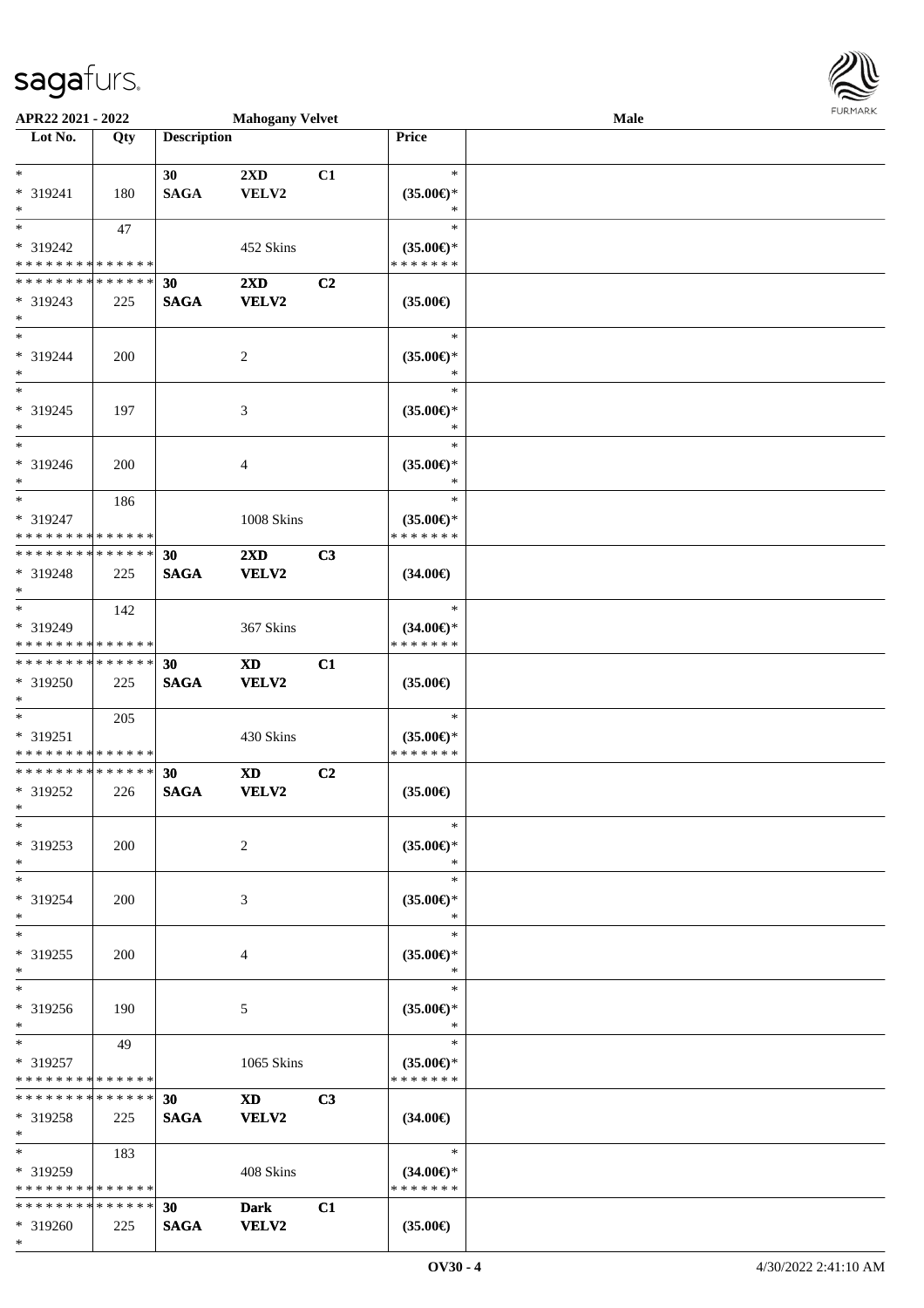

| APR22 2021 - 2022             |     |                    | <b>Mahogany Velvet</b>  |                |                     | Male |  |
|-------------------------------|-----|--------------------|-------------------------|----------------|---------------------|------|--|
| Lot No.                       | Qty | <b>Description</b> |                         |                | Price               |      |  |
|                               |     |                    |                         |                |                     |      |  |
| $*$                           |     | 30                 | <b>Dark</b>             | C1             | $\ast$              |      |  |
| * 319261                      | 200 | <b>SAGA</b>        | VELV2                   |                | $(35.00\epsilon)$ * |      |  |
| $*$                           |     |                    |                         |                | $\ast$              |      |  |
| $*$                           |     |                    |                         |                | $\ast$              |      |  |
|                               | 108 |                    |                         |                |                     |      |  |
| * 319262                      |     |                    | 533 Skins               |                | $(35.00\epsilon)$ * |      |  |
| * * * * * * * * * * * * * *   |     |                    |                         |                | * * * * * * *       |      |  |
| * * * * * * * * * * * * * * * |     | 30                 | <b>Dark</b>             | C <sub>2</sub> |                     |      |  |
| * 319263                      | 225 | <b>SAGA</b>        | <b>VELV2</b>            |                | $(35.00\epsilon)$   |      |  |
| $*$                           |     |                    |                         |                |                     |      |  |
| $*$                           |     |                    |                         |                | $\ast$              |      |  |
| * 319264                      | 200 |                    | 2                       |                | $(35.00\in)\!\!^*$  |      |  |
| $*$                           |     |                    |                         |                | $\ast$              |      |  |
| $*$                           |     |                    |                         |                | $\ast$              |      |  |
|                               |     |                    |                         |                |                     |      |  |
| * 319265                      | 200 |                    | 3                       |                | $(35.00\epsilon)$ * |      |  |
| $*$                           |     |                    |                         |                | $\ast$              |      |  |
| $*$                           |     |                    |                         |                | $\ast$              |      |  |
| * 319266                      | 200 |                    | $\overline{4}$          |                | $(35.00\epsilon)$ * |      |  |
| $*$                           |     |                    |                         |                | $\ast$              |      |  |
| $*$                           |     |                    |                         |                | $\ast$              |      |  |
| * 319267                      | 200 |                    | 5                       |                | $(35.00\epsilon)$ * |      |  |
| $*$                           |     |                    |                         |                | $\ast$              |      |  |
| $*$                           |     |                    |                         |                | $\ast$              |      |  |
|                               |     |                    |                         |                |                     |      |  |
| * 319268                      | 200 |                    | 6                       |                | $(35.00\epsilon)$ * |      |  |
| $*$                           |     |                    |                         |                | $\ast$              |      |  |
| $*$                           | 179 |                    |                         |                | $\ast$              |      |  |
| * 319269                      |     |                    | 1404 Skins              |                | $(35.00\epsilon)$ * |      |  |
| * * * * * * * * * * * * * *   |     |                    |                         |                | * * * * * * *       |      |  |
| * * * * * * * * * * * * * * * |     | 30                 | <b>Dark</b>             | C3             |                     |      |  |
| * 319270                      | 225 | <b>SAGA</b>        | VELV2                   |                | $(34.00\epsilon)$   |      |  |
| $*$                           |     |                    |                         |                |                     |      |  |
| $\ast$                        |     |                    |                         |                | $\ast$              |      |  |
| * 319271                      | 200 |                    | $\overline{c}$          |                | $(34.00\epsilon)$ * |      |  |
| $*$                           |     |                    |                         |                | $\ast$              |      |  |
| $*$                           | 158 |                    |                         |                | $\ast$              |      |  |
| * 319272                      |     |                    | 583 Skins               |                | $(34.00\epsilon)$ * |      |  |
| * * * * * * * * * * * * * * * |     |                    |                         |                | *******             |      |  |
|                               |     |                    |                         |                |                     |      |  |
|                               |     | 30                 | 2XD                     | C1             |                     |      |  |
| 319273                        | 146 | <b>SROY</b>        | <b>VELV1</b>            |                | $(34.00\epsilon)$   |      |  |
|                               |     |                    |                         |                |                     |      |  |
| * * * * * * * * * * * * * * * |     | 30                 | $2\mathbf{X}\mathbf{D}$ | C2             |                     |      |  |
| * 319274                      | 205 | <b>SROY</b>        | <b>VELV1</b>            |                | $(34.00\epsilon)$   |      |  |
| $*$                           |     |                    |                         |                |                     |      |  |
| $*$                           | 173 |                    |                         |                | $\ast$              |      |  |
| * 319275                      |     |                    | 378 Skins               |                | $(34.00\epsilon)$ * |      |  |
| * * * * * * * * * * * * * *   |     |                    |                         |                | * * * * * * *       |      |  |
|                               |     | 30                 | $2\mathbf{X}\mathbf{D}$ | C <sub>3</sub> |                     |      |  |
|                               |     |                    |                         |                |                     |      |  |
| 319276                        | 125 | <b>SROY</b>        | <b>VELV1</b>            |                | $(33.00\epsilon)$   |      |  |
|                               |     |                    |                         |                |                     |      |  |
|                               |     | 30                 | $\mathbf{X}\mathbf{D}$  | C1             |                     |      |  |
| 319277                        | 151 | <b>SROY</b>        | <b>VELV1</b>            |                | $(34.00\epsilon)$   |      |  |
|                               |     |                    |                         |                |                     |      |  |
| * * * * * * * * * * * * * * * |     | 30 <sup>2</sup>    | <b>XD</b>               | C2             |                     |      |  |
| * 319278                      | 205 | <b>SROY</b>        | <b>VELV1</b>            |                | $(34.00\epsilon)$   |      |  |
| $*$                           |     |                    |                         |                |                     |      |  |
| $\ast$                        | 164 |                    |                         |                | $\ast$              |      |  |
| * 319279                      |     |                    | 369 Skins               |                | $(34.00\epsilon)$ * |      |  |
| * * * * * * * * * * * * * *   |     |                    |                         |                | * * * * * * *       |      |  |
|                               |     | 30                 | $\mathbf{X}\mathbf{D}$  | C3             |                     |      |  |
| 319280                        |     |                    |                         |                |                     |      |  |
|                               | 125 | <b>SROY</b>        | <b>VELV1</b>            |                | $(33.00\epsilon)$   |      |  |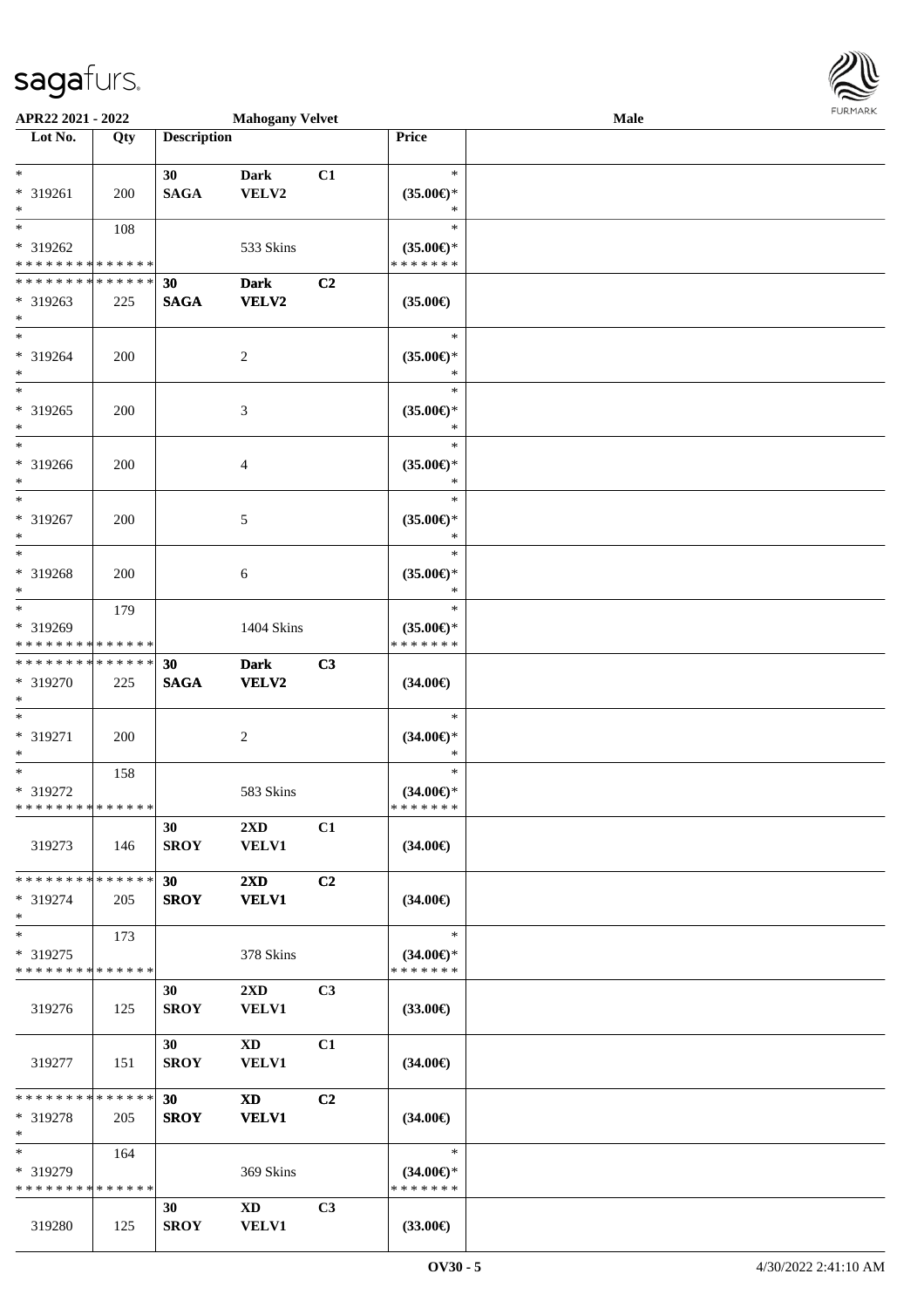| APR22 2021 - 2022                                                                  |     |                                | <b>Mahogany Velvet</b>              |                |                                                | Male |  |  |
|------------------------------------------------------------------------------------|-----|--------------------------------|-------------------------------------|----------------|------------------------------------------------|------|--|--|
| Lot No.                                                                            | Qty | <b>Description</b>             |                                     |                | <b>Price</b>                                   |      |  |  |
| 319281                                                                             | 186 | 30<br><b>SROY</b>              | <b>Dark</b><br>VELV1                | C1             | $(36.00\epsilon)$                              |      |  |  |
| * * * * * * * * * * * * * *<br>* 319282<br>$*$                                     | 205 | 30<br><b>SROY</b>              | <b>Dark</b><br><b>VELV1</b>         | C2             | $(34.00\epsilon)$                              |      |  |  |
| $*$<br>* 319283<br>$*$                                                             | 180 |                                | 2                                   |                | $\ast$<br>$(34.00\epsilon)$ *<br>$\ast$        |      |  |  |
| $*$<br>* 319284<br>* * * * * * * * <mark>* * * * * * *</mark>                      | 139 |                                | 524 Skins                           |                | $\ast$<br>$(34.00\epsilon)$ *<br>* * * * * * * |      |  |  |
| 319285                                                                             | 185 | 30<br><b>SROY</b>              | <b>Dark</b><br>VELV1                | C3             | $(33.00\epsilon)$                              |      |  |  |
| 319286                                                                             | 189 | 30<br><b>SROY</b>              | 2XD<br>VELV2                        | C1             | $(37.00\epsilon)$                              |      |  |  |
| * * * * * * * * <mark>* * * * * * *</mark><br>* 319287<br>$\ast$                   | 205 | 30<br><b>SROY</b>              | 2XD<br>VELV2                        | C2             | $(37.00\epsilon)$                              |      |  |  |
| $\ast$<br>* 319288<br>* * * * * * * * * * * * * *                                  | 170 |                                | 375 Skins                           |                | $\ast$<br>$(37.00\epsilon)$ *<br>* * * * * * * |      |  |  |
| 319289                                                                             | 121 | 30<br><b>SROY</b>              | 2XD<br>VELV2                        | C3             | $(36.00\epsilon)$                              |      |  |  |
| 319290                                                                             | 174 | 30<br><b>SROY</b>              | <b>XD</b><br>VELV2                  | C1             | $(37.00\epsilon)$                              |      |  |  |
| * * * * * * * * * * * * * *<br>* 319291<br>$\ast$                                  | 205 | 30<br><b>SROY</b>              | $\boldsymbol{\mathrm{XD}}$<br>VELV2 | C <sub>2</sub> | $(37.00\epsilon)$                              |      |  |  |
| $\overline{\phantom{0}}$<br>* 319292<br>* * * * * * * * <mark>* * * * * * *</mark> | 86  |                                | 291 Skins                           |                | $\ast$<br>$(37.00\epsilon)$ *<br>* * * * * * * |      |  |  |
| 319293                                                                             | 116 | 30<br><b>SROY</b>              | XD<br>VELV2                         | C3             | $(36.00\epsilon)$                              |      |  |  |
| 319294                                                                             | 227 | 30<br><b>SROY</b>              | <b>Dark</b><br><b>VELV2</b>         | C1             | $(37.00\epsilon)$                              |      |  |  |
| * * * * * * * * * * * * * *<br>* 319295<br>$*$                                     | 225 | 30 <sup>°</sup><br><b>SROY</b> | <b>Dark</b><br><b>VELV2</b>         | C2             | $(37.00\epsilon)$                              |      |  |  |
| $\ast$<br>* 319296<br>* * * * * * * * * * * * * *                                  | 188 |                                | 413 Skins                           |                | $\ast$<br>$(37.00\epsilon)$ *<br>* * * * * * * |      |  |  |
| 319297                                                                             | 159 | 30<br><b>SROY</b>              | <b>Dark</b><br>VELV2                | C3             | $(36.00\epsilon)$                              |      |  |  |

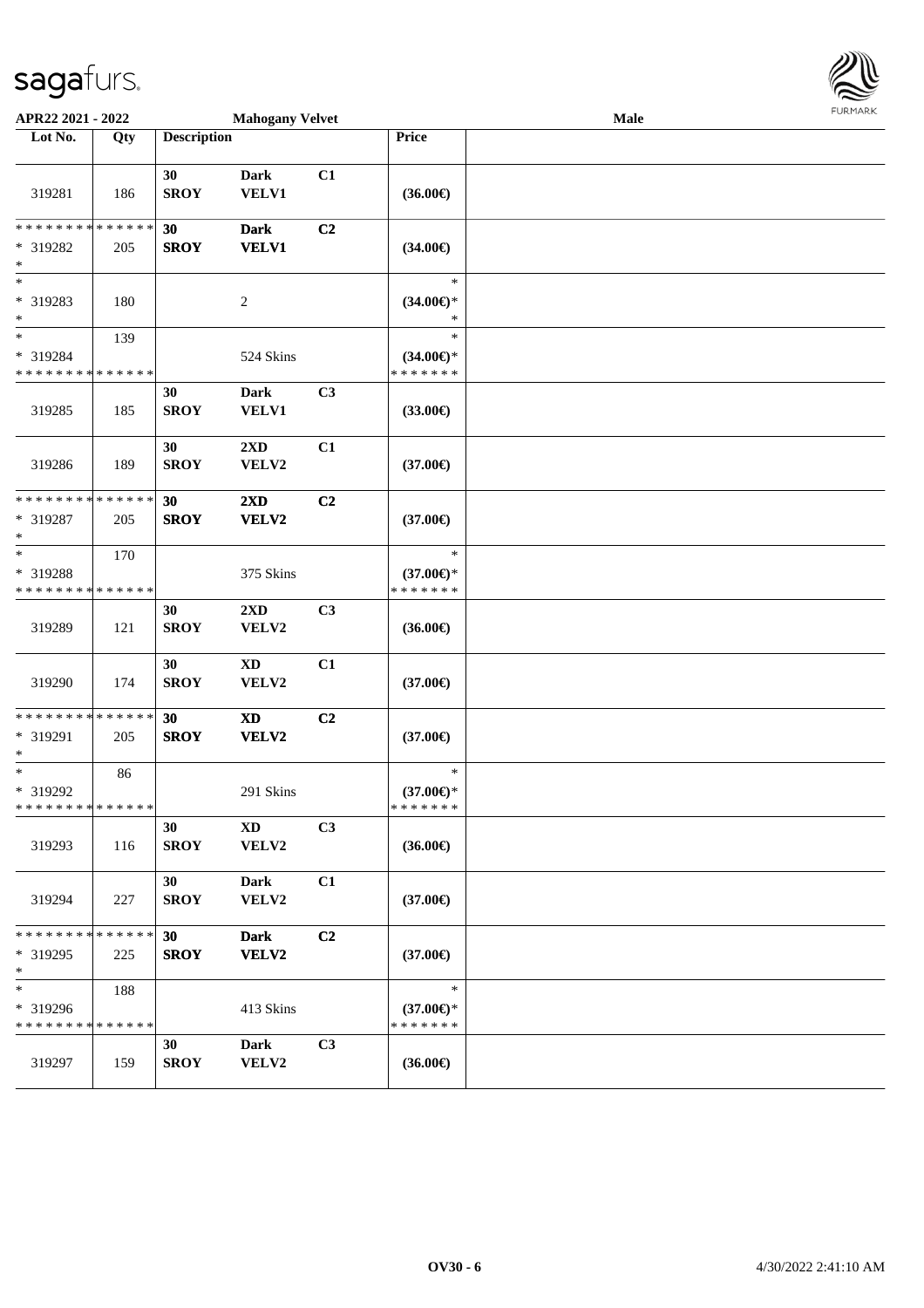\*



| APR22 2021 - 2022                                      |                    |                                       | <b>Mahogany</b>        |       |                                                | Female |  |
|--------------------------------------------------------|--------------------|---------------------------------------|------------------------|-------|------------------------------------------------|--------|--|
| Lot No.                                                | Qty                | <b>Description</b>                    |                        |       | Price                                          |        |  |
| 419001                                                 | 386                | $\mathbf{1}$<br>${\bf S}{\bf I}$      | 2XD                    | C2    | $(15.50\epsilon)$                              |        |  |
| 419002                                                 | 179                | $\mathbf{1}$<br>${\bf S}{\bf I}$      | $\mathbf{X}\mathbf{D}$ | C1    | $(15.50\epsilon)$                              |        |  |
| 419003                                                 | 233                | $\mathbf{1}$<br>${\bf S}{\bf I}$      | $\mathbf{X}\mathbf{D}$ | C1/C2 | $(15.50\epsilon)$                              |        |  |
| 419004                                                 | 354                | $\mathbf{1}$<br>${\bf S}{\bf I}$      | $\mathbf{X}\mathbf{D}$ | C2    | $(15.50\in)$                                   |        |  |
| 419005                                                 | 173                | $\mathbf{1}$<br>SI                    | $\mathbf{X}\mathbf{D}$ | C3    | $(15.00\epsilon)$                              |        |  |
| 419006                                                 | 223                | $\mathbf 1$<br>${\bf S}{\bf I}$       | <b>Dark</b>            | C1    | $(15.50\epsilon)$                              |        |  |
| 419007                                                 | 403                | $\mathbf{1}$<br>${\bf S}{\bf I}$      | <b>Dark</b>            | C1/C2 | $(15.50\epsilon)$                              |        |  |
| * * * * * * * *<br>* 419008<br>$\ast$                  | * * * * * *<br>505 | $\mathbf{1}$<br>${\bf S}{\bf I}$      | <b>Dark</b>            | C2    | $(15.50\epsilon)$                              |        |  |
| $\ast$<br>* 419009<br>* * * * * * * *                  | 135<br>* * * * * * |                                       | 640 Skins              |       | $\ast$<br>$(15.50\epsilon)$ *<br>* * * * * * * |        |  |
| 419010                                                 | 125                | $\mathbf{1}$<br>${\bf S}{\bf I}$      | <b>Dark</b>            | C3    | $(15.00\epsilon)$                              |        |  |
| 419011                                                 | 504                | $\mathbf{1}$<br><b>SAGA</b>           | 2XD                    | C3    | $(18.00\in)$                                   |        |  |
| 419012                                                 | 227                | $\mathbf{1}$<br><b>SAGA</b>           | $\mathbf{X}\mathbf{D}$ | C1    | $(18.50\epsilon)$                              |        |  |
| * * * * * * * * * * * * * * *<br>* 419013<br>$*$       | 485                | $\mathbf 1$<br><b>SAGA</b>            | <b>XD</b>              | C2    | $(18.50\epsilon)$                              |        |  |
| $*$<br>* 419014<br>$*$                                 | 480                |                                       | $\overline{2}$         |       | $\ast$<br>$(18.50\epsilon)$ *<br>$\ast$        |        |  |
| $*$<br>* 419015<br>* * * * * * * * * * * * * *         | 188                |                                       | 1153 Skins             |       | $\ast$<br>$(18.50\epsilon)$ *<br>* * * * * * * |        |  |
| ************** 1<br>* 419016<br>$*$ $*$                | 505                | <b>SAGA</b>                           | <b>XD</b>              | C3    | $(18.00\epsilon)$                              |        |  |
| $*$ and $*$<br>* 419017<br>* * * * * * * * * * * * * * | 102                |                                       | 607 Skins              |       | $\ast$<br>$(18.00\epsilon)$ *<br>* * * * * * * |        |  |
| 419018                                                 | 438                | $\mathbf{1}$<br><b>SAGA</b>           | Dark                   | C1    | $(18.50\epsilon)$                              |        |  |
| 419019                                                 | 485                | $1 \quad \blacksquare$<br><b>SAGA</b> | Dark                   | C1/C2 | $(18.50\epsilon)$                              |        |  |
| * * * * * * * * * * * * * * *                          |                    | $\mathbf{1}$                          | Dark                   | C2    |                                                |        |  |
| * 419020                                               | 485                | <b>SAGA</b>                           |                        |       | $(18.50\epsilon)$                              |        |  |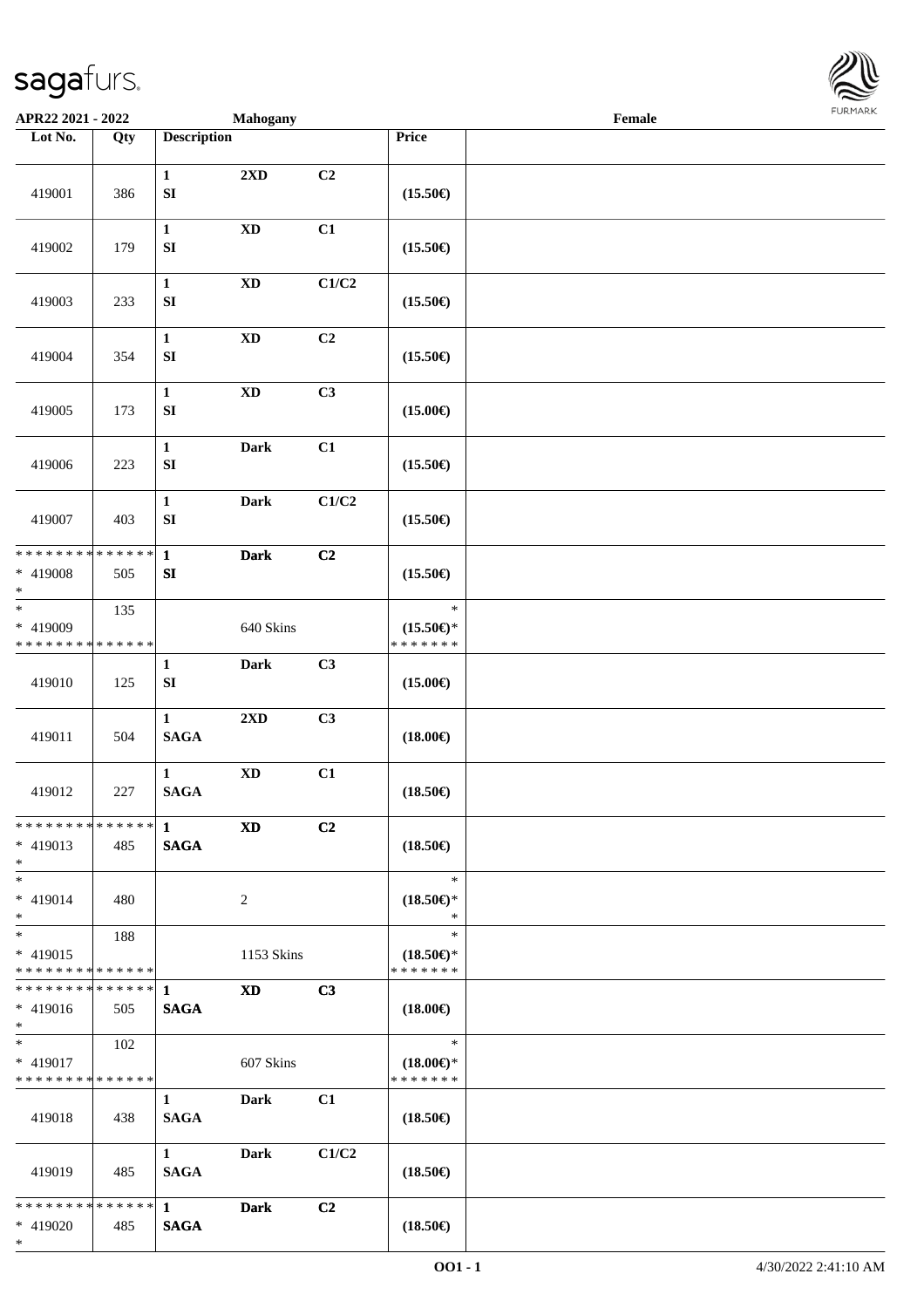

| APR22 2021 - 2022                                   |     |                             | <b>Mahogany</b>        |                |                                      | Female | FURMARK |
|-----------------------------------------------------|-----|-----------------------------|------------------------|----------------|--------------------------------------|--------|---------|
| Lot No.                                             | Qty | <b>Description</b>          |                        |                | Price                                |        |         |
| $*$                                                 |     | $\mathbf{1}$                | Dark                   | C <sub>2</sub> | $\ast$                               |        |         |
| * 419021<br>$\ast$                                  | 460 | <b>SAGA</b>                 |                        |                | $(18.50\epsilon)$ *<br>$\ast$        |        |         |
| $*$                                                 | 282 |                             |                        |                | $\ast$                               |        |         |
| * 419022<br>* * * * * * * * * * * * * *             |     |                             | 1227 Skins             |                | $(18.50\epsilon)$ *<br>* * * * * * * |        |         |
| * * * * * * * * * * * * * * *                       |     | $\mathbf{1}$                | <b>Dark</b>            | C3             |                                      |        |         |
| * 419023<br>$*$                                     | 485 | <b>SAGA</b>                 |                        |                | $(18.00\epsilon)$                    |        |         |
| $*$                                                 | 409 |                             |                        |                | $\ast$                               |        |         |
| * 419024<br>* * * * * * * * * * * * * *             |     |                             | 894 Skins              |                | $(18.00\epsilon)$ *<br>* * * * * * * |        |         |
| 419025                                              | 183 | 1<br><b>SROY</b>            | 2XD                    | C3             | $(19.00\epsilon)$                    |        |         |
| 419026                                              | 449 | $\mathbf{1}$<br><b>SROY</b> | <b>XD</b>              | C1/C2          | $(19.00\epsilon)$                    |        |         |
| 419027                                              | 223 | $\mathbf{1}$<br><b>SROY</b> | $\mathbf{X}\mathbf{D}$ | C3             | $(19.50\epsilon)$                    |        |         |
| * * * * * * * * * * * * * * *<br>* 419028<br>$\ast$ | 465 | $\mathbf{1}$<br><b>SROY</b> | <b>Dark</b>            | C1/C2          | $(19.00\epsilon)$                    |        |         |
| $*$                                                 | 227 |                             |                        |                | $\ast$                               |        |         |
| * 419029<br>* * * * * * * * * * * * * *             |     |                             | 692 Skins              |                | $(19.00\epsilon)$ *<br>* * * * * * * |        |         |
| 419030                                              | 300 | 1<br><b>SROY</b>            | <b>Dark</b>            | C3             | $(19.00\epsilon)$                    |        |         |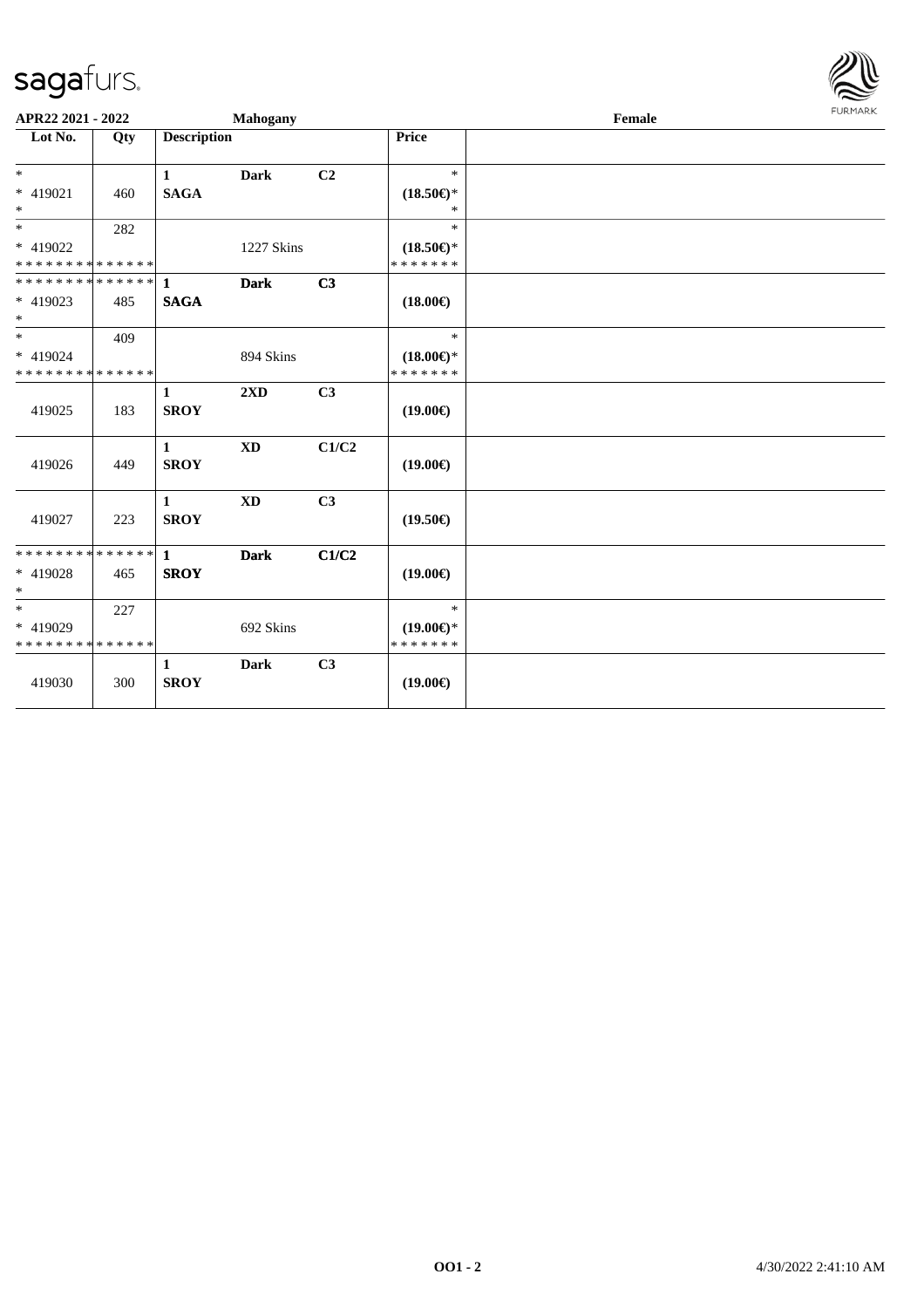

| APR22 2021 - 2022                                    |               |                                  | <b>Mahogany Velvet</b>                  |                |                                                | Female |  |
|------------------------------------------------------|---------------|----------------------------------|-----------------------------------------|----------------|------------------------------------------------|--------|--|
| Lot No.                                              | Qty           | <b>Description</b>               |                                         |                | Price                                          |        |  |
| 419081                                               | 420           | $\mathbf 1$<br>${\bf S}{\bf I}$  | 2XD<br>VELV2                            | C1/C2          | $(17.00\epsilon)$                              |        |  |
| 419082                                               | 138           | $\mathbf{1}$<br>${\bf S}{\bf I}$ | 2XD<br>VELV2                            | C3             | $(16.50\epsilon)$                              |        |  |
| 419083                                               | 396           | $\mathbf{1}$<br>SI               | <b>XD</b><br>VELV2                      | C1/C2          | $(17.00\epsilon)$                              |        |  |
| 419084                                               | 127           | $\mathbf{1}$<br>${\bf S}{\bf I}$ | <b>XD</b><br>VELV2                      | C3             | $(16.50\epsilon)$                              |        |  |
| 419085                                               | 134           | 1<br>SI                          | <b>Dark</b><br>VELV2                    | C1             | $(17.00\epsilon)$                              |        |  |
| 419086                                               | 485           | $\mathbf{1}$<br>SI               | <b>Dark</b><br>VELV2                    | C <sub>2</sub> | $(17.00\epsilon)$                              |        |  |
| 419087                                               | 165           | $\mathbf{1}$<br>SI               | <b>Dark</b><br>VELV2                    | C3             | $(16.50\epsilon)$                              |        |  |
| * * * * * * * *<br>* 419088<br>$\ast$                | ******<br>460 | $\mathbf{1}$<br><b>SAGA</b>      | $2\mathbf{X}\mathbf{D}$<br><b>VELV1</b> | C <sub>2</sub> | $(18.50\epsilon)$                              |        |  |
| $*$<br>* 419089<br>* * * * * * * * * * * * * *       | 257           |                                  | 717 Skins                               |                | $\ast$<br>$(18.50\epsilon)$ *<br>* * * * * * * |        |  |
| * * * * * * * * * * * * * * *<br>* 419090<br>$*$     | 485           | 1<br><b>SAGA</b>                 | $2\mathbf{X}\mathbf{D}$<br><b>VELV1</b> | C3             | $(18.00\epsilon)$                              |        |  |
| $*$<br>* 419091<br>* * * * * * * * * * * * * *       | 289           |                                  | 774 Skins                               |                | $\ast$<br>$(18.00\epsilon)$ *<br>* * * * * * * |        |  |
| * * * * * * * * * * * * * * *<br>* 419092<br>$*$ $-$ | 485           | $\mathbf{1}$<br><b>SAGA</b>      | $\mathbf{X}\mathbf{D}$<br><b>VELV1</b>  | C1             | $(18.50\epsilon)$                              |        |  |
| $*$<br>* 419093<br>* * * * * * * * * * * * * * *     | 179           |                                  | 664 Skins                               |                | $\ast$<br>$(18.50\epsilon)$ *<br>* * * * * * * |        |  |
| * * * * * * * * * * * * * * *<br>* 419094<br>$*$     | 485           | $\mathbf{1}$<br><b>SAGA</b>      | <b>XD</b><br><b>VELV1</b>               | C <sub>2</sub> | $(18.50\epsilon)$                              |        |  |
| $*$<br>* 419095<br>$*$<br>$\ast$                     | 460           |                                  | 2                                       |                | $\ast$<br>$(18.50\epsilon)$ *<br>$\ast$        |        |  |
| * 419096<br>$*$<br>$*$                               | 460           |                                  | 3                                       |                | $\ast$<br>$(18.50\epsilon)$ *<br>$\ast$        |        |  |
| * 419097<br>* * * * * * * * * * * * * *              | 444           |                                  | 1849 Skins                              |                | $\ast$<br>$(18.50\epsilon)$ *<br>* * * * * * * |        |  |
| * * * * * * * * * * * * * * *<br>* 419098<br>$*$     | 485           | $\mathbf{1}$<br><b>SAGA</b>      | <b>XD</b><br><b>VELV1</b>               | C <sub>3</sub> | $(18.00\epsilon)$                              |        |  |
| $*$ $*$<br>* 419099<br>* * * * * * * * * * * * * *   | 143           |                                  | 628 Skins                               |                | $\ast$<br>$(18.00\epsilon)$ *<br>* * * * * * * |        |  |
| * * * * * * * * * * * * * * *<br>$* 419100$<br>$*$   | 485           | $\mathbf{1}$<br><b>SAGA</b>      | <b>Dark</b><br><b>VELV1</b>             | C1             | $(18.50\epsilon)$                              |        |  |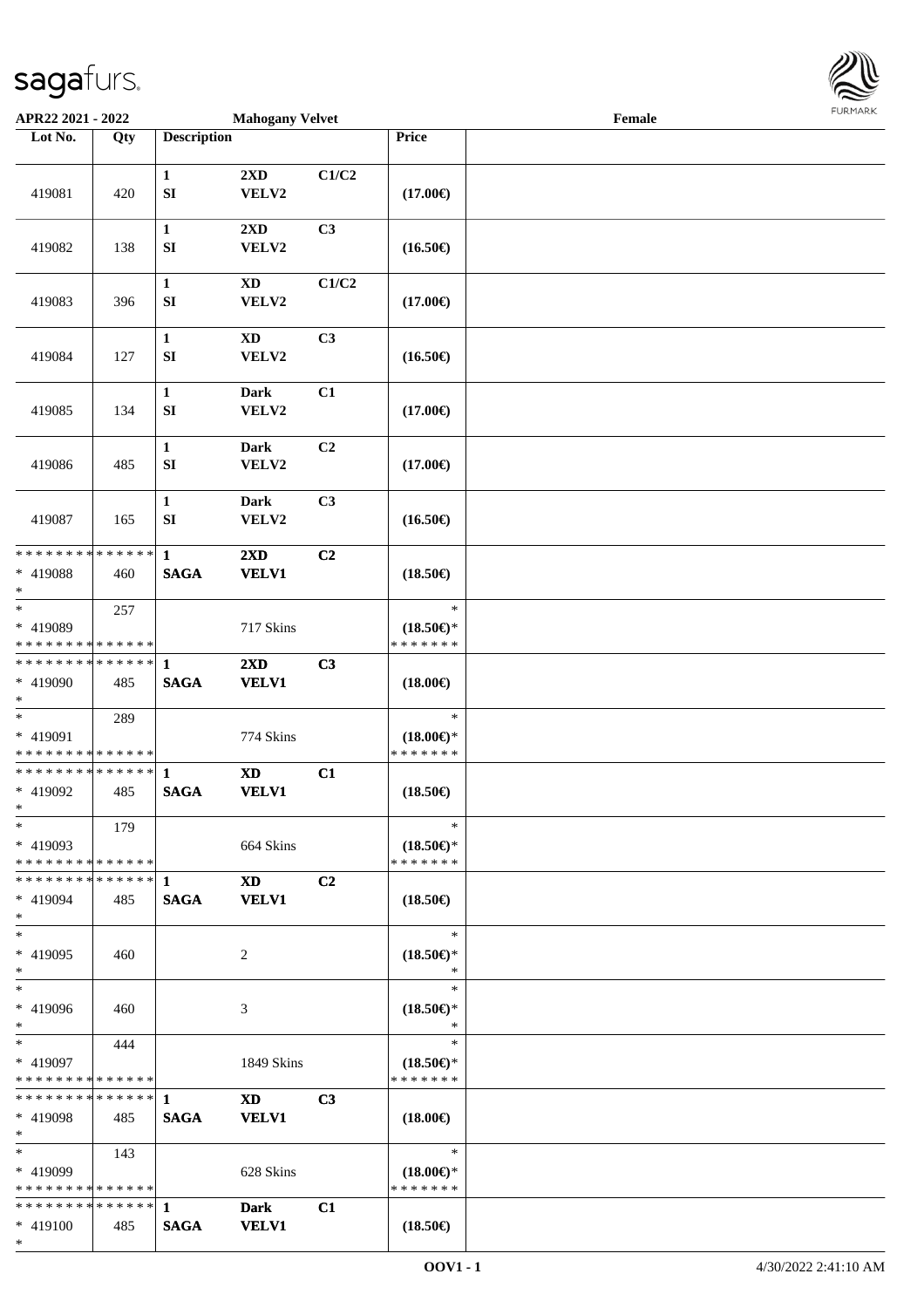

| APR22 2021 - 2022                                                       |     |                    | <b>Mahogany Velvet</b>  |                |                                      | Female |  |
|-------------------------------------------------------------------------|-----|--------------------|-------------------------|----------------|--------------------------------------|--------|--|
| Lot No.                                                                 | Qty | <b>Description</b> |                         |                | <b>Price</b>                         |        |  |
|                                                                         |     |                    |                         |                |                                      |        |  |
| $*$ $-$                                                                 | 353 | $\mathbf{1}$       | <b>Dark</b>             | C1             | $\ast$                               |        |  |
| * 419101                                                                |     | <b>SAGA</b>        | <b>VELV1</b>            |                | $(18.50\epsilon)$ *                  |        |  |
| * * * * * * * * <mark>* * * * * * *</mark>                              |     |                    |                         |                | * * * * * * *                        |        |  |
| * * * * * * * * * * * * * * <mark>*</mark>                              |     | $\mathbf{1}$       | <b>Dark</b>             | C2             |                                      |        |  |
| * 419102                                                                | 485 | <b>SAGA</b>        | <b>VELV1</b>            |                | $(18.50\epsilon)$                    |        |  |
| $*$                                                                     |     |                    |                         |                |                                      |        |  |
| $\overline{\phantom{0}}$                                                |     |                    |                         |                | $\ast$                               |        |  |
| $* 419103$                                                              | 460 |                    | 2                       |                | $(18.50\epsilon)$ *                  |        |  |
| $*$                                                                     |     |                    |                         |                |                                      |        |  |
| $\overline{\ast}$                                                       |     |                    |                         |                | $\ast$                               |        |  |
| * 419104                                                                | 460 |                    | 3                       |                | $(18.50\epsilon)$ *                  |        |  |
| $*$                                                                     |     |                    |                         |                | $\ast$                               |        |  |
| $\ast$                                                                  |     |                    |                         |                | $\ast$                               |        |  |
| * 419105                                                                | 460 |                    | $\overline{4}$          |                | $(18.50\epsilon)$ *                  |        |  |
| $*$                                                                     |     |                    |                         |                | $\ast$                               |        |  |
| $\ast$                                                                  |     |                    |                         |                | $\ast$                               |        |  |
| * 419106                                                                | 460 |                    | 5                       |                | $(18.50\epsilon)$ *                  |        |  |
| $*$                                                                     |     |                    |                         |                | $\ast$                               |        |  |
| $*$                                                                     | 169 |                    |                         |                | $\ast$                               |        |  |
| * 419107                                                                |     |                    | 2494 Skins              |                | $(18.50\epsilon)$ *                  |        |  |
| * * * * * * * * * * * * * *                                             |     |                    |                         |                | * * * * * * *                        |        |  |
| * * * * * * * * <mark>* * * * * *</mark>                                |     | 1                  | <b>Dark</b>             | C3             |                                      |        |  |
| * 419108                                                                | 485 | <b>SAGA</b>        | <b>VELV1</b>            |                | $(18.00\epsilon)$                    |        |  |
| $*$<br>$\ddot{x}$                                                       |     |                    |                         |                |                                      |        |  |
|                                                                         | 395 |                    |                         |                | $\ast$                               |        |  |
| * 419109                                                                |     |                    | 880 Skins               |                | $(18.00\epsilon)$ *<br>* * * * * * * |        |  |
| * * * * * * * * * * * * * *<br>* * * * * * * * <mark>* * * * * *</mark> |     |                    |                         |                |                                      |        |  |
|                                                                         |     | 1                  | $2\mathbf{X}\mathbf{D}$ | C1             |                                      |        |  |
| * 419110<br>$*$                                                         | 485 | <b>SAGA</b>        | VELV2                   |                | $(20.00\epsilon)$                    |        |  |
| $*$                                                                     |     |                    |                         |                | $\ast$                               |        |  |
| $* 419111$                                                              | 189 |                    |                         |                |                                      |        |  |
| * * * * * * * * <mark>* * * * * *</mark>                                |     |                    | 674 Skins               |                | $(20.00\epsilon)$ *<br>* * * * * * * |        |  |
| * * * * * * * * * * * * * * <mark>*</mark>                              |     | $\mathbf{1}$       | $2\mathbf{X}\mathbf{D}$ | C2             |                                      |        |  |
| * 419112                                                                | 485 | <b>SAGA</b>        | <b>VELV2</b>            |                | $(20.00\epsilon)$                    |        |  |
| $*$ $-$                                                                 |     |                    |                         |                |                                      |        |  |
| $*$                                                                     |     |                    |                         |                | $\ast$                               |        |  |
| * 419113                                                                | 460 |                    | 2                       |                | $(20.00\epsilon)$ *                  |        |  |
| $*$                                                                     |     |                    |                         |                | $\ast$                               |        |  |
| $\ast$                                                                  |     |                    |                         |                | $\ast$                               |        |  |
| * 419114                                                                | 460 |                    | 3                       |                | $(20.00\varepsilon)$ *               |        |  |
| $\ast$                                                                  |     |                    |                         |                | $\ast$                               |        |  |
| $*$                                                                     | 159 |                    |                         |                | $\ast$                               |        |  |
| $* 419115$                                                              |     |                    | 1564 Skins              |                | $(20.00\epsilon)$ *                  |        |  |
| * * * * * * * * * * * * * *                                             |     |                    |                         |                | * * * * * * *                        |        |  |
|                                                                         |     |                    | $2\mathbf{X}\mathbf{D}$ | C <sub>3</sub> |                                      |        |  |
| $* 419116$                                                              | 517 | <b>SAGA</b>        | VELV2                   |                | $(19.50\epsilon)$                    |        |  |
| $*$                                                                     |     |                    |                         |                |                                      |        |  |
| $*$                                                                     | 98  |                    |                         |                | $\ast$                               |        |  |
| $* 419117$                                                              |     |                    | 615 Skins               |                | $(19.50\epsilon)$ *                  |        |  |
| * * * * * * * * * * * * * * *                                           |     |                    |                         |                | * * * * * * *                        |        |  |
| * * * * * * * * * * * * * * *                                           |     | $\mathbf{1}$       | <b>XD</b>               | C1             |                                      |        |  |
| * 419118                                                                | 485 | <b>SAGA</b>        | <b>VELV2</b>            |                | $(20.00\epsilon)$                    |        |  |
| $\ast$                                                                  |     |                    |                         |                |                                      |        |  |
| $*$ $-$                                                                 | 117 |                    |                         |                | $\ast$                               |        |  |
| $* 419119$                                                              |     |                    | 602 Skins               |                | $(20.00\epsilon)$ *                  |        |  |
| * * * * * * * * * * * * * * *                                           |     |                    |                         |                | * * * * * * *                        |        |  |
| ******** <mark>******</mark>                                            |     | $\mathbf{1}$       | XD <b>Solution</b>      | C <sub>2</sub> |                                      |        |  |
| * 419120                                                                | 485 | <b>SAGA</b>        | VELV2                   |                | $(20.00\epsilon)$                    |        |  |
| $*$                                                                     |     |                    |                         |                |                                      |        |  |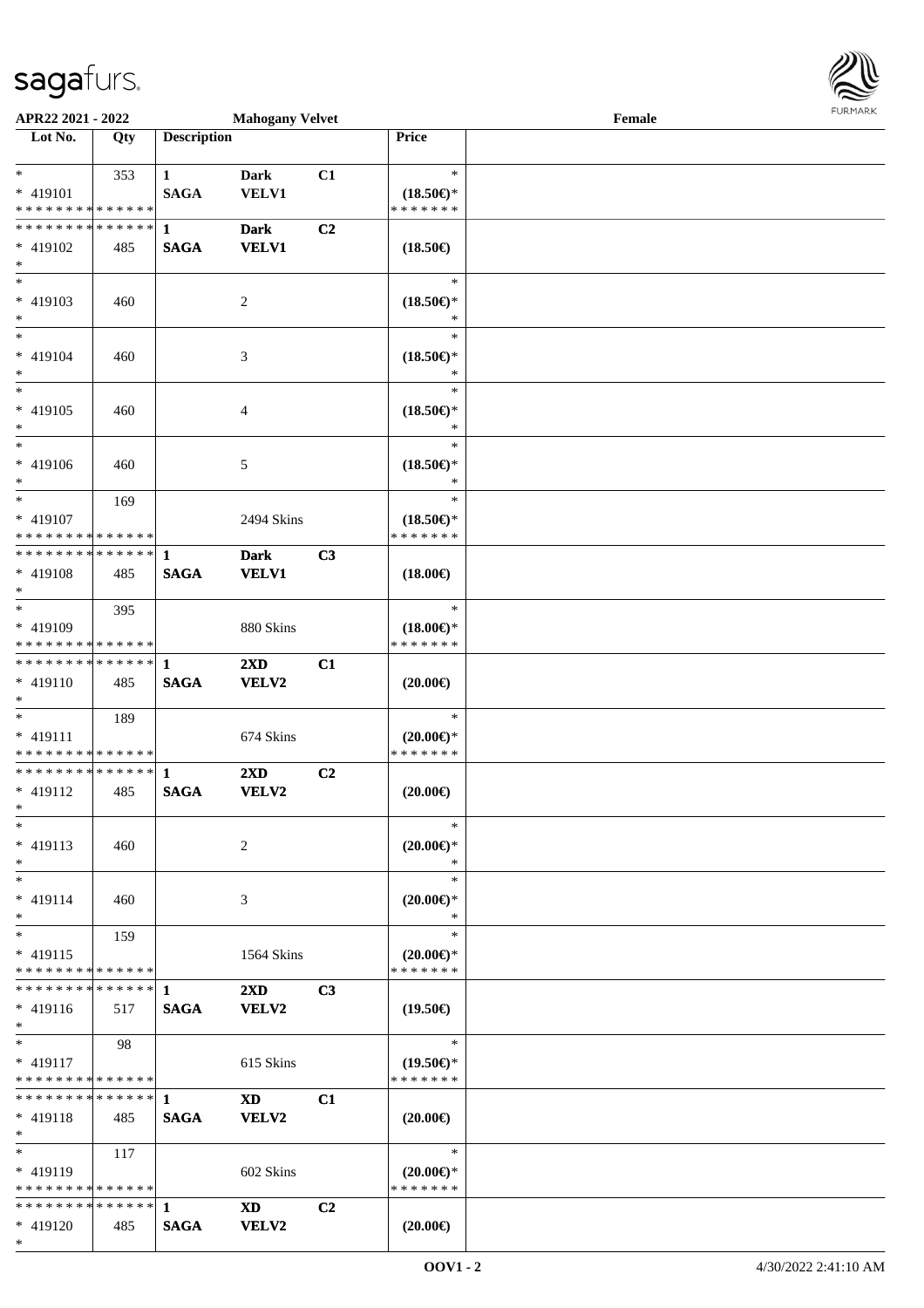

| APR22 2021 - 2022             |     |                        | <b>Mahogany Velvet</b>  |                |                               | Female |  |
|-------------------------------|-----|------------------------|-------------------------|----------------|-------------------------------|--------|--|
| Lot No.                       | Qty | <b>Description</b>     |                         |                | Price                         |        |  |
|                               |     |                        |                         |                |                               |        |  |
| $\ast$                        |     | $\mathbf{1}$           | XD                      | C2             | $\ast$                        |        |  |
| * 419121                      | 460 | <b>SAGA</b>            | VELV2                   |                | $(20.00\epsilon)$ *           |        |  |
| $*$                           |     |                        |                         |                | ∗                             |        |  |
| $*$                           | 443 |                        |                         |                | $\ast$                        |        |  |
| * 419122                      |     |                        | 1388 Skins              |                | $(20.00\epsilon)$ *           |        |  |
| * * * * * * * * * * * * * *   |     |                        |                         |                | * * * * * * *                 |        |  |
|                               |     | $\mathbf{1}$           | XD                      | C <sub>3</sub> |                               |        |  |
| 419123                        | 510 | <b>SAGA</b>            | VELV2                   |                | $(19.50\epsilon)$             |        |  |
|                               |     |                        |                         |                |                               |        |  |
| ******** <mark>******</mark>  |     | $\mathbf{1}$           | <b>Dark</b>             | C1             |                               |        |  |
| * 419124                      | 485 | <b>SAGA</b>            | VELV2                   |                | $(20.00\epsilon)$             |        |  |
| $*$                           |     |                        |                         |                |                               |        |  |
| $*$                           | 266 |                        |                         |                | $\ast$                        |        |  |
| * 419125                      |     |                        | 751 Skins               |                | $(20.00\epsilon)$ *           |        |  |
| * * * * * * * * * * * * * * * |     |                        |                         |                | * * * * * * *                 |        |  |
| * * * * * * * * * * * * * * * |     | $\mathbf{1}$           | <b>Dark</b>             | C2             |                               |        |  |
| * 419126                      | 485 | <b>SAGA</b>            | VELV2                   |                | $(20.00\epsilon)$             |        |  |
| $*$                           |     |                        |                         |                |                               |        |  |
| $*$                           |     |                        |                         |                | $\ast$                        |        |  |
|                               |     |                        |                         |                |                               |        |  |
| * 419127<br>$*$               | 460 |                        | 2                       |                | $(20.00\epsilon)$ *<br>$\ast$ |        |  |
| $*$                           |     |                        |                         |                | $\ast$                        |        |  |
|                               |     |                        |                         |                |                               |        |  |
| * 419128                      | 460 |                        | 3                       |                | $(20.00\varepsilon)$ *        |        |  |
| $\ast$                        |     |                        |                         |                | $\ast$                        |        |  |
| $*$                           | 318 |                        |                         |                | $\ast$                        |        |  |
| * 419129                      |     |                        | 1723 Skins              |                | $(20.00\epsilon)$ *           |        |  |
| * * * * * * * * * * * * * *   |     |                        |                         |                | * * * * * * *                 |        |  |
| * * * * * * * * * * * * * * * |     | 1                      | <b>Dark</b>             | C3             |                               |        |  |
| * 419130                      | 505 | <b>SAGA</b>            | VELV2                   |                | $(19.50\epsilon)$             |        |  |
| $*$                           |     |                        |                         |                |                               |        |  |
| $*$                           | 170 |                        |                         |                | $\ast$                        |        |  |
| * 419131                      |     |                        | 675 Skins               |                | $(19.50\epsilon)$ *           |        |  |
| * * * * * * * * * * * * * *   |     |                        |                         |                | * * * * * * *                 |        |  |
|                               |     | $\mathbf{1}$           | $2\mathbf{X}\mathbf{D}$ | C1             |                               |        |  |
| 419132                        | 249 | <b>SROY</b>            | <b>VELV1</b>            |                | $(19.50\epsilon)$             |        |  |
|                               |     |                        |                         |                |                               |        |  |
|                               |     |                        | 2XD                     | C <sub>2</sub> |                               |        |  |
| * 419133                      | 465 | <b>SROY</b>            | <b>VELV1</b>            |                | $(19.50\epsilon)$             |        |  |
| $*$                           |     |                        |                         |                |                               |        |  |
| $*$                           | 384 |                        |                         |                | $\ast$                        |        |  |
| * 419134                      |     |                        | 849 Skins               |                | $(19.50\epsilon)$ *           |        |  |
| * * * * * * * * * * * * * * * |     |                        |                         |                | * * * * * * *                 |        |  |
|                               |     | 1                      | $2\mathbf{X}\mathbf{D}$ | C <sub>3</sub> |                               |        |  |
| 419135                        | 353 | <b>SROY</b>            | <b>VELV1</b>            |                | $(19.00\epsilon)$             |        |  |
|                               |     |                        |                         |                |                               |        |  |
|                               |     | $1 \quad \blacksquare$ | $\mathbf{X}\mathbf{D}$  | C1             |                               |        |  |
| 419136                        | 220 | <b>SROY</b>            | <b>VELV1</b>            |                | $(19.50\epsilon)$             |        |  |
|                               |     |                        |                         |                |                               |        |  |
| * * * * * * * * * * * * * * * |     | $\mathbf{1}$           | $\mathbf{X}\mathbf{D}$  | C <sub>2</sub> |                               |        |  |
| * 419137                      | 465 | <b>SROY</b>            | <b>VELV1</b>            |                | $(19.50\epsilon)$             |        |  |
| $*$ $-$                       |     |                        |                         |                |                               |        |  |
| $*$ $*$                       | 215 |                        |                         |                | $\ast$                        |        |  |
| * 419138                      |     |                        | 680 Skins               |                | $(19.50\epsilon)$ *           |        |  |
| * * * * * * * * * * * * * *   |     |                        |                         |                | * * * * * * *                 |        |  |
|                               |     | $\mathbf{1}$           | $\mathbf{X}\mathbf{D}$  | C <sub>3</sub> |                               |        |  |
| 419139                        | 257 | <b>SROY</b>            | <b>VELV1</b>            |                | $(19.00\epsilon)$             |        |  |
|                               |     |                        |                         |                |                               |        |  |
|                               |     | $\mathbf{1}$           | Dark                    | C1             |                               |        |  |
| 419140                        | 215 | <b>SROY</b>            | <b>VELV1</b>            |                | $(19.50\epsilon)$             |        |  |
|                               |     |                        |                         |                |                               |        |  |